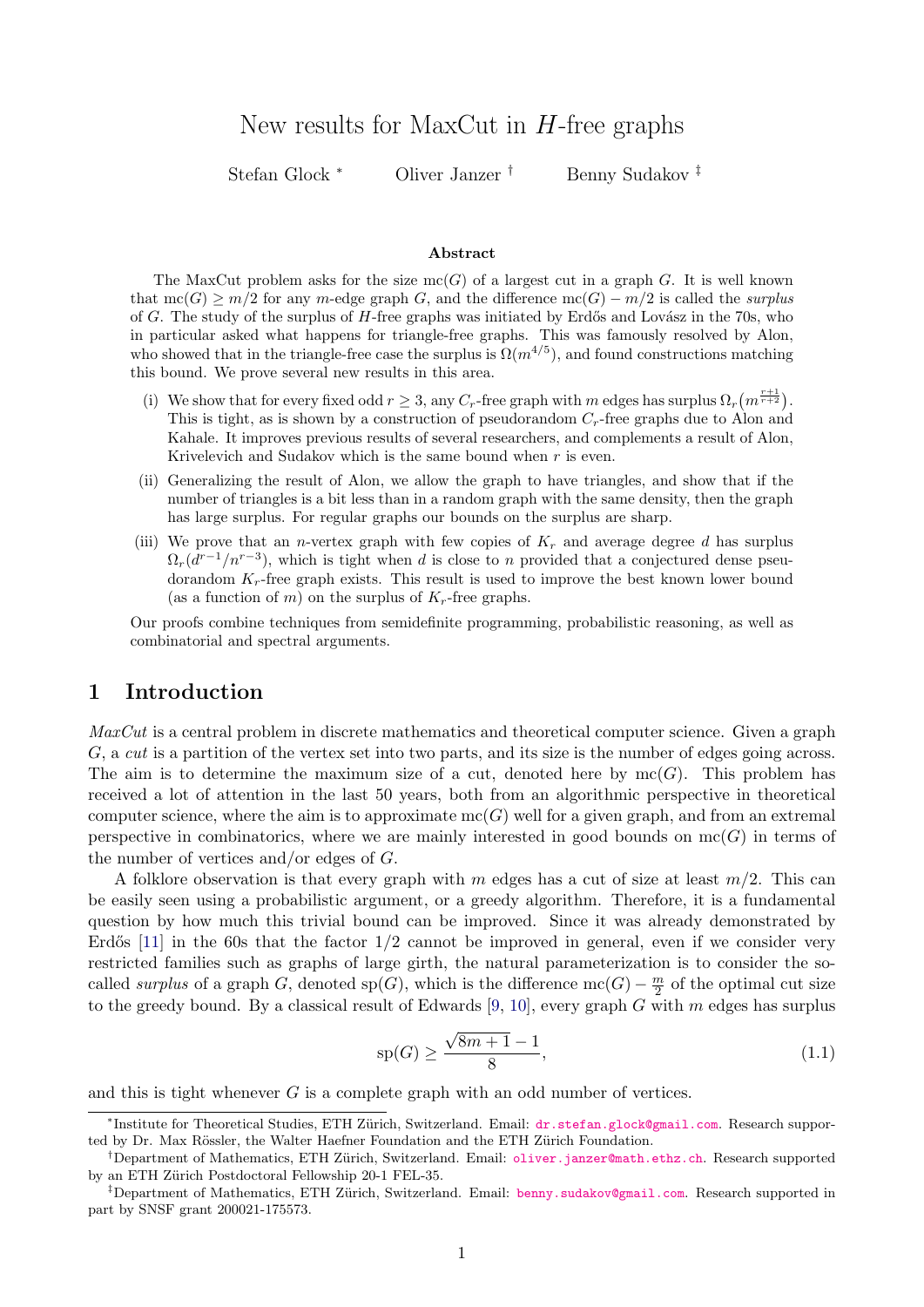Although the bound  $\Omega(\sqrt{m})$  on the surplus is optimal in general, it can be significantly improved for graphs that are "far" from complete. One natural way to enforce this is to forbid the containment of a fixed subgraph. The study of MaxCut in  $H$ -free graphs was initiated by Erdős and Lovász (see [\[12\]](#page-28-3)) in the 70s, and has received significant attention since then  $(e.g. [2, 3, 5, 6, 14, 21, 22, 24])$  $(e.g. [2, 3, 5, 6, 14, 21, 22, 24])$  $(e.g. [2, 3, 5, 6, 14, 21, 22, 24])$  $(e.g. [2, 3, 5, 6, 14, 21, 22, 24])$  $(e.g. [2, 3, 5, 6, 14, 21, 22, 24])$  $(e.g. [2, 3, 5, 6, 14, 21, 22, 24])$  $(e.g. [2, 3, 5, 6, 14, 21, 22, 24])$  $(e.g. [2, 3, 5, 6, 14, 21, 22, 24])$  $(e.g. [2, 3, 5, 6, 14, 21, 22, 24])$  $(e.g. [2, 3, 5, 6, 14, 21, 22, 24])$  $(e.g. [2, 3, 5, 6, 14, 21, 22, 24])$  $(e.g. [2, 3, 5, 6, 14, 21, 22, 24])$  $(e.g. [2, 3, 5, 6, 14, 21, 22, 24])$  $(e.g. [2, 3, 5, 6, 14, 21, 22, 24])$  $(e.g. [2, 3, 5, 6, 14, 21, 22, 24])$  $(e.g. [2, 3, 5, 6, 14, 21, 22, 24])$  $(e.g. [2, 3, 5, 6, 14, 21, 22, 24])$ . For a graph H, define sp $(m, H)$  as the minimum surplus sp $(G) = \text{mc}(G) - m/2$  over all H-free graphs G with  $m$  edges.

It was shown in [\[3\]](#page-27-1) that for every fixed graph H, there exist constants  $\epsilon = \epsilon(H) > 0$  and  $c =$  $c(H) > 0$  such that  $sp(m, H) \geq cm^{1/2+\epsilon}$  for all m. This demonstrates that the surplus of H-free graphs is significantly larger than the bound [\(1.1\)](#page-0-0) in Edwards' theorem. Perhaps the main conjecture in the area, due to Alon, Bollobás, Krivelevich and Sudakov  $[3]$ , is that the constant  $1/2$  in the aforementioned result can be replaced with  $3/4$ , which would be optimal as can be seen by considering a random graph with edge probability  $p = n^{-\delta}$  for some arbitrarily small  $\delta > 0$  and  $H = K_r$  sufficiently large. This conjecture is still wide open. In fact, we do not even know whether there exists a constant  $\alpha > 1/2$  such that uniformly for all H, we have  $sp(m, H) \geq c_H m^{\alpha}$ , where  $c_H > 0$  may depend on H.

An even more ambitious problem, first explicitly posed in [\[5\]](#page-27-2), is to determine the asymptotic growth rate of  $sp(m, H)$  for every fixed graph H. However, results of the type  $sp(m, H) = \Theta(m^{q_H})$ for some constant  $q_H$  depending only on H, are still very rare. The case when H is a triangle has received particularly much attention. Erdős and Lovász (see [\[12\]](#page-28-3)) first showed that  $sp(m, K_3)$  =  $\Omega(m^{2/3}(\log m/\log\log m)^{1/3})$ . They also noted that it seems unclear what the correct exponent of  $m$  should be, even in this elementary case, which testifies about the difficulty of the problem. The logarithmic factor was later improved by Poljak and Tuza [\[21\]](#page-28-6). Shearer [\[22\]](#page-28-7) proved an important bound on the surplus of any triangle-free graph G showing that

<span id="page-1-2"></span>
$$
\text{sp}(G) = \Omega \left( \sum_{v \in V(G)} \sqrt{d_G(v)} \right). \tag{1.2}
$$

This bound is tight in general and implies that  $sp(m, K_3) = \Omega(m^{3/4})$ . Finally, Alon [\[2\]](#page-27-0) proved that  $sp(m, K_3) = \Theta(m^{4/5})$ . His result is exemplary for many of the challenges and developed methods in the area.

Our contribution in this paper is threefold. First, we determine  $q_H$  for all odd cycles, which improves earlier results of several researchers and adds to the lacunary list of graphs for which  $q_H$ is known. Secondly, we extend the result of Alon in the sense that we prove optimal bounds on the surplus of general graphs in terms of the number of triangles they contain. Thirdly, we study the surplus of graphs with few cliques of size r and improve the currently best bounds for  $K_r$ -free graphs.

#### <span id="page-1-3"></span>1.1 Cycles of odd length

The study of MaxCut in graphs without short cycles goes back to the work of Erdős and Lovász (see [\[12\]](#page-28-3)). Motivated by one of their conjectures, Alon, Bollobás, Krivelevich and Sudakov [\[3\]](#page-27-1) showed that m-edge graphs not containing any cycle of length at most r have surplus  $\Omega_r(m^{(r+1)/(r+2)})$ . Later, Alon, Krivelevich and Sudakov [\[5\]](#page-27-2) proved that

$$
sp(m, C_r) = \Omega_r \left( m^{(r+1)/(r+2)} \right) \tag{1.3}
$$

for all even r. They also conjectured that this bound is tight. It is well known (see e.g.  $[2, 8, 17]$  $[2, 8, 17]$  $[2, 8, 17]$  $[2, 8, 17]$  $[2, 8, 17]$ ) that if a graph G has smallest eigenvalue  $\lambda_{\min}$ , then

<span id="page-1-1"></span><span id="page-1-0"></span>
$$
sp(G) \le |\lambda_{\min}| |G| / 4. \tag{1.4}
$$

In fact, essentially all known extremal examples for the MaxCut problem of H-free graphs come from  $(n, d, \lambda)$ -graphs (i.e., *n*-vertex *d*-regular graphs where each nontrivial eigenvalue has absolute value at most  $\lambda$ ). For instance, the well-known Erdős–Rényi graphs [\[13\]](#page-28-11) are  $C_4$ -free  $(n, d, \lambda)$ -graphs with  $d = \Theta(\sqrt{n})$  and  $\lambda = O(\sqrt{d})$ , which arise as polarity graphs of finite projective planes. By [\(1.4\)](#page-1-0), these graphs have surplus at most  $O(\lambda n) = O((nd)^{5/6})$ , which shows the optimality of the bound [\(1.3\)](#page-1-1) in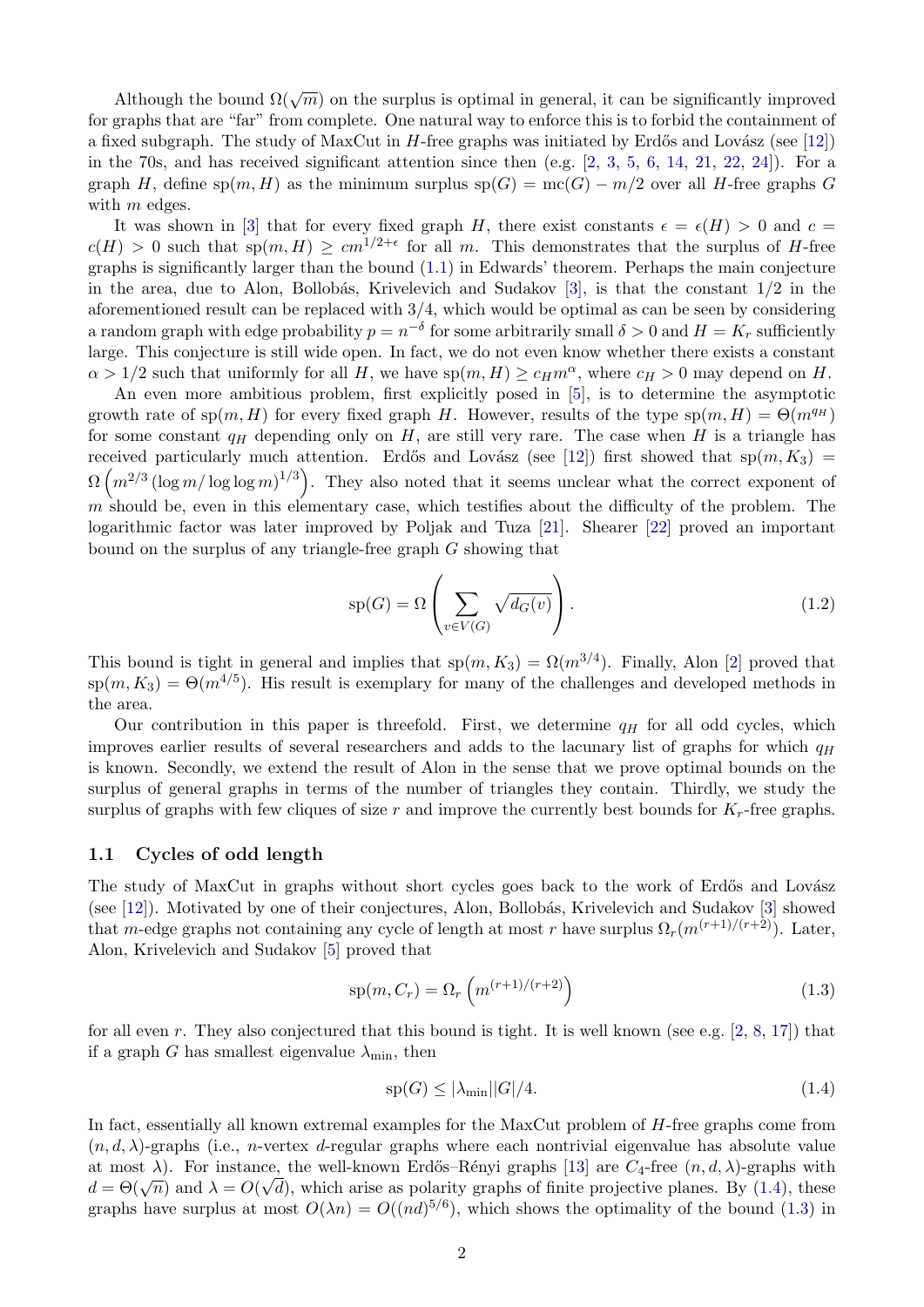the case  $r = 4$ . Similar constructions work in the cases  $r \in \{6, 10\}$  (see [\[5\]](#page-27-2) for more details). However, showing the tightness of [\(1.3\)](#page-1-1) in general is probably very hard since it seems to go hand in hand with the construction of extremal examples for the Turán problem of even cycles.

Another obvious problem left open by the work of Alon, Krivelevich and Sudakov [\[5\]](#page-27-2) is to establish [\(1.3\)](#page-1-1) for odd cycles too. One advantage here is that the conjectured extremal examples are already known. Indeed, the construction of triangle-free dense pseudorandom graphs due to Alon [\[1\]](#page-27-3) generalizes to longer odd cycles, as was observed by Alon and Kahale [\[4\]](#page-27-4) (see also [\[16\]](#page-28-12)). This yields, for every fixed odd r,  $C_r$ -free  $(n, d, \lambda)$ -graphs with  $d = \Theta(n^{2/r})$  and  $\lambda = O(\sqrt{d})$ . By [\(1.4\)](#page-1-0), these graphs have surplus at most  $O(\lambda n) = O((nd)^{(r+1)/(r+2)})$ , which shows that [\(1.3\)](#page-1-1) would be optimal for all odd r. Regarding this problem, Zeng and Hou [\[24\]](#page-28-8) showed that  $sp(m, C_r) \geq m^{(r+1)/(r+3)+o(1)}$  for all odd r, and very recently Fox, Himwich and Mani [\[14\]](#page-28-5) improved the surplus to  $\Omega_r(m^{(r+5)/(r+7)})$ . We settle this problem completely by proving the following tight result.

<span id="page-2-2"></span>**Theorem 1.1.** For odd  $r \geq 3$  there is a constant  $\alpha_r > 0$  such that any  $C_r$ -free graph with m edges has a cut of size at least  $m/2 + \alpha_r \cdot m^{(r+1)/(r+2)}$ . This is tight up to the value of  $\alpha_r$ .

#### <span id="page-2-3"></span>1.2 Few triangles

Shearer's bound  $(1.2)$  implies that any triangle-free d-degenerate graph with m edges has surplus Shearer's bound (1.2) implies that any triangle-free *a*-degenerate graph with *m* edges has surplus  $\Omega(m/\sqrt{d})$ . In his proof of sp $(m, K_3) = \Omega(m^{4/5})$ , Alon [\[2\]](#page-27-0) combined this estimate with an additional argument which shows that a triangle-free graph with average degree d has surplus  $\Omega(d^2)$ . This supersedes Shearer's result when d is larger than roughly  $m^{2/5}$ . It is natural to ask what happens with both bounds if we do not insist that the graph is triangle-free, but only has few triangles.

Alon, Krivelevich and Sudakov [\[5\]](#page-27-2) proved an extension of Shearer's bound [\(1.2\)](#page-1-2) to graphs with few triangles. They showed that if every vertex  $v \in V(G)$  is contained in  $o(d_G(v)^{3/2})$  triangles, then  $(1.2)$  remains true. Their motivation was to use this as a tool to study the surplus of H-free graphs when  $H$  is an even cycle or a small complete bipartite graph, since then neighbourhoods are sparse and hence every vertex is contained in few triangles. Recently, Carlson, Kolla, Li, Mani, Sudakov and Trevisan [\[6\]](#page-28-4) showed that the local assumption can be relaxed to a global condition, namely, any and Trevisan [o] showed that the local assumption can be relaxed to a global condition, namely, any <br>d-degenerate graph with m edges and  $O(m\sqrt{d})$  triangles has surplus  $\Omega(m/\sqrt{d})$ . Their proof is based on a probabilistic rounding of the solution of the semidefinite programming relaxation of MaxCut. This is one of our main tools too, and we will discuss it in more detail in Section [2.](#page-4-0)

While the above extends Shearer's bound to graphs with few triangles, it is also natural to ask how Alon's second bound, the surplus  $\Omega(d^2)$ , is affected when we allow triangles. We answer this question, proving that if  $G$  has less triangles than a random graph of the same average degree, it has large surplus.

<span id="page-2-1"></span>**Theorem 1.2.** Let G be a graph with average degree d and less than  $(1 - \epsilon)d^3/6$  triangles, for some  $\epsilon > 0$ . Then G has surplus  $\Omega_{\epsilon}(d^2)$ .

In the case of regular graphs, we obtain even a much sharper result, which expresses the surplus as a function of the order, degree, and number of triangles of the graph.

<span id="page-2-0"></span>**Theorem 1.3.** Let G be a d-regular graph with n vertices and  $d^3/6 + s$  triangles, where  $d \le n/2$ .

- If  $s < -nd^{3/2}$ , then G has surplus  $\Omega(\frac{|s|}{d})$ .
- If  $-nd^{3/2} \le s \le nd^{3/2}$ , then G has surplus  $\Omega(nd^{1/2})$ .
- If  $s > nd^{3/2}$ , then G has surplus  $\Omega(\frac{n^2d^2}{s})$  $\frac{d^2}{s}$ ).

The bounds given here are tight for all strongly regular graphs that attain the respective parameters (see Theorem [2.4](#page-5-0) for the exact statement). Also, after a simple modification of the proof of Theorem [1.3,](#page-2-0) the condition  $d \leq n/2$  can be replaced by  $d \leq (1 - \epsilon)n$  for any positive constant  $\epsilon$ . We remark that the conclusion of Theorem [1.3](#page-2-0) is no longer true if we only assume that the average degree of G is d, rather than that it is d-regular. To see this, take for example G to be the graph which is the union of a random graph with  $n^{4/5}$  vertices and density  $n^{-2/5}$  and an empty graph on  $n - n^{4/5}$  vertices. It is not hard to see that with high probability, G has average degree  $d = \Theta(n^{1/5})$ , the number of triangles in G is  $t(G) = \Theta(n^{6/5})$ , but the surplus is only  $\Theta(n)$  rather than  $\Omega(n d^{1/2})$ .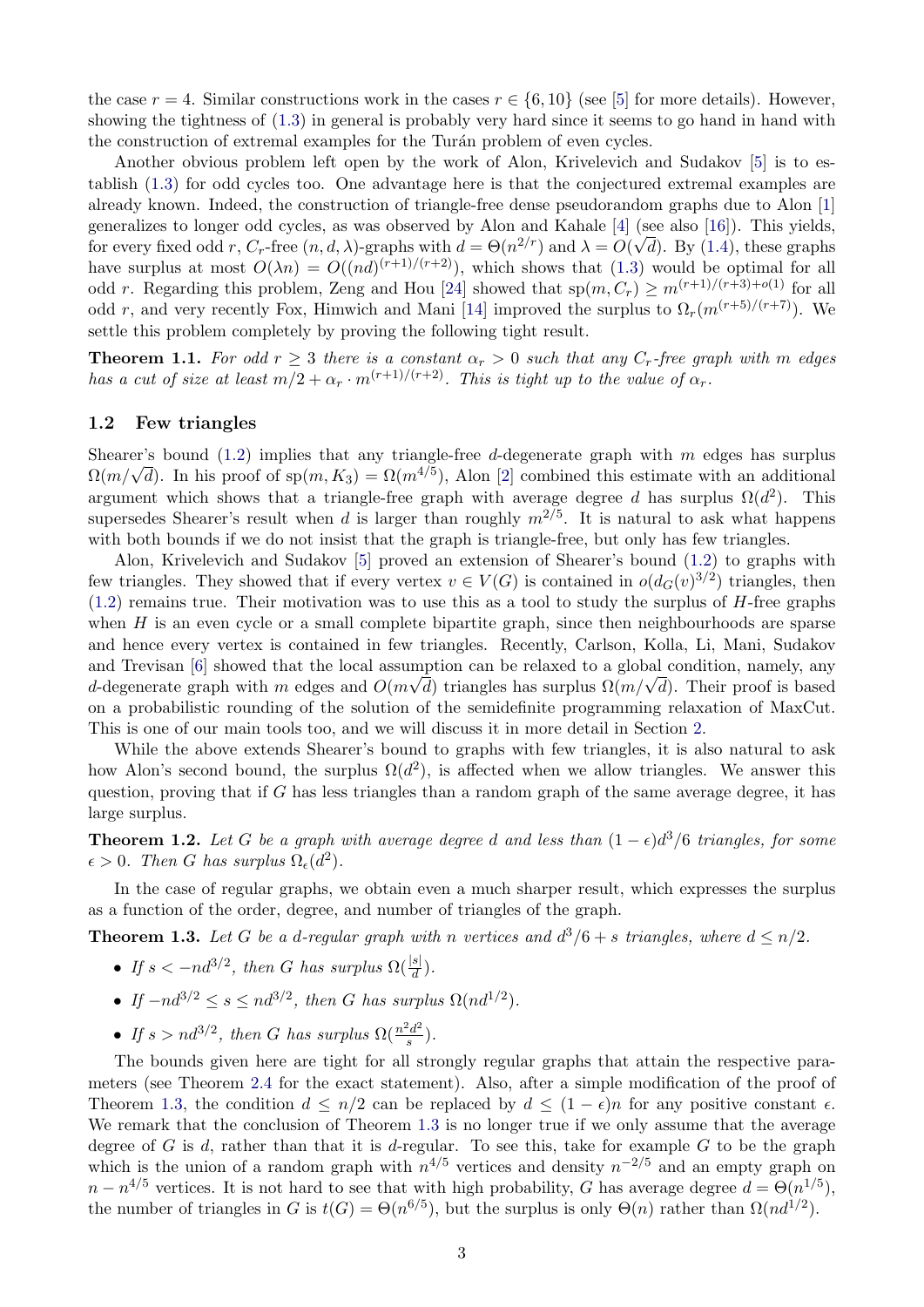#### <span id="page-3-6"></span>1.3 Cliques

Recall the conjecture of Alon, Bollobás, Krivelevich and Sudakov [\[3\]](#page-27-1) that for every graph  $H$ , there exist constants  $\epsilon = \epsilon(H) > 0$  and  $c = c(H) > 0$  such that  $sp(m, H) \ge cm^{3/4+\epsilon}$  for all m. Clearly, it suffices to prove this conjecture for cliques. Carlson et al. [\[6\]](#page-28-4) speculated that the following analogue of Shearer's bound should hold for  $K_r$ -free graphs, and proved that this would imply the conjecture of Alon, Bollobás, Krivelevich and Sudakov.

<span id="page-3-0"></span>**Conjecture 1.4** ([\[6\]](#page-28-4)). For every fixed  $r \geq 3$ , any  $K_r$ -free d-degenerate graph with m edges has surplus  $\mathrm{Conjectur}_{\Omega_r}(m/\sqrt{d}).$ 

They also proved a weakening of this conjecture, namely the lower bound  $\Omega_r(m/d^{1-1/(2r-4)})$ . We improve this bound slightly. It would be very interesting to obtain a version of this result where the exponent of  $d$  is bounded by a constant smaller than 1 uniformly for all  $r$ .

<span id="page-3-3"></span>**Theorem 1.5.** For every fixed  $r \geq 3$ , any  $K_r$ -free d-degenerate graph with m edges has surplus  $\Omega_r(m/d^{1-1/(r-1)})$ .

As discussed in Section [1.1,](#page-1-3) essentially all known extremal constructions for MaxCut in  $H$ -free graphs are dense pseudorandom graphs. Motivated by this observation, one can even make a more precise guess for  $sp(m, K_r)$ . However, the construction of dense pseudorandom  $K_r$ -free graphs is a major open problem in its own right. Sudakov, Szabó and Vu [\[23\]](#page-28-13) raised the question whether, for fixed  $r \geq 3$ , there exist  $K_r$ -free  $(n, d, \lambda)$ -graphs with  $d = \Omega(n^{1-1/(2r-3)})$  and  $\lambda = O(\sqrt{d})$ . It has been proved that this would have striking consequences for off-diagonal Ramsey numbers [\[18\]](#page-28-14). Speculating that such graphs do exist, this would via [\(1.4\)](#page-1-0) imply that

<span id="page-3-2"></span>
$$
sp(m, K_r) = O\left(m^{1 - \frac{1}{4 + 1/(r - 2)}}\right).
$$
\n(1.5)

Perhaps this gives the correct answer. Note that Conjecture [1.4](#page-3-0) would provide the matching lower bound as long as  $d = O(n^{1-1/(2r-3)})$ , that is, in the "sparse" case, when the density is smaller than that of the speculative extremal examples. We prove a result that complements this in the "dense" regime, analogous to Alon's  $\Omega(d^2)$  surplus for triangle-free graphs.

<span id="page-3-1"></span>**Theorem 1.6.** For every fixed  $r \geq 3$ , any  $K_r$ -free n-vertex graph with average degree d has surplus  $\Omega_r\left(d^{r-1}/n^{r-3}\right)$ .

For  $d = \Omega(n^{1-1/(2r-3)})$ , the implied surplus is at least  $\Omega_r\left((nd)^{1-\frac{1}{4+1/(r-2)}}\right)$ . Hence, if Conjecture [1.4](#page-3-0) is true, then combining it with Theorem [1.6](#page-3-1) similar as in Alon's result, we could deduce that indeed  $sp(m, K_r) = \Omega_r\left(m^{1-\frac{1}{4+1/(r-2)}}\right)$ , matching the speculative upper bound in [\(1.5\)](#page-3-2). Us-ing Theorem [1.5](#page-3-3) instead of Conjecture [1.4,](#page-3-0) we still improve the current best known lower bound  $\text{sp}(m, K_r) = \Omega_r(m^{\frac{1}{2} + \frac{1}{4r-8}})$ , due to Carlson et al. [\[6\]](#page-28-4).

<span id="page-3-5"></span>**Theorem 1.7.** For every  $r \geq 3$ , any  $K_r$ -free graph with m edges has surplus  $\Omega_r(m^{\frac{1}{2}+\frac{3}{4r-2}})$ .

In fact, we will establish Theorem [1.6](#page-3-1) in the stronger form that it is sufficient that the number of r-cliques is smaller than in a random graph of the same density. This generalizes Theorem [1.2.](#page-2-1)

<span id="page-3-4"></span>**Theorem 1.8.** For any integer  $r \geq 3$  and any  $\epsilon > 0$ , there exists a positive constant  $c = c(r, \epsilon)$ such that the following holds. If G is a graph on n vertices with average degree d which has at most  $(1-\epsilon)\frac{n^r}{r!}$  $\frac{n^r}{r!} (d/n)^{\binom{r}{2}}$  copies of  $K_r$ , then G has surplus at least  $cd^{r-1}/n^{r-3}$ .

Finally, we remark that Theorems [1.2,](#page-2-1) [1.3](#page-2-0) and [1.6](#page-3-1) generalize results of Nikiforov [\[19,](#page-28-15) [20\]](#page-28-16). In [\[19\]](#page-28-15), he proved that the smallest eigenvalue of a  $K_r$ -free *n*-vertex graph with average degree d has absolute value  $\Omega_r(d^{r-1}/n^{r-2})$ . This also follows from Theorem [1.6](#page-3-1) and [\(1.4\)](#page-1-0). However, a lower bound on MaxCut is stronger than a bound on  $\lambda_{\text{min}}$  since the converse of [\(1.4\)](#page-1-0) is not true. Theorem [1.8](#page-3-4) shows that the conclusion of Nikiforov's theorem remains true even if we only require that there are "few" copies of  $K_r$ . Nikiforov also proved [\[20\]](#page-28-16) that an *n*-vertex graph with average degree d and at most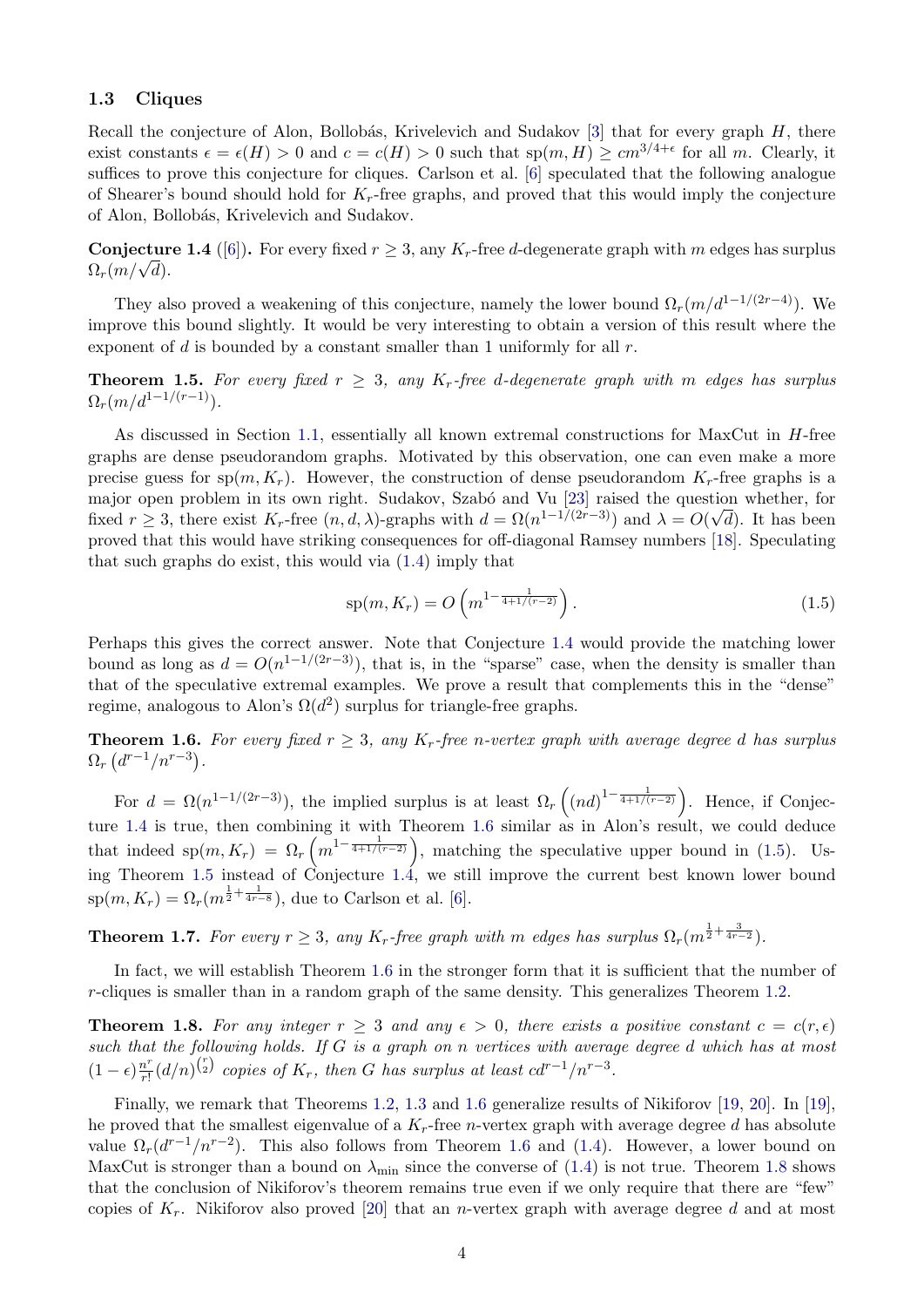$(1 - \epsilon) d^3/6$  triangles has  $|\lambda_{\min}| = \Omega(\epsilon d^2/n)$  provided that  $d/n$  is bounded away from 1. This follows from our Theorem [1.2](#page-2-1) when  $\epsilon > 0$  is constant. For an arbitrary positive  $\epsilon$  (possibly tending to 0), his result follows from our Theorem [1.3](#page-2-0) provided that the graph is regular.

Notation: We use standard notation. All graphs considered are finite, simple and undirected. We write |G| for the order of G,  $e(G)$  for the number of edges, and  $t(G)$  for the number of triangles in G. The minimum and maximum degree of G are denoted by  $\delta(G)$  and  $\Delta(G)$ , respectively. For a set  $S \subset V(G)$ , we write  $e_G(S)$  for the number of edges in  $G[S]$ , and for disjoint sets  $S, T \subset V(G)$ , we write  $e_G(S,T)$  for the number of edges in G with one endpoint in S and one in T.  $N_G(v)$  and  $d_G(v)$ stand for the neighbourhood and degree of a vertex  $v$ . The number of common neighbours of vertices  $v_1, \ldots, v_r$  is denoted  $d_G(v_1, \ldots, v_r)$ . We occasionally omit subscripts if they are clear from the context. We let  $P_n$  and  $C_n$  denote the path and cycle, respectively, with n edges.

When using Landau symbols,  $\Omega_r(\cdot), \Theta_r(\cdot), O_r(\cdot)$  mean that the implicit constants may depend on r. We denote by  $\|\cdot\|$  the Euclidean norm. As customary, we tacitly treat large numbers like integers whenever this has no effect on the argument.

The rest of this paper is organized as follows. In Section [2,](#page-4-0) we introduce some of the main tools utilised in our proofs, and use them to prove a few of our less technical results. In particular, we first prove Theorem [1.3](#page-2-0) in the special case where  $G$  is strongly regular. Also, we present the proof of Theorem [1.2.](#page-2-1) We conclude the section with the proof of Theorem [1.1](#page-2-2) for the simplest new case  $C_5$  (the case  $r = 3$  is already covered by Alon's theorem) under the assumption that G is regular. In Section [3,](#page-13-0) we prove Theorem [1.1](#page-2-2) in the general case. We give the full proof of Theorem [1.3](#page-2-0) in Section [4.](#page-20-0) Finally, we prove Theorems [1.5,](#page-3-3) [1.7](#page-3-5) and [1.8](#page-3-4) in Section [5.](#page-24-0)

### <span id="page-4-0"></span>2 Main ideas and first applications

#### 2.1 Preliminaries

We start with a well known observation that we will repeatedly use in our proofs. In order to show that a graph has large surplus, it suffices to find many disjoint induced subgraphs with relatively large surplus.

<span id="page-4-1"></span>**Lemma 2.1.** Let G be a graph and let  $S_1, S_2, \ldots, S_k$  be pairwise disjoint subsets of  $V(G)$ . Then  $sp(G) \geq \sum_{i=1}^{k} sp(G[S_i]).$ 

Variants of this have been used in many preceding papers (see e.g. [\[5,](#page-27-2) Lemma 3.2]). The proof is similar to the standard  $m/2$  bound for mc(G). Note that by adding singletons, one can assume that the  $S_i$ 's partition  $V(G)$ . Take an optimal cut of each of the induced subgraphs, and form a cut of G by putting the sets of the smaller cuts randomly on either side. The result then follows by inspecting the expected size of the obtained cut. We omit the details.

Note that in the simplest case, the lemma says that the surplus of a graph is at least as large as the surplus of any of its induced subgraphs. We will use this fact naturally in our proofs without necessarily referring to the lemma.

#### <span id="page-4-2"></span>2.2 Semidefinite programming

Semidefinite programming in the algorithmic context of MaxCut was first used by Goemans and Williamson [\[15\]](#page-28-17). The method was exploited by Carlson et al. [\[6\]](#page-28-4) to give lower bounds on the MaxCut for  $H$ -free graphs. The approach can be summarised as follows. Given a graph  $G$ , we try to assign a unit vector  $\mathbf{x}^v \in \mathbb{R}^N$  to each vertex  $v \in V(G)$  in a way that the inner products  $\langle \mathbf{x}^u, \mathbf{x}^v \rangle$  are negative on average over all adjacent pairs of vertices  $u, v$ . Then we take a random unit vector  $\mathbf{z} \in \mathbb{R}^N$  and define  $A = \{v \in V(G) : \langle x^v, z \rangle \geq 0\}, B = V(G) \setminus A$ . Consider the random cut  $(A, B)$ . If vertices u and v have  $\langle x^u, x^v \rangle < 0$ , then with probability more than 1/2, u and v will end up in different parts of the cut. Hence, intuitively, we expect our cut to contain more than half of the edges. This is made precise by the following lemma, essentially due to Goemans and Williamson [\[15\]](#page-28-17).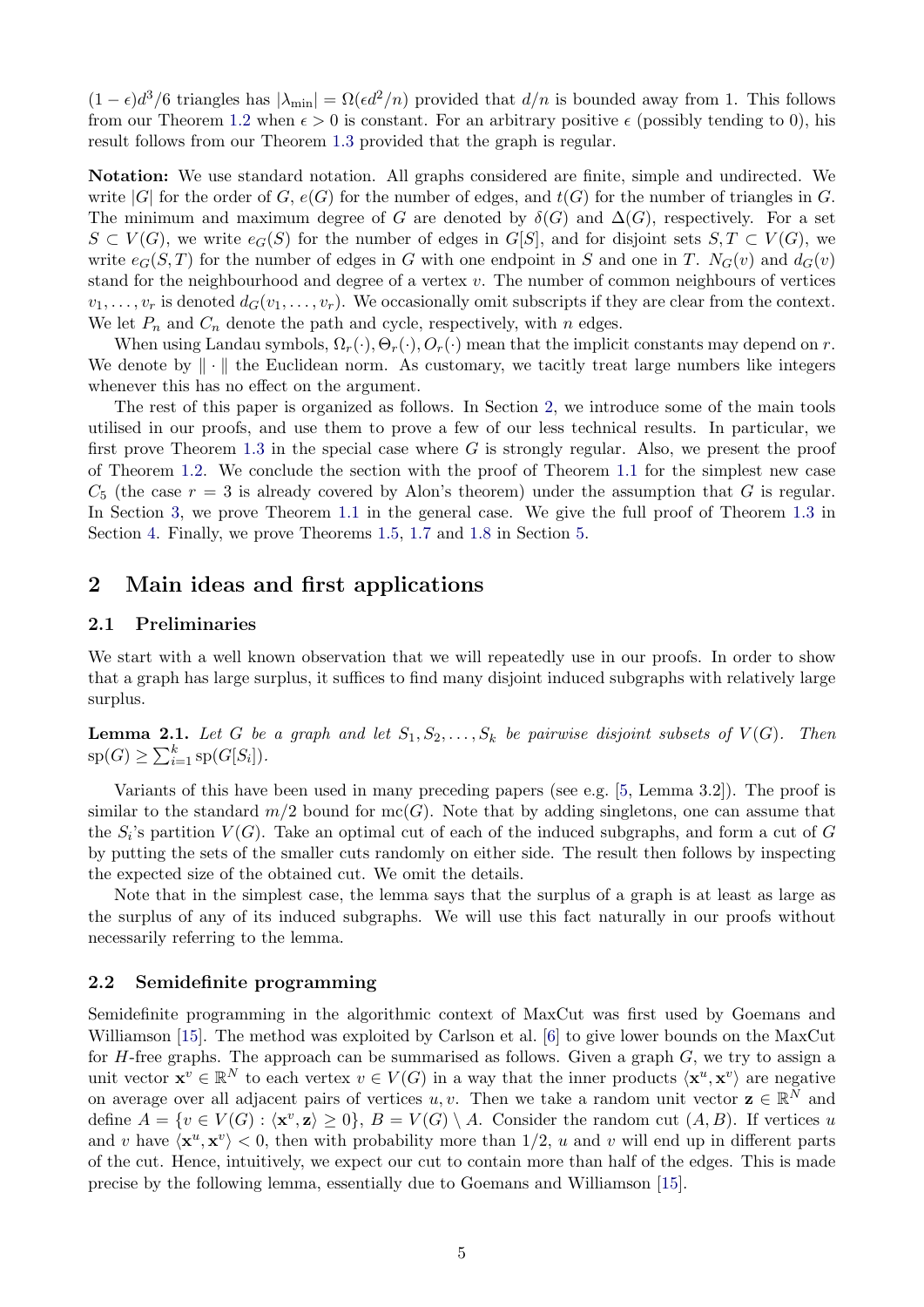<span id="page-5-1"></span>**Lemma 2.2.** Let G be a graph and let N be a positive integer. Then, for any set of non-zero vectors  $\{\mathbf x^v : v \in V(G)\} \subset \mathbb{R}^N$ , we have  $sp(G) \geq -\frac{1}{\pi} \sum_{uv \in E(G)} \arcsin \left( \frac{\langle \mathbf x^u, \mathbf x^v \rangle}{\|\mathbf x^u\|\|\mathbf x^v\|}\right)$  $\frac{\langle \mathbf{x}^u, \mathbf{x}^v \rangle}{\|\mathbf{x}^u\| \|\mathbf{x}^v\|}$ 

**Proof.** Let **z** be a uniformly random unit vector in  $\mathbb{R}^N$ , let  $A = \{v \in V(G) : \langle \mathbf{x}^v, \mathbf{z} \rangle \geq 0\}$  and let  $B = V(G) \setminus A$ . The probability that uv belongs to the cut  $(A, B)$  is  $\frac{\alpha}{\pi}$ , where  $\alpha = \arccos\left(\frac{\langle \mathbf{x}^u, \mathbf{x}^v \rangle}{\|\mathbf{x}^u\|\|\mathbf{x}^v\|}\right)$  $\frac{\langle \mathbf{x}^u, \mathbf{x}^v \rangle}{\|\mathbf{x}^u\| \|\mathbf{x}^v\|}$ is the angle between  $\mathbf{x}^u$  and  $\mathbf{x}^v$ . Hence,

$$
\mathbb{P}(uv \text{ belongs to the cut}) = \frac{1}{\pi} \arccos\left(\frac{\langle \mathbf{x}^u, \mathbf{x}^v \rangle}{\|\mathbf{x}^u\| \|\mathbf{x}^v\|}\right) = \frac{1}{2} - \frac{1}{\pi} \arcsin\left(\frac{\langle \mathbf{x}^u, \mathbf{x}^v \rangle}{\|\mathbf{x}^u\| \|\mathbf{x}^v\|}\right).
$$

Summing the equality over all edges  $uv \in E(G)$  shows that the expected number of edges in the cut  $(A, B)$  is  $\frac{e(G)}{2} - \frac{1}{\pi}$  $\frac{1}{\pi} \sum_{uv \in E(G)} \arcsin \left( \frac{\langle \mathbf{x}^u, \mathbf{x}^v \rangle}{\|\mathbf{x}^u\|\|\mathbf{x}^v\|}\right)$  $\frac{\langle \mathbf{x}^u, \mathbf{x}^v \rangle}{\|\mathbf{x}^u\| \|\mathbf{x}^v\|}$ , from which the result follows.

In some cases, we can use a more convenient form of the above, which is implicit in the work of Carlson et al. [\[6\]](#page-28-4).

<span id="page-5-2"></span>**Corollary 2.3.** Let G be a graph and let N be a positive integer. Let  $\{x^v : v \in V(G)\} \subset \mathbb{R}^N$  be vectors with  $\|\mathbf{x}^v\| = O(1)$ , and suppose that for every edge  $uv \in E(G)$ , we have  $\langle \mathbf{x}^u, \mathbf{x}^v \rangle \le -a_{uv} + b_{uv}$ for some  $a_{uv}, b_{uv} \geq 0$ . Then

$$
sp(G) \ge \Omega \left( \sum_{uv \in E(G)} a_{uv} \right) - O \left( \sum_{uv \in E(G)} b_{uv} \right).
$$

**Proof.** We add extra coordinates, one for each vertex  $v \in V(G)$ . The vector  $y^v$  is obtained from  $x^v$  by setting the new coordinate for v to 1 and all other new coordinates to 0. Hence, we have  $\|\mathbf{y}^{v}\|^2 = \|\mathbf{x}^{v}\|^2 + 1 = \Theta(1)$  for all  $v \in V(G)$ , and  $\langle \mathbf{y}^u, \mathbf{y}^v \rangle = \langle \mathbf{x}^u, \mathbf{x}^v \rangle \le -a_{uv} + b_{uv}$  for all  $uv \in E(G)$ .

For any  $x \in [-1,1]$  with  $x \leq b - a$  for some  $a, b \geq 0$ , we have  $arcsin(x) \leq \frac{\pi}{2}$  $\frac{\pi}{2}b - a$ . This is because when  $x < 0$ , then  $arcsin(x) \leq x \leq b-a \leq \frac{\pi}{2}$  $\frac{\pi}{2}b-a$ , and if  $x \geq 0$ , then  $\arcsin(x) \leq \frac{\pi}{2}$  $\frac{\pi}{2}x \leq \frac{\pi}{2}$  $\frac{\pi}{2}(b-a) \leq \frac{\pi}{2}$  $\frac{\pi}{2}b-a.$ Hence, for every edge  $uv \in E(G)$ , we have

$$
\arcsin\left(\frac{\langle \mathbf{y}^u, \mathbf{y}^v \rangle}{\|\mathbf{y}^u\| \|\mathbf{y}^v\|}\right) \leq \frac{\pi}{2} \frac{b_{uv}}{\|\mathbf{y}^u\| \|\mathbf{y}^v\|} - \frac{a_{uv}}{\|\mathbf{y}^u\| \|\mathbf{y}^v\|} = -\Omega(a_{uv}) + O(b_{uv}).
$$

Summing over all edges and using Lemma [2.2](#page-5-1) gives the result.

#### 2.3 Surplus in strongly regular graphs

As a first illustration of the use of semidefinite programming, we determine the order of magnitude of the surplus in any strongly regular graph. Recall that a graph is called strongly regular if in addition to being regular, there exist  $\eta$ ,  $\mu$  such that any two adjacent vertices have exactly  $\eta$  common neighbours and any two distinct non-adjacent vertices have exactly  $\mu$  common neighbours.

In Section [4,](#page-20-0) we will use a more involved argument to generalize the lower bound to every regular graph, proving Theorem [1.3.](#page-2-0)

<span id="page-5-0"></span>**Theorem 2.4.** Let G be a strongly regular graph with n vertices, degree d and  $d^3/6 + s$  triangles, where  $d \leq 0.99n$ .

- If  $s < -nd^{3/2}$ , then  $sp(G) = \Theta(\frac{|s|}{d})$ .
- If  $-nd^{3/2} \le s \le nd^{3/2}$ , then  $sp(G) = \Theta(nd^{1/2})$ .
- If  $s > nd^{3/2}$ , then  $sp(G) = \Theta(\frac{n^2d^2}{s})$  $\frac{d^2}{s}$ ).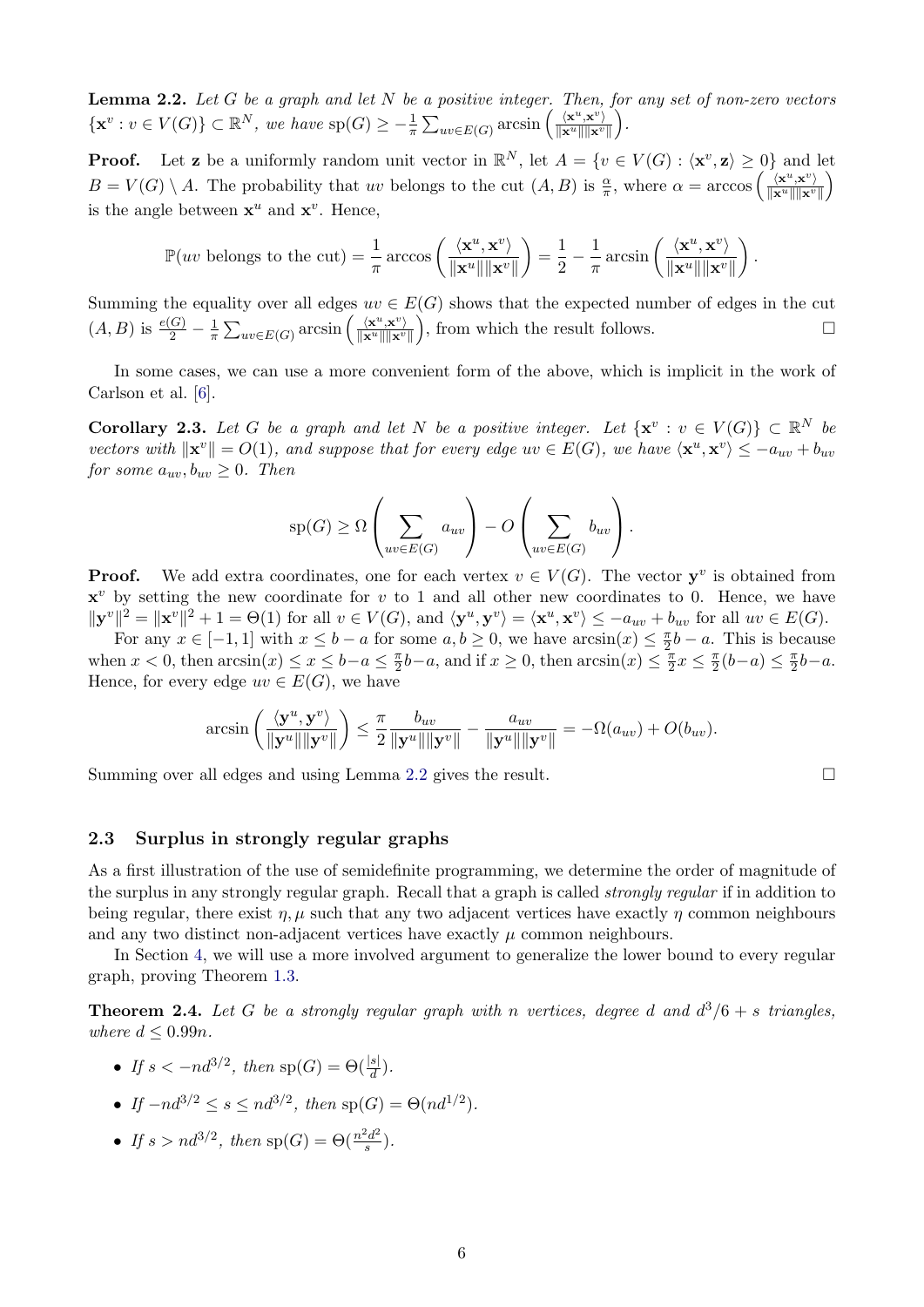**Proof.** Let us start with the lower bounds. Let  $a =$  $\frac{\sqrt{d}}{n-d}$  and let  $0 < \gamma \leq 1$ . For every  $v \in V(G)$ , we define a vector  $\mathbf{x}^v$  whose coordinates are labelled by  $V(G)$ , i.e.  $\mathbf{x}^v \in \mathbb{R}^{V(G)}$ . Take

$$
\mathbf{x}_{u}^{v} = \begin{cases} 1 + \gamma a & \text{if } u = v, \\ -\gamma \frac{1}{\sqrt{d}} & \text{if } u \in N(v), \\ \gamma a & \text{otherwise.} \end{cases}
$$

Then for any  $uv \in E(G)$ ,

$$
\langle \mathbf{x}^u, \mathbf{x}^v \rangle = -2(1 + \gamma a)\gamma \frac{1}{\sqrt{d}} + |N(u) \cap N(v)|\gamma^2 \frac{1}{d} + |V(G) \setminus (N(u) \cup N(v))|\gamma^2 a^2
$$

$$
+ \left( |N(u) \setminus (N(v) \cup \{v\})| + |N(v) \setminus (N(u) \cup \{u\})| \right) \left( -\gamma^2 \frac{a}{\sqrt{d}} \right).
$$

Observe that  $|N(u) \cap N(v)| = d(u, v), |V(G) \setminus (N(u) \cup N(v))| = n - 2d + d(u, v)$  and  $|N(u) \setminus (N(v) \cup N(v))| = n - 2d + d(u, v)$  $\{v\}) = |N(v) \setminus (N(u) \cup \{u\})| = d - d(u, v) - 1$ , so

$$
\langle \mathbf{x}^u, \mathbf{x}^v \rangle = -2\gamma \frac{1}{\sqrt{d}} + \gamma^2 \left( \left( \frac{1}{d} + 2\frac{a}{\sqrt{d}} + a^2 \right) d(u, v) + (n - 2d)a^2 - 2d\frac{a}{\sqrt{d}} \right).
$$

Let  $\delta(u, v) = d(u, v) - \frac{d^2}{n}$  $\frac{d^2}{n}$ . Note that

$$
\left(\frac{1}{d} + 2\frac{a}{\sqrt{d}} + a^2\right)\frac{d^2}{n} + (n - 2d)a^2 - 2d\frac{a}{\sqrt{d}} = \frac{1}{n}(d - 2a\sqrt{d}(n - d) + a^2(n - d)^2) = \frac{1}{n}(d - 2d + d) = 0,
$$
so

<span id="page-6-0"></span>
$$
\langle \mathbf{x}^u, \mathbf{x}^v \rangle = -2\gamma \frac{1}{\sqrt{d}} + \gamma^2 \left( \frac{1}{d} + 2\frac{a}{\sqrt{d}} + a^2 \right) \delta(u, v). \tag{2.1}
$$

Note that so far we have not needed the assumption that  $G$  is strongly regular, only that it is regular. We will in fact use [\(2.1\)](#page-6-0) also in the proof of Theorem [1.3.](#page-2-0)

Since G is strongly regular, every pair of adjacent vertices has the same number  $\eta$  of common neighbours. Note that  $e(G)\eta = 3t(G)$ , so

<span id="page-6-1"></span>
$$
\eta = \frac{3t(G)}{e(G)} = \frac{3(d^3/6 + s)}{nd/2} = \frac{d^2}{n} + \frac{6s}{nd},\tag{2.2}
$$

hence  $\delta(u, v) = \frac{6s}{nd}$  for every  $uv \in E(G)$ . Thus,

$$
\langle \mathbf{x}^u, \mathbf{x}^v \rangle = -2\gamma \frac{1}{\sqrt{d}} + \gamma^2 \left( \frac{1}{d} + 2\frac{a}{\sqrt{d}} + a^2 \right) \frac{6s}{nd}.
$$

Observe that since  $d \le 0.99n$ , we have  $a \le \frac{100}{\sqrt{d}}$ , so  $\frac{1}{d} \le \frac{1}{d} + 2\frac{a}{\sqrt{d}} + a^2 \le \frac{10^5}{d}$  $\frac{0}{d}$ .

If  $s < -nd^{3/2}$ , then take  $\gamma = 1$  to get

$$
\langle \mathbf{x}^u, \mathbf{x}^v \rangle \le \frac{1}{d} \cdot \frac{6s}{nd} = \frac{6s}{nd^2}.
$$

If  $-nd^{3/2} \le s \le nd^{3/2}$ , take  $\gamma = 1/10^6$  and note that  $\gamma^2 \left(\frac{1}{d} + 2\frac{a}{\sqrt{d}} + a^2\right) \frac{6s}{nd} \le \gamma \frac{1}{\sqrt{d}}$  $\overline{\overline{d}}$ , so

$$
\langle \mathbf{x}^u, \mathbf{x}^v \rangle \le -\gamma \frac{1}{\sqrt{d}} = -\frac{1}{10^6 \sqrt{d}}.
$$

Finally, if  $s > nd^{3/2}$ , take  $\gamma = \frac{nd^{3/2}}{106 \epsilon}$  $\frac{ad^{3/2}}{10^6s}$  and note that  $\gamma^2 \left(\frac{1}{d} + 2\frac{a}{\sqrt{d}} + a^2\right) \frac{6s}{nd} \leq \gamma \frac{1}{\sqrt{d}}$  $\overline{\overline{d}}$ , so

$$
\langle \mathbf{x}^u, \mathbf{x}^v \rangle \le -\gamma \frac{1}{\sqrt{d}} = -\frac{nd}{10^6 s}.
$$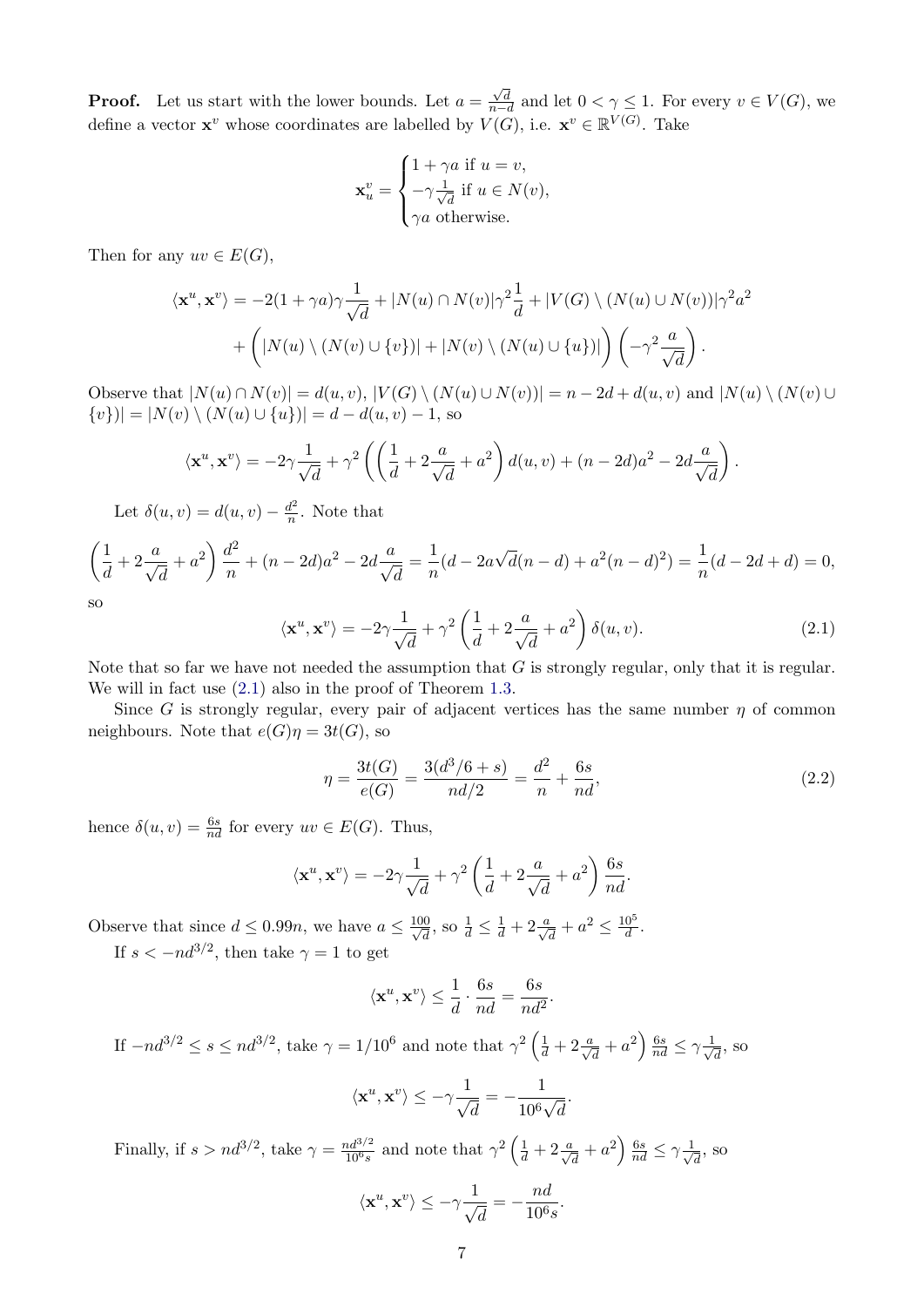In all three cases,  $\langle \mathbf{x}^u, \mathbf{x}^v \rangle < 0$ , and moreover it is easy to see that  $\|\mathbf{x}^v\| = O(1)$  for every  $v \in V(G)$ , so by Corollary [2.3,](#page-5-2) we have

$$
\mathrm{sp}(G) \geq \Omega \left( \sum_{uv \in E(G)} -\langle \mathbf{x}^u, \mathbf{x}^v \rangle \right).
$$

Summing the respective upper bounds for  $\langle x^u, x^v \rangle$  in the three cases, we obtain the desired lower bounds for  $sp(G)$ .

It remains to prove the upper bounds for  $sp(G)$ . For this, we will use the eigenvalue bound [\(1.4\)](#page-1-0). It is well known (see [\[16\]](#page-28-12), for example) that the smallest eigenvalue of a strongly regular graph is

$$
\lambda_{\min} = \frac{1}{2} \left( \eta - \mu - \sqrt{(\eta - \mu)^2 + 4(d - \mu)} \right),
$$

where  $\eta$  is the number of common neighbours of adjacent pairs and  $\mu$  is the number of common neighbours of non-adjacent pairs. It is a straightforward (but somewhat tedious) exercise to check that this, using [\(2.2\)](#page-6-1), implies the desired bounds. For the details, see Lemma [A.1](#page-28-18) in the appendix.

 $\Box$ 

### 2.4 Finding good almost regular induced subgraphs

In this subsection we establish an important lemma that allows us to reduce many of our statements to the special case where  $G$  is almost regular. For example, in the next subsection we already use it to study the surplus of graphs with few triangles. We believe that this lemma will be a useful tool for future works on this subject as well.

<span id="page-7-0"></span>**Lemma 2.5.** Let  $\alpha$  and  $\beta$  be real numbers such that  $\beta > 0$ ,  $\alpha < \beta$  and  $\alpha + \beta < 2$ . Then there exist positive constants  $c_1$ ,  $c_2$  and C (depending on  $\alpha, \beta$ ), such that the following holds.

Let G be a graph on n vertices with average degree d. Then either G has surplus at least  $c_1n^{\alpha}d^{\beta}$  or G has an induced subgraph  $\tilde{G}$  with  $\tilde{n}$  vertices and average degree  $\tilde{d}$  where  $\tilde{n}^\alpha\tilde{d}^\beta\geq c_2n^\alpha d^\beta$ ,  $\delta(\tilde{G})\geq \tilde{d}/C$ and  $\Delta(\tilde{G}) \leq C d$ .

A typical use of this lemma will be as follows. Suppose that we want to prove that an  $n$ -vertex H-free graph with average degree d has surplus  $\Omega(n^{\alpha}d^{\beta})$ . Applying Lemma [2.5,](#page-7-0) we can pass to the induced subgraph  $\tilde{G}$  if necessary, so it suffices to prove the bound  $\Omega(n^{\alpha}d^{\beta})$  under the assumption that  $\delta(G) \geq d/C$  and  $\Delta(G) \leq Cd$ .

For a few of our results, we will need the following somewhat stronger version of Lemma [2.5.](#page-7-0) Similarly to the previous lemma, one could also impose an additional minimum degree condition  $\delta(\tilde{G}) \geq d/C$ , but we will not need that.

<span id="page-7-1"></span>**Lemma 2.6.** Let  $\epsilon$ ,  $\alpha$  and  $\beta$  be real numbers such that  $\epsilon, \beta > 0$ ,  $\alpha < \beta$  and  $\alpha + \beta \leq 2$ . Then there exist positive constants c and C (depending on  $\epsilon, \alpha, \beta$ ), such that the following holds.

Let G be a graph on n vertices with average degree d. Then either G has surplus at least  $cn^{\alpha}d^{\beta}$ or G has an induced subgraph  $\tilde{G}$  with  $\tilde{n}$  vertices and average degree  $\tilde{d}$  where  $\tilde{n}^{\alpha}\tilde{d}^{\beta} \geq (1-\epsilon)n^{\alpha}d^{\beta}$  and  $\Delta(\tilde{G}) \leq C d$ .

**Proof.** Choose  $\theta$  such that  $(1-\theta)^{\beta} = 1-\epsilon$ . Let  $c = \frac{\theta^2}{320}$ , let  $C_0$  be chosen so that  $(\theta^2/20)^{\beta}C_0^{\beta-\alpha} = 1$ and let  $C = C_0/(1 - \theta)$ .

Claim 1. If G is a graph with n vertices, m edges and average degree d, then at least one of the following must hold.

- (i) G has an induced subgraph G' with  $n' < n$  vertices and average degree d', where  $(n')^{\alpha}(d')^{\beta} \ge$  $n^{\alpha}d^{\beta}$ .
- (ii) G has surplus at least  $\frac{\theta^2}{160}m$ .
- (iii) G has an induced subgraph  $\tilde{G}$  with  $\tilde{n}$  vertices and average degree  $\tilde{d}$ , where  $\tilde{n}^{\alpha}\tilde{d}^{\beta} \geq (1-\epsilon)n^{\alpha}d^{\beta}$ and  $\Delta(\tilde{G}) \leq C d$ .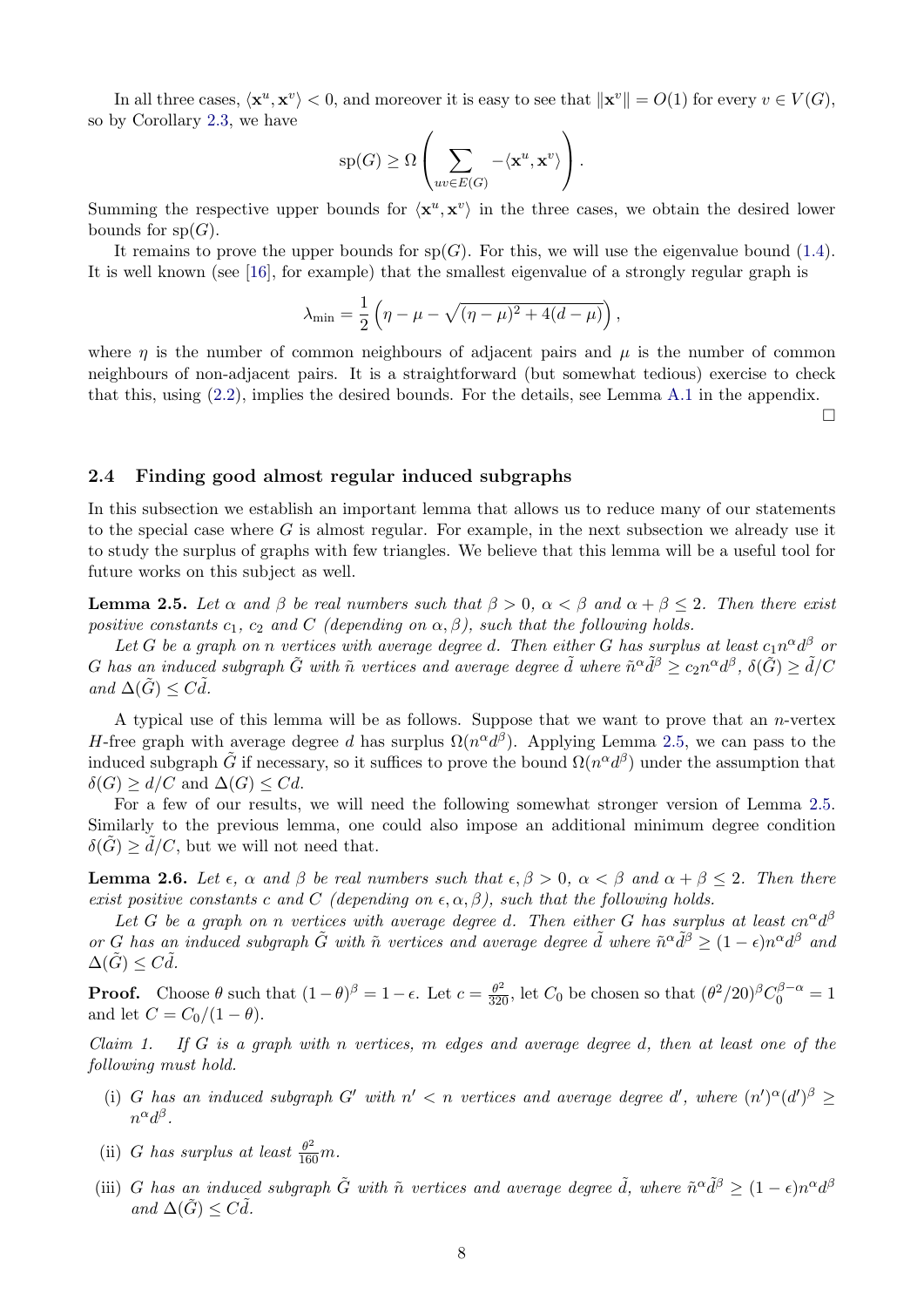Before proving the claim, let us see how the lemma follows. Given a graph  $G$ , apply the claim repeatedly for the obtained induced subgraphs  $G'$ ,  $(G')'$ , etc. as long as (i) holds. Eventually, (ii) or (iii) must hold, so G has an induced subgraph  $F$  with  $N$  vertices and average degree  $D$  such that  $N^{\alpha}D^{\beta} \geq n^{\alpha}d^{\beta}$ , and either F has surplus at least  $\frac{\theta^2}{320}ND$ , or F has an induced subgraph  $\tilde{G}$  with  $\tilde{n}$ vertices and average degree  $\tilde{d}$ , where  $\tilde{n}^{\alpha}\tilde{d}^{\beta} \geq (1-\epsilon)\tilde{N}^{\alpha}D^{\beta}$  and  $\Delta(\tilde{G}) \leq C\tilde{d}$ . In the latter case, we are done. In the former case, note that since  $\alpha + \beta \leq 2$ ,  $\alpha < \beta$  and  $N > D$ , we have  $ND \geq (ND)^{\frac{1}{2}(\alpha+\beta)} \geq$  $N^{\alpha}D^{\beta}$ , so F (and, consequently, G) has surplus at least  $\frac{\theta^2}{320}N^{\alpha}D^{\beta} \ge \frac{\theta^2}{320}n^{\alpha}d^{\beta} = cn^{\alpha}d^{\beta}$ . Thus, it suffices to prove the claim.

*Proof of claim:* Let S be the set of vertices in G with degree at most  $C_0d$  and let  $T = V(G) \setminus S$ . We consider the following three cases (observe that at least one of these must occur).

**Case 1.**  $e_G(T) \ge \frac{\theta^2}{20}m$ .

Let  $G' = G[T]$  and let n' and d' be the number of vertices and average degree of  $G'$ , respectively. Then  $n'd' = 2e(G') \ge \frac{\theta^2 m}{10} = \frac{\theta^2 nd}{20}$ , so  $\frac{d'}{d} \ge \frac{\theta^2}{20}$ 20  $\frac{n}{n'}$  and hence

$$
\frac{(n')^{\alpha}(d')^{\beta}}{n^{\alpha}d^{\beta}} \ge \left(\frac{n'}{n}\right)^{\alpha} \left(\frac{\theta^2}{20} \frac{n}{n'}\right)^{\beta} = (\theta^2/20)^{\beta} \left(\frac{n}{n'}\right)^{\beta-\alpha}.
$$

Note that G has average degree d but every vertex in T has degree at least  $C_0d$  in G, so  $n' = |T| \le n/C_0$ . Hence,

$$
(\theta^2/20)^{\beta} \left(\frac{n}{n'}\right)^{\beta-\alpha} \ge (\theta^2/20)^{\beta} C_0^{\beta-\alpha} = 1.
$$

Thus,  $G'$  satisfies (i).

**Case 2.**  $e_G(T) < \frac{\theta^2}{20}m$ , but  $e_G(S,T) \ge \frac{\theta}{2}m$ .

Let S' be a random subset of S obtained by keeping each vertex of S with probability  $\theta/4$ . Then  $\mathbb{E}\left[e_G(S')\right] \leq \frac{\theta^2}{16}m$  and  $\mathbb{E}\left[e_G(S',T)\right] \geq \frac{\theta^2}{8}m$ . Using  $e_G(T) \leq \frac{\theta^2}{20}m$ , it follows that there exists a cut in G with surplus at least  $\frac{1}{2}(\frac{\theta^2}{8}m - \frac{\theta^2}{16}m - \frac{\theta^2}{20}m) = \frac{\theta^2}{160}m$ , so (ii) holds.

Case 3.  $e_G(S) \geq (1 - \theta)m$ .

Let  $\tilde{G} = G[S]$  and let  $\tilde{n}$  and  $\tilde{d}$  be the number of vertices and average degree of  $\tilde{G}$ , respectively. Clearly,  $\tilde{d} \geq (1 - \theta)d$ , so  $\Delta(\tilde{G}) \leq C_0d = (1 - \theta)Cd \leq C\tilde{d}$ . Also,  $\tilde{n}\tilde{d} \geq (1 - \theta)nd$ , so

$$
\frac{\tilde{n}^{\alpha}\tilde{d}^{\beta}}{n^{\alpha}d^{\beta}} \ge \left(\frac{\tilde{n}}{n}\right)^{\alpha} \left((1-\theta)\frac{n}{\tilde{n}}\right)^{\beta} = (1-\epsilon)\left(\frac{n}{\tilde{n}}\right)^{\beta-\alpha} \ge 1-\epsilon.
$$

Hence,  $\tilde{G}$  satisfies (iii).

It is not hard to deduce Lemma [2.5.](#page-7-0)

**Proof of Lemma [2.5.](#page-7-0)** By Lemma [2.6,](#page-7-1) applied with  $\epsilon = 1/2$ , there exist positive constants  $c_1$  and C' such that either G has surplus at least  $c_1 n^{\alpha} d^{\beta}$  or G has an induced subgraph G' with n' vertices and average degree d' where  $(n')^{\alpha} (d')^{\beta} \geq \frac{1}{2}$  $\frac{1}{2}n^{\alpha}d^{\beta}$  and  $\Delta(G') \leq C'd'$ . In the former case we are done. In the latter case, note that G' has an induced subgraph  $\tilde{G}$  with at least  $e(G')/2$  edges and minimum degree at least  $d'/4$ . Then, writing  $\tilde{n}$  for the number of vertices and  $\tilde{d}$  for the average degree of  $\tilde{G}$ , we have that  $\tilde{d} \geq d'/2$  and  $\tilde{n}\tilde{d} \geq n'd'/2$ . Therefore  $\tilde{n}^{\alpha}\tilde{d}^{\beta} \geq 2^{-\beta}(n')^{\alpha}(d')^{\beta}$ , so we can choose  $c_2 = 2^{-\beta-1}$ and  $C = 4C'$ . In the contract of the contract of the contract of the contract of the contract of the contract of the contra<br>The contract of the contract of the contract of the contract of the contract of the contract of the contract o

#### 2.5 Fewer triangles than in the random graph

In this subsection, we prove Theorem [1.2.](#page-2-1) Using Lemma [2.6](#page-7-1) (as we show in the end of the subsection), it suffices to consider graphs whose maximum degree is not much larger than the average degree. Under this assumption, we prove the following slightly stronger result, which we will use to prove Theorem [1.8.](#page-3-4)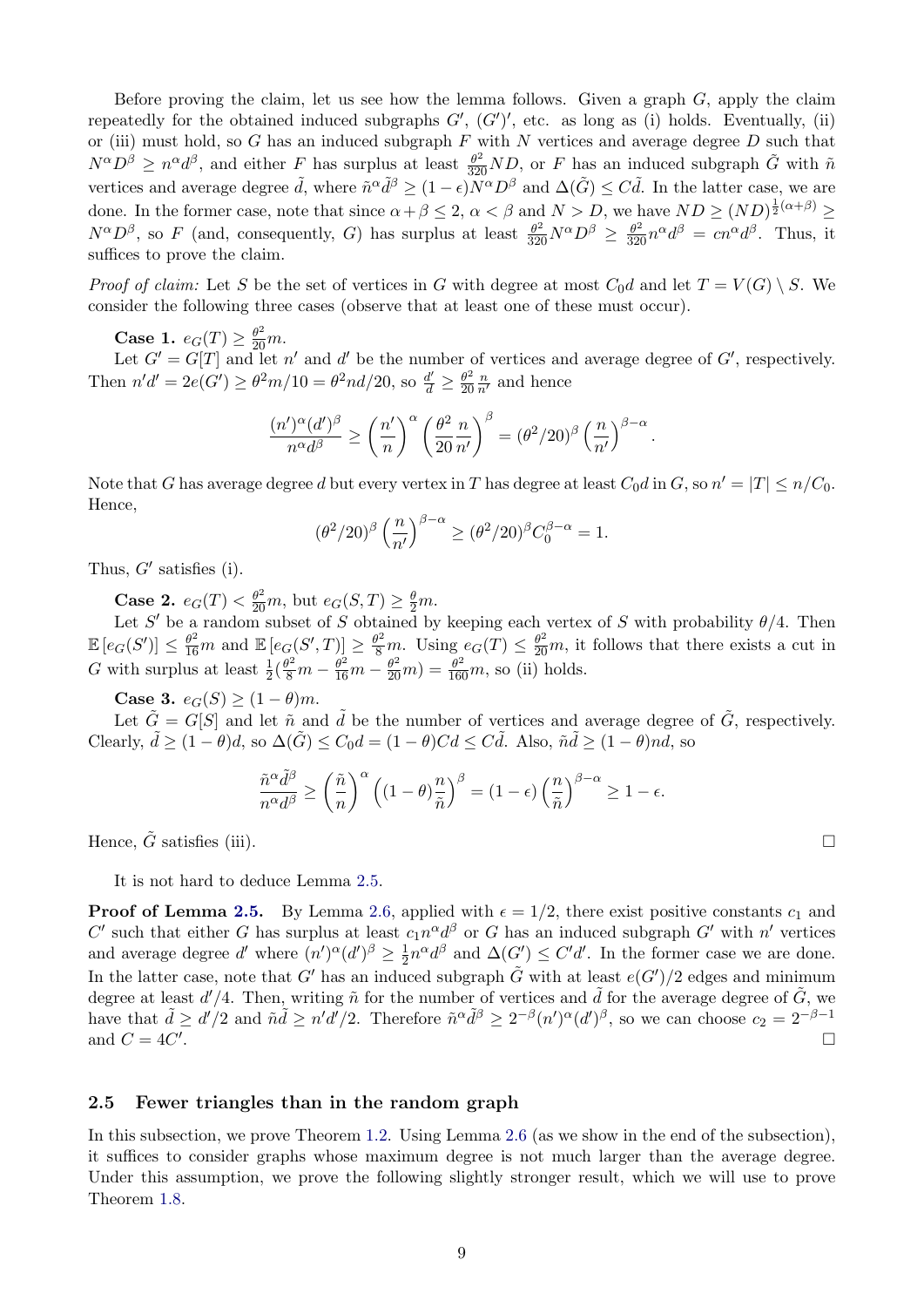<span id="page-9-0"></span>**Theorem 2.7.** Let G be a graph with n vertices, average degree d, maximum degree at most Cd and less than  $(1 - \epsilon) \frac{d}{6\pi}$  $\frac{d}{6n} \sum_{u \in V(G)} d(u)^2$  triangles, for some  $\epsilon > 0$ . Then G has surplus  $\Omega(\frac{\epsilon^2}{C})$  $\frac{\epsilon^2}{C}d^2$ ).

**Proof.** Let  $\mu = \frac{\epsilon}{4\ell}$  $\frac{\epsilon}{4C}$  and  $k = \lceil \mu n/d \rceil$ .

First, we give every vertex a random label from  $\{0, 1, \ldots, k+1\}$ , where 0 is chosen with probability 1/3, each of 1, ..., k is chosen with probability  $d/3n$ , and the remaining probability falls on  $k + 1$ . This is feasible since  $k \cdot \frac{d}{3n} \leq (\mu n/d + 1) \frac{d}{3n} \leq \frac{\mu}{3} + \frac{d}{3n} \leq 2/3$ . For every  $j \in [k]$ , let  $B_j$  be the set of vertices with label j.

Now, pick uniformly at random with repetition vertices  $v_1, \ldots, v_k$ . For  $j \in [k]$ , let  $A_j$  be the set of neighbours of  $v_j$  with label 0 which are not neighbours of any other  $v_i$ .

Let X be the number of edges which go between  $A_j$  and  $B_j$  for some  $j \in [k]$ , let Y be the number of edges inside some  $A_j$  and let Z be the number of edges inside some  $B_j$ . Our goal will be to show that  $\mathbb{E}[X-Y-Z] = \Omega(\frac{\epsilon^2}{C})$  $\frac{\epsilon^2}{C}d^2$ ). This is achieved in three separate claims.

Claim 1. 
$$
\mathbb{E}[Y] \le (1 - \epsilon) \frac{kd}{18n^2} \sum_{u \in V(G)} d(u)^2
$$
.

*Proof of claim:* Consider an edge uv. Note that uv is only going to be an internal edge of some  $A_i$  if some common neighbour is among the  $v_j$ 's. The probability of this is at most  $k \frac{d(u,v)}{n}$  $\frac{u,v}{n}$ . Moreover, both u and v need to be labelled 0. Now, summing over all edges, we see that  $\mathbb{E}[Y] \leq \frac{k}{9}$  $\frac{k}{9n} \sum_{uv \in E(G)} d(u, v).$ The sum counts every triangle exactly three times. Using the assumption, we get the claim.

$$
Claim \ 2. \quad \mathbb{E}\left[Z\right] \le \frac{kd^3}{18n}.
$$

*Proof of claim:* Consider an edge uv. The probability that it is contained in  $B_j$  for some fixed j is  $(d/3n)^2$ . Multiplying this with k for the number of possibilities for j and  $nd/2$  for the total number of edges yields the claim.  $\Diamond$ 

$$
Claim 3. \quad \mathbb{E}[X] \ge (1 - \epsilon/4) \frac{kd}{9n^2} \sum_{u \in V(G)} d(u)^2.
$$

*Proof of claim:* Consider an edge uv. With probability  $kd/9n$ , u is labelled 0 and v gets a label from [k]. Condition on such a label  $j \in [k]$ . Now, the probability that  $v_j$  is a neighbour of u, but no other  $v_i$  is a neighbour of u, is  $\frac{d(u)}{n}(1-d(u)/n)^{k-1} \ge \frac{d(u)}{n}$  $\frac{u}{n}(1-(k-1)d(u)/n) \geq \frac{d(u)}{n}$  $\frac{u}{n}(1-(k-1)Cd/n) \ge$  $d(u)$  $\frac{du}{n}(1-C\mu) = \frac{d(u)}{n}(1-\epsilon/4)$ . The same applies with the roles of u and v swapped. Hence, the probability of uv contributing to X is at least  $\frac{kd}{9n^2}(d(u)+d(v))(1-\epsilon/4)$ . Summing over all edges, we % obtain the desired inequality.  $\qquad \qquad \diamond$ 

By convexity,  $d^2 \leq \frac{1}{n}$  $\frac{1}{n} \sum_{u \in V(G)} d(u)^2$ , so combining the three claims, we get

$$
\mathbb{E}\left[X - Y - Z\right] \ge \frac{kd}{9n^2} \left(\sum_{u \in V(G)} d(u)^2\right) \left((1 - \epsilon/4) - (1 - \epsilon)/2 - 1/2\right) = \frac{\epsilon kd}{36n^2} \sum_{u \in V(G)} d(u)^2 \ge \frac{\epsilon \mu}{36} d^2.
$$

We infer that there exists an outcome for which  $X - Y - Z \ge \Omega(\epsilon \mu d^2)$ . By Lemma [2.1,](#page-4-1) we conclude that

$$
\operatorname{sp}(G) \ge \sum_{j=1}^{k} \operatorname{sp}(G[A_j \cup B_j]) \ge \frac{1}{2} \sum_{j=1}^{k} (e(A_j, B_j) - e(A_j) - e(B_j)) = \frac{1}{2}(X - Y - Z) \ge \Omega(\epsilon \mu d^2),
$$
  
ch completes the proof by using  $\mu = \frac{\epsilon}{4C}$ .

which completes the proof by using  $\mu = \frac{\epsilon}{4}$  $\overline{4C}$ 

It is easy to deduce Theorem [1.2.](#page-2-1)

**Proof of Theorem [1.2.](#page-2-1)** By Lemma [2.6](#page-7-1) (with  $\epsilon/3$  in place of  $\epsilon, \alpha = 0$  and  $\beta = 2$ ), either G has surplus  $\Omega_{\epsilon}(d^2)$ , or it has an induced subgraph  $\tilde{G}$  with  $\tilde{n}$  vertices and average degree  $\tilde{d}$ , where  $\tilde{d}^2 \geq (1 - \epsilon/3)d^2$ and  $\Delta(\tilde{G}) \leq C \tilde{d}$  for some  $C = C(\epsilon)$ . In the latter case, we have  $\tilde{d}^3 \geq (1 - \epsilon/3)^{3/2} d^3 \geq (1 - \epsilon/2) d^3$ , so the number of triangles in  $\tilde{G}$  is less than  $(1 - \epsilon)d^3/6 \leq \frac{1 - \epsilon}{1 - \epsilon}$  $\frac{1-\epsilon}{1-\epsilon/2}\tilde{d}^3/6 \leq (1-\epsilon/2)\tilde{d}^3/6.$  Clearly  $\sum_{u\in V(\tilde{G})}d_{\tilde{G}}(u)^2\geq \tilde{n}\tilde{d}^2$ , so we can apply Theorem [2.7](#page-9-0) with  $\epsilon/2$  in place of  $\epsilon$  and deduce that  $\tilde{G}$  has surplus  $\Omega_{\epsilon}(\tilde{d}^2) \geq \Omega_{\epsilon}(d^2)$ . It follows that G has the desired surplus.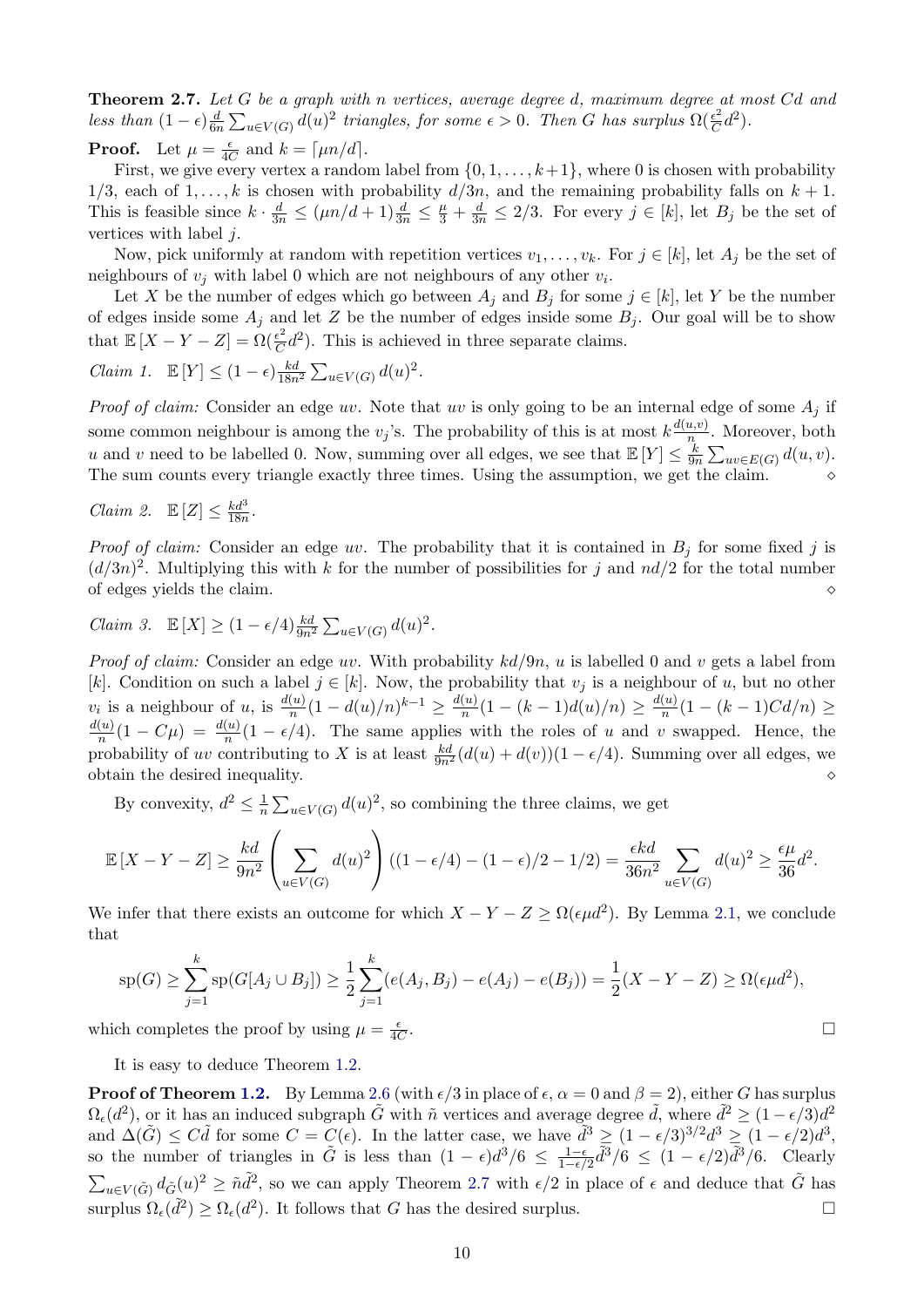#### <span id="page-10-4"></span>2.6  $C_5$ -free graphs

In this subsection, we prove the following result, which is a special case of Theorem [1.1.](#page-2-2) The proof already contains many of the ideas needed to prove the more general result, but is less technical.

<span id="page-10-0"></span>**Theorem 2.8.** Let G be a regular  $C_5$ -free graph with m edges. Then G has surplus  $\Omega(m^{6/7})$ .

The following lemma will be convenient to use. (Here we only need it for  $r = 5$ , but we will use the general version later.)

<span id="page-10-1"></span>**Lemma 2.9.** Let  $r \geq 3$  and let G be a d-degenerate  $C_r$ -free graph with m edges. Then  $sp(G) = \Omega_r(\frac{m}{\sqrt{d}})$ .

Since the proof is very standard, we just briefly sketch it. As  $G$  is  $C_r$ -free, the neighbourhood of any vertex induces a  $P_{r-2}$ -free graph. In particular, the number of edges in  $G[N(v)]$  is  $O_r(d(v))$ , so the number of triangles in G is at most  $O_r(m)$ . Using Corollary 1.2 from [\[6\]](#page-28-4) or Lemma 3.3 from [\[5\]](#page-27-2) (mentioned in Section [1.2\)](#page-2-3), we conclude that  $sp(G) = \Omega_r(\frac{m}{\sqrt{d}})$ .

**Proof of Theorem [2.8.](#page-10-0)** Let  $d$  be the degree of  $G$  and let  $n$  be the number of vertices in  $G$ . First note that we may assume that  $d$  is arbitrarily large (when  $d$  is constant, the theorem follows from Lemma [2.9\)](#page-10-1). Then clearly, the number of paths of length 2 in G is  $\Omega(nd^2)$ .

Here comes one of the key ideas of the proof. By dyadic pigeonholing, there exists a positive integer s such that for at least  $\Omega(\frac{nd^2}{s^{1/10}})$  paths uvw in G, we have  $s \leq d(u, w) < 2s$ . (The choice of 1/10 for the exponent is unimportant; it could be replaced by something smaller.) We now prove the following two lower bounds:

<span id="page-10-2"></span>
$$
sp(G) = \Omega(nd^{1/2}s^{2/5})
$$
\n(2.3)

and

<span id="page-10-3"></span>
$$
\text{sp}(G) = \Omega\left(\frac{d^3}{s^{6/5}}\right). \tag{2.4}
$$

Combining these bounds, we can conclude that

$$
\mathrm{sp}(G) \ge \Omega\left( (nd^{1/2} s^{2/5})^{6/7} \left( \frac{d^3}{s^{6/5}} \right)^{1/7} \right) = \Omega(n^{6/7} d^{6/7} s^{6/35}) \ge \Omega(m^{6/7}).
$$

Before proving [\(2.3\)](#page-10-2) and [\(2.4\)](#page-10-3), let us briefly discuss the intuition behind them. We know that there are many paths uvw with  $d(u, w) \approx s$ . Assume for the moment that most paths of length 2 are like that. Then the second neighbourhood of a typical vertex has size roughly  $d^2/s$ . Since G is C<sub>5</sub>-free, these neighbourhoods induce very sparse subgraphs. We can use these very sparse subgraphs to construct a large cut, just like in Theorem [2.7.](#page-9-0) Note that we can take roughly  $k = \frac{ns}{d^2}$  $\frac{ns}{d^2}$  more-or-less disjoint second neighbourhoods of size roughly  $d^2/s$ . Each of them is very sparse whereas in a random graph with average degree d these sets would induce roughly  $(d^2/s)^2(d/n) = d^5/(s^2n)$  edges. This results in a surplus roughly  $k \cdot d^5/(s^2 n) = d^3/s$ , which is what [\(2.4\)](#page-10-3) gives, up to a small error term.

The inequality [\(2.3\)](#page-10-2) is harder to explain, but observe that a natural type of graph with the property that paths uvw have  $d(u, w) \geq s$  is an s-blowup of another graph. However, when G is the s-blowup of  $H$ , then  $G$  has larger surplus than what is directly provided by Lemma [2.9.](#page-10-1) Indeed, H has  $m/s^2$  edges and degeneracy at most  $d/s$ , so by Lemma [2.9,](#page-10-1) sp $(H) = \Omega(\frac{m}{d^{1/2}s^{3/2}})$ , and hence  $\text{sp}(G) = s^2 \text{sp}(H) = \Omega(\frac{ms^{1/2}}{d^{1/2}}) = \Omega(nd^{1/2}s^{1/2}),$  coinciding with [\(2.3\)](#page-10-2), up to a small error term. We now proceed with the proofs of [\(2.3\)](#page-10-2) and [\(2.4\)](#page-10-3).

**The lower bound**  $\Omega(nd^{1/2}s^{2/5})$ . We use the method inspired by the semidefinite relaxation of the MaxCut problem which we presented in Section [2.2.](#page-4-2) For a vertex  $v \in V(G)$ , let  $S(v)$  be the set of vertices  $u \neq v$  with  $s \leq d(u, v) < 2s$ . Now for every  $v \in V(G)$ , define  $\mathbf{x}^v \in \mathbb{R}^{V(G)}$  by

$$
\mathbf{x}_{u}^{v} = \begin{cases}\n-\frac{1}{\sqrt{d}} \text{ if } u \in N(v) \setminus S(v), \\
\frac{\sqrt{s}}{d} \text{ if } u \in S(v) \setminus N(v), \\
-\frac{1}{\sqrt{d}} + \frac{\sqrt{s}}{d} \text{ if } u \in N(v) \cap S(v), \\
0 \text{ otherwise.} \n\end{cases}
$$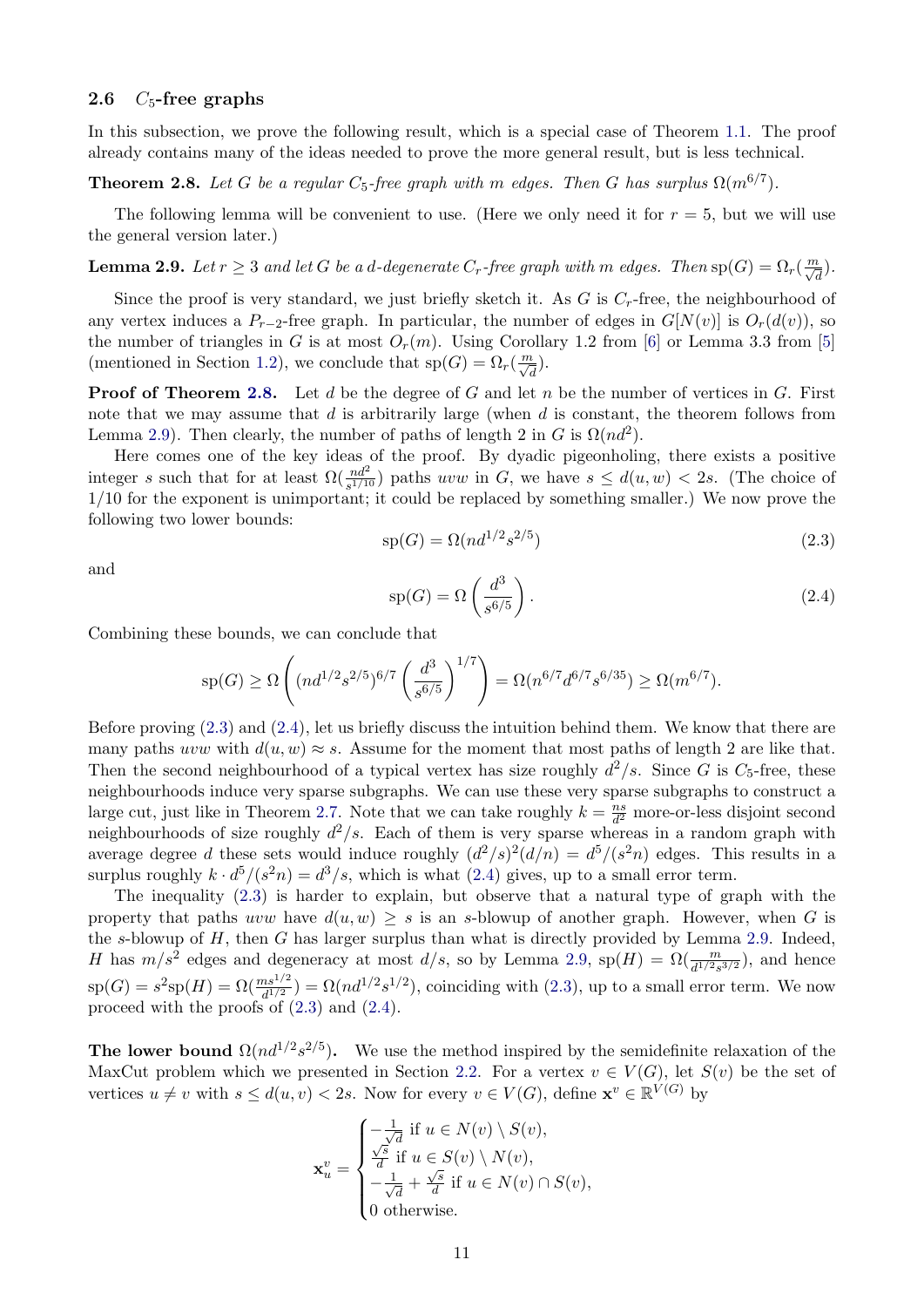Then for any  $u, v \in V(G)$ ,

$$
\langle \mathbf{x}^u, \mathbf{x}^v \rangle = |N(u) \cap N(v)| \frac{1}{d} + |S(u) \cap S(v)| \frac{s}{d^2} - (|N(u) \cap S(v)| + |S(u) \cap N(v)|) \frac{s^{1/2}}{d^{3/2}}.
$$
 (2.5)

In particular, for any  $u \in V(G)$ ,  $\|\mathbf{x}^{u}\|^2 \leq |N(u)|/d + |S(u)|s/d^2$ . Clearly  $|N(u)| \leq d$ . Moreover,  $|S(u)|s$  is a lower bound for the number of paths of the form uvw since for any  $w \in S(u)$  there are at least s such paths. Therefore,

<span id="page-11-5"></span><span id="page-11-4"></span><span id="page-11-0"></span>
$$
|S(u)|s \le d^2,\tag{2.6}
$$

so we get  $\|\mathbf{x}^u\|^2 \leq 2$ . Hence, using [\(2.5\)](#page-11-0), and Corollary [2.3,](#page-5-2)

$$
sp(G) \ge \Omega \left( \sum_{uv \in E(G)} (|N(u) \cap S(v)| + |S(u) \cap N(v)|) \frac{s^{1/2}}{d^{3/2}} \right) - O \left( \sum_{uv \in E(G)} (|N(u) \cap N(v)| \frac{1}{d} + |S(u) \cap S(v)| \frac{s}{d^2} \right) \right).
$$
 (2.7)

Observe that

<span id="page-11-1"></span>
$$
\sum_{uv \in E(G)} |N(u) \cap N(v)| = 3t(G) \le O(nd),\tag{2.8}
$$

where in the inequality we used that for any  $v \in V(G)$ , the graph  $G[N(v)]$  is  $P_3$ -free.

Write hom $(C_5, G)$  for the number of graph homomorphisms  $C_5 \rightarrow G$ . In other words, hom $(C_5, G)$ is the number of 5-tuples  $(y_1, y_2, y_3, y_4, y_5) \in V(G)^5$  with  $y_5y_1 \in E(G)$  and  $y_iy_{i+1} \in E(G)$  for every  $1 \leq i \leq 4$ . Note that if  $w \in S(u) \cap S(v)$  and  $uv \in E(G)$ , then there are at least  $s^2$  such 5-tuples of the form  $(u, v, y_3, w, y_5)$ . Thus,  $\sum_{uv \in E(G)} |S(u) \cap S(v)| \leq \frac{\hom(C_5, G)}{s^2}$ . On the other hand, G does not contain a 5-cycle. Hence, in any such 5-tuple, we must have  $y_i = y_j$  for some  $i \neq j$ . Without loss of generality, assume that  $y_1 = y_4$ . Then  $y_1$ ,  $y_2$  and  $y_3$  form a triangle in G. Since  $y_5$  is a neighbour of y<sub>1</sub> and y<sub>4</sub> = y<sub>1</sub>, the number of homomorphic  $C_5$ 's in G is at most  $O(t(G) \cdot \Delta(G))$ . As we noted in  $(2.8), t(G) = O(nd),$  $(2.8), t(G) = O(nd),$  so hom $(C_5, G) = O(nd^2)$  and hence

<span id="page-11-2"></span>
$$
\sum_{uv \in E(G)} |S(u) \cap S(v)| \le O\left(\frac{nd^2}{s^2}\right). \tag{2.9}
$$

Finally, recall that the number of paths uvw in G with  $s \leq d(u, w) < 2s$  is  $\Omega(\frac{nd^2}{s^{1/10}})$ . Any such path has  $w \in S(u) \cap N(v)$ . Thus,

<span id="page-11-3"></span>
$$
\sum_{uv \in E(G)} (|S(u) \cap N(v)| + |S(v) \cap N(u)|) \ge \Omega\left(\frac{nd^2}{s^{1/10}}\right). \tag{2.10}
$$

Plugging in inequalities  $(2.8)$ ,  $(2.9)$  and  $(2.10)$  to  $(2.7)$ , we get

$$
\text{sp}(G) \ge \Omega(nd^{1/2}s^{2/5}) - O(n) - O(n/s) \ge \Omega(nd^{1/2}s^{2/5}).
$$

The lower bound  $\Omega(d^3/s^{6/5})$ . This part of the proof is somewhat similar to the proof of The-orem [2.7.](#page-9-0) Let  $\nu nd^2$  be the number of paths  $uvw$  in G with  $s \leq d(u, w) < 2s$ . Recall that  $\nu = \Omega(s^{-1/10})$ . Let  $k = \lceil \frac{sn}{2d^2} \rceil$  $\left(\frac{sn}{2d_0^2}\right)$ . Note that  $\binom{n}{2}$  $\binom{n}{2}$ 2s is an upper bound for the number of paths uvw with  $d(u, w) < 2s$ , so  $\nu nd^2 \n\leq n^2$  and  $\nu d^2/(sn) \leq 1$ . Give every vertex a random label from  $\{0, 1, \ldots, k+1\}$ , where 0 is chosen with probability 1/3, each of  $1, \ldots, k$  is chosen with probability  $p = \frac{\nu d^2}{10s}$  $\frac{\nu d^2}{10sn}$ , and the remaining probability falls on  $k + 1$ . This is feasible since  $kp \leq \left(\frac{sn}{2d}\right)$  $\frac{sn}{2d^2} + 1$ )  $\frac{\nu d^2}{10sn} \leq \frac{\nu}{20} + \frac{1}{10} \leq 2/3$ . For every  $j \in [k]$ , let  $B_j$  be the set of vertices with label j.

Now, pick uniformly at random with repetition vertices  $v_1, \ldots, v_k$ . For  $j \in [k]$ , let  $A_j$  be the set of vertices in  $S(v_i)$  with label 0 which do not belong to any other  $S(v_i)$ .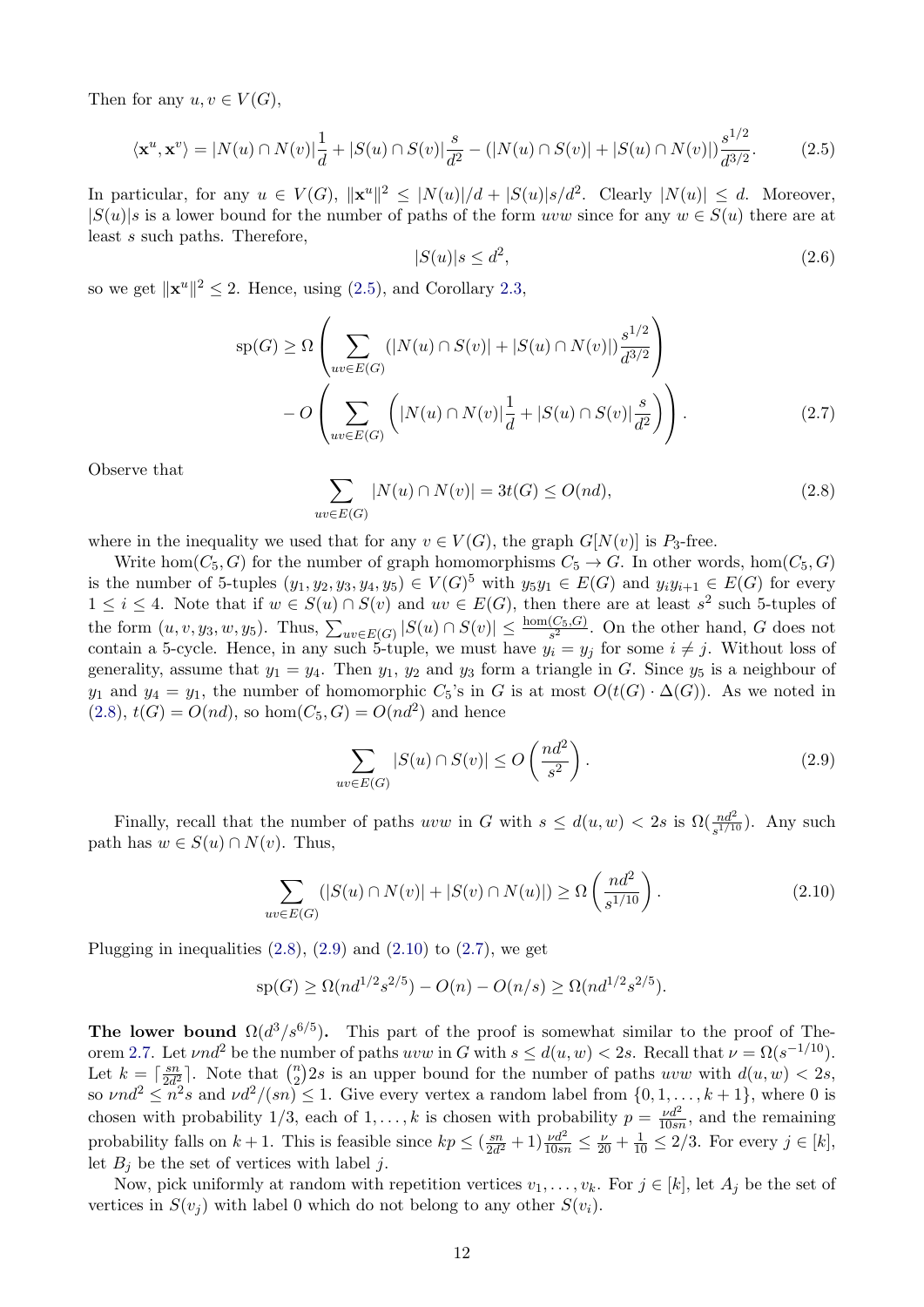Let X be the number of edges which go between  $A_j$  and  $B_j$  for some  $j \in [k]$ , let Y be the number of edges inside some  $A_j$  and let Z be the number of edges inside some  $B_j$ .

*Claim 1.*  $\mathbb{E}[Y] \leq O(\frac{kd^2}{s^2})$  $rac{cd^2}{s^2}$ .

*Proof of claim:* If an edge  $uv \in E(G)$  is in some  $A_j$ , then  $v_j \in S(u) \cap S(v)$ . Hence, the probability that uv contributes to Y is at most  $k \frac{|S(u) \cap S(v)|}{n}$  $\frac{n}{n}$ . Thus,

$$
\mathbb{E}\left[Y\right] \leq \sum_{uv \in E(G)} k \frac{|S(u) \cap S(v)|}{n} \leq O\left(\frac{kd^2}{s^2}\right),
$$

where for the second inequality we used  $(2.9)$ .

*Claim 2.*  $\mathbb{E}[Z] \leq \frac{kp^2nd}{2}$  $rac{\tau n a}{2}$ .

*Proof of claim:* For any j, the expected number of edges in  $G[B_j]$  is  $p^2e(G) = p^2\frac{nd}{2}$ . Summing over the  $k$  possibilities for  $j$ , the claim follows.

*Claim 3.*  $\mathbb{E}[X] \geq \frac{k p \nu d^3}{12s}$  $\frac{p\nu a^{\circ}}{12s}$ .

*Proof of claim:* Let  $uv \in E(G)$ . For any j, the probability that  $v_i \in S(u)$ , but  $v_i \notin S(u)$  for every  $j \neq i$  is

$$
\frac{|S(u)|}{n}\left(1-\frac{|S(u)|}{n}\right)^{k-1}\ge\frac{|S(u)|}{n}\left(1-\frac{(k-1)|S(u)|}{n}\right)\ge\frac{|S(u)|}{n}\left(1-\frac{(k-1)d^2}{sn}\right)\ge\frac{|S(u)|}{2n},
$$

where the second inequality uses  $(2.6)$ . Thus, the probability that uv contributes to X is at least  $k\frac{p}{6r}$  $\frac{p}{6n}(|S(u)| + |S(v)|)$ . Summing over all edges,

$$
\mathbb{E}[X] \ge \frac{kpd}{6n} \sum_{u \in V(G)} |S(u)|.
$$

Since the number of paths uvw with  $s \leq d(u, w) < 2s$  is  $\nu nd^2$ , there are at least  $\nu nd^2/(2s)$  pairs u, w with  $w \in S(u)$ , so  $\sum_{u \in V(G)} |S(u)| \ge \nu nd^2/(2s)$ , from which the claim follows.

Combining the three claims, we get

$$
\mathbb{E}\left[X - Y - Z\right] \geq kd \left(\frac{p\nu d^2}{12s} - O(d/s^2) - p^2n/2\right) = kd \left(\frac{\nu^2 d^4}{120s^2n} - O(d/s^2) - \frac{\nu^2 d^4}{200s^2n}\right).
$$

If  $\frac{\nu^2 d^4}{a^2 n}$  $S^2 \frac{d^4}{s^2 n} = O(d/s^2)$ , then  $d^3 = O(n/\nu^2) \leq O(ns^{1/5})$ , so the bound sp $(G) \geq \Omega(n)$ √  $\overline{d}) \geq \Omega(d^3/s^{6/5})$ follows from Lemma [2.9.](#page-10-1) Otherwise,

$$
\mathbb{E}\left[X - Y - Z\right] \ge \Omega\left(\frac{k\nu^2 d^5}{s^2 n}\right) \ge \Omega\left(\frac{\nu^2 d^3}{s}\right) \ge \Omega\left(\frac{d^3}{s^{6/5}}\right).
$$

Therefore there exists an outcome in which  $X - Y - Z \ge \Omega(d^3/s^{6/5})$ , and then

$$
\mathrm{sp}(G) \ge \sum_{j=1}^k \mathrm{sp}(G[A_j \cup B_j]) \ge \frac{1}{2} \sum_{j=1}^k (e(A_j, B_j) - e(A_j) - e(B_j)) = \frac{1}{2}(X - Y - Z) \ge \Omega(d^3/s^{6/5}),
$$

completing the proof.  $\Box$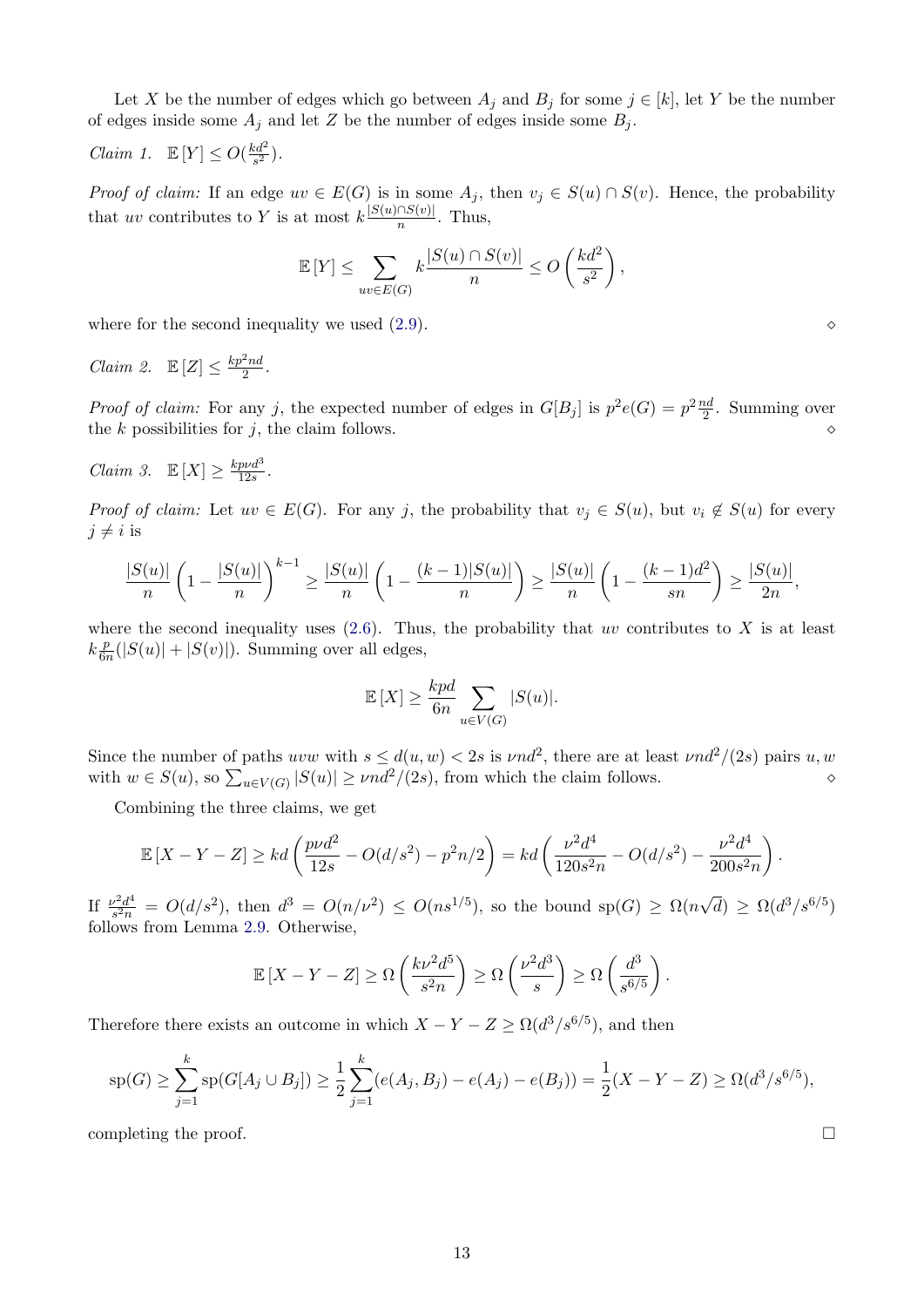# <span id="page-13-0"></span>3 Odd cycles

In this section, we prove Theorem [1.1.](#page-2-2) As discussed in Section [1.1,](#page-1-3) the tightness of the result follows from the known construction of dense pseudorandom  $C_r$ -free graphs due to Alon and Kahale [\[4\]](#page-27-4). It remains to show that, for fixed odd  $r \geq 3$ , any  $C_r$ -free graph with m edges has surplus  $\Omega_r(m^{(r+1)/(r+2)})$ . Since the case  $r = 3$  is covered by Alon's theorem, we may assume  $r \geq 5$ . The proof is similar to the one for C<sup>5</sup> which we presented in Section [2,](#page-4-0) but more technical, and some new ideas are needed.

In the "sparse case", when the graph is d-degenerate, we have the bound  $\Omega(m/\sqrt{d})$  on the surplus. The rest of this section is devoted to the proof of the following lemma which we use in the "dense" case. We set

<span id="page-13-3"></span>
$$
\alpha = \frac{r}{r+1} \text{ and } \beta = \frac{2r+1}{2r+2}.
$$
 (3.1)

Note that  $0 < \alpha < \beta$  and  $\alpha + \beta \leq 2$ .

<span id="page-13-2"></span>**Lemma 3.1.** Let G be a  $C_r$ -free graph with n vertices and average degree d. Then  $sp(G) = \Omega_r(n^{\alpha}d^{\beta})$ .

Before proving it, let us see how it implies Theorem [1.1.](#page-2-2) We will need the following lemma.

<span id="page-13-1"></span>**Lemma 3.2.** Let G be a graph and let d be a non-negative real number. Then there exists a bipartition  $(S, T)$  of  $V(G)$  such that  $G[S]$  is d-degenerate and  $G[T]$  has minimum degree at least d.

**Proof.** Start with  $S_0 = \emptyset$  and  $T_0 = V(G)$ . If there exists a vertex  $v \in T_0$  with less than d neighbours in  $T_0$ , then set  $S_1 = S_0 \cup \{v\}$  and  $T_1 = T_0 \setminus \{v\}$ . More generally, for  $i \geq 0$ , if there exists  $v \in T_i$ with less than d neighbours in  $T_i$ , then let  $S_{i+1} = S_i \cup \{v\}$  and let  $T_{i+1} = T_i \setminus \{v\}$ . Eventually the process stops and we are left with a partition  $(S_k, T_k)$ . Take  $S = S_k$ ,  $T = T_k$ . By definition,  $G[S]$  is d-degenerate and  $G[T]$  has minimum degree at least d.

**Proof of Theorem [1.1.](#page-2-2)** Let G be a  $C_r$ -free graph with m edges. Let  $d = m^{2/(r+2)}$  and take a partition  $(S, T)$  of  $V(G)$  as in Lemma [3.2.](#page-13-1) If  $e(S, T) \geq 2m/3$ , then clearly  $sp(G) \geq m/6$ . If  $e(S) \geq m/6$ , then by Lemma [2.9,](#page-10-1)

$$
sp(G) \ge sp(G[S]) \ge \Omega_r\left(\frac{m/6}{\sqrt{d}}\right) = \Omega_r(m^{1-1/(r+2)})
$$

as desired. Finally, suppose that  $e(T) \geq m/6$  and write n for the number of vertices in  $G[T]$ . Clearly,  $nd \geq 2e(T) \geq m/3$ . Therefore, by Lemma [3.1,](#page-13-2)

$$
sp(G) \ge sp(G[T]) \ge \Omega_r(n^{\alpha}d^{\beta}) = \Omega_r\left(m^{\alpha}d^{\beta-\alpha}\right) = \Omega_r(m^{\alpha+2(\beta-\alpha)/(r+2)}) = \Omega_r(m^{1-1/(r+2)}),
$$
  
since  $\alpha + 2(\beta - \alpha)/(r+2) = 1 - 1/(r+2)$ .

It remains to prove Lemma [3.1.](#page-13-2) By Lemma [2.5](#page-7-0) (applied with  $\alpha, \beta$  as defined in [\(3.1\)](#page-13-3)), it suffices to prove Lemma [3.1](#page-13-2) for  $C_r$ -free graphs with n vertices, average degree d, minimum degree  $\Omega_r(d)$  and maximum degree  $O_r(d)$ . Assume throughout that G is such a graph. We may of course also assume that d is sufficiently large.

Let  $\epsilon > 0$  be chosen sufficiently small, depending only on r. (Hence, implicit constants depending on  $\epsilon$  will also be indicated by a subscript r.) Set

$$
\ell = \frac{r-1}{2}.
$$

Recall from Section [2.6](#page-10-4) that it was crucial to find many 2-paths uvw for which the codegree of u and w, that is, the number of 2-paths from  $u$  to  $w$ , was roughly the same. Here, we need to generalize this concept to paths of length  $\ell$ . For some steps of our argument, it will actually be more convenient to work with walks rather than paths. For two vertices  $u, v \in V(G)$  and an integer j, we write  $h_i(u, v)$ for the number of walks in  $G$  of length  $j$  from  $u$  to  $v$ .

Using the minimum degree condition, we easily observe that there are  $\Omega_r(nd^\ell)$  paths of length  $\ell$ in G. Now, the first crucial step in our argument is to select a large subset of  $\ell$ -paths which exhibit a certain regularity condition.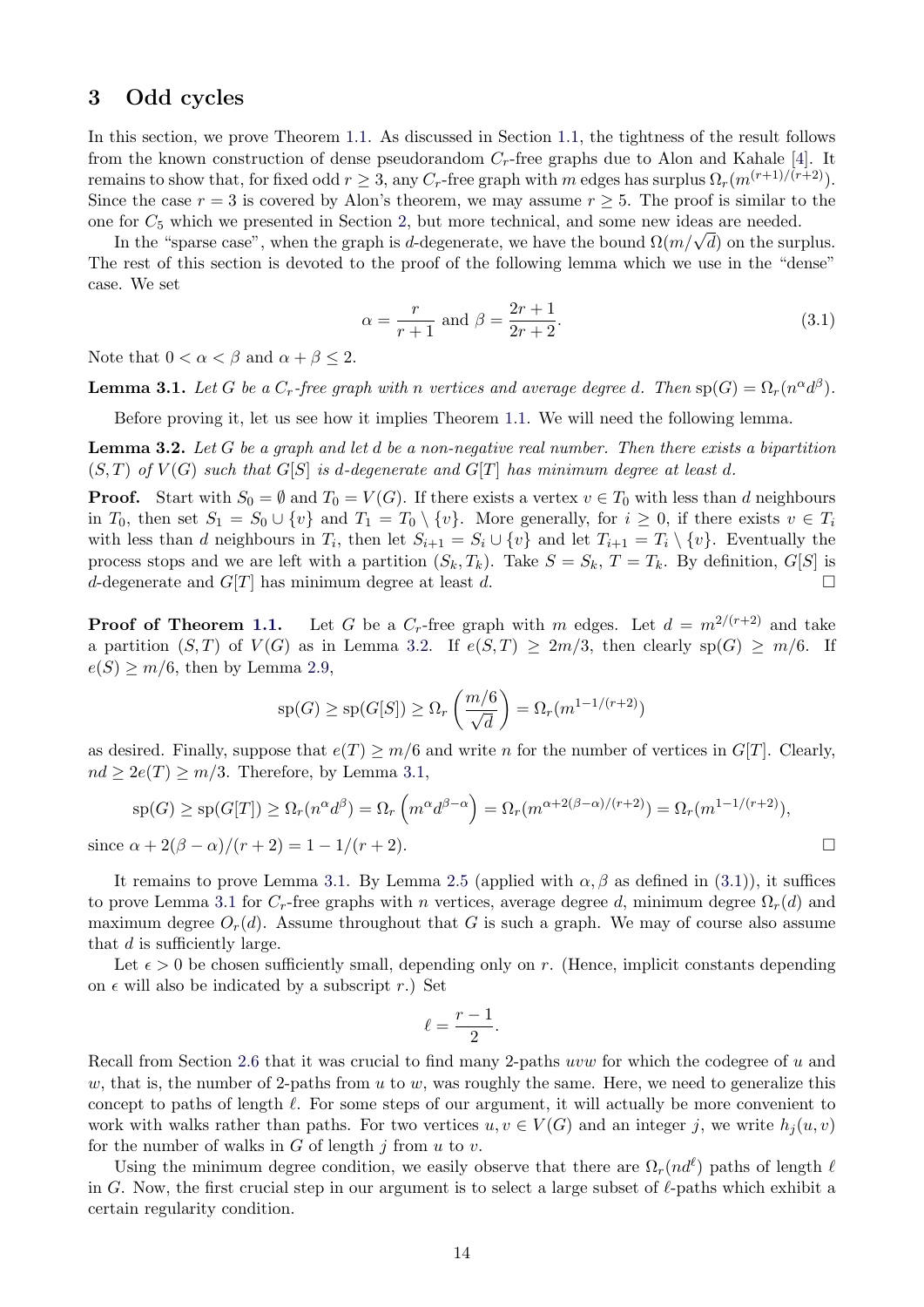<span id="page-14-0"></span>**Proposition 3.3.** There exist  $c = c(r) > 0$ , positive integers  $(s_{i,j})_{0 \le i \le j \le \ell}$  and at least

<span id="page-14-1"></span>
$$
c\left(\prod_{i
$$

paths  $u_0u_1 \ldots u_\ell$  in G with the property that

$$
s_{i,j} \le h_{j-i}(u_i, u_j) < 2s_{i,j} \tag{3.2}
$$

for all  $0 \leq i \leq j \leq \ell$ .

**Proof.** We apply dyadic pigeonholing. For each given path  $u_0u_1 \ldots u_\ell$ , there are unique non-negative integers  $(b_{i,j})_{0 \leq i < j \leq \ell}$  such that  $2^{b_{i,j}} \leq h_{j-i}(u_i, u_j) < 2^{b_{i,j}+1}$ .

Suppose, for a contradiction, that for every choice of  $(b_{i,j})_{0 \leq i < j \leq \ell}$ , there are at most

$$
c\left(\prod_{i
$$

corresponding paths. Summing over all choices for the  $b_{i,j}$ , we deduce that the total number of  $\ell$ -paths is at most  $cnd^{\ell} \left( \sum_{b=0}^{\infty} 2^{-\epsilon b} \right)^{\ell+1} = cnd^{\ell} O_r(1)$ . Choosing c small enough, we reach a contradiction.  $\Box$ 

From now on, we fix c and  $(s_{i,j})_{0 \leq i < j \leq \ell}$  which satisfy the conclusion of Proposition [3.3,](#page-14-0) and call the paths  $u_0u_1 \ldots u_\ell$  in G which satisfy [\(3.2\)](#page-14-1) good. Hence, there are at least  $\Omega_r \left(\nu n d^\ell\right)$  good  $\ell$ -paths in  $G$ , where we set

$$
\nu = \left(\prod_{i < j} s_{i,j}\right)^{-\epsilon}.
$$

Note that we clearly have  $s_{i,j} \leq \Delta(G)^{j-i-1} = d^{O(\ell)}$  for all  $0 \leq i < j \leq \ell$ . Thus, for small enough  $\epsilon$ , we have, say,

<span id="page-14-4"></span>
$$
\nu \ge d^{-1/10}.\tag{3.3}
$$

We extend the notion of a good path to smaller lengths in the obvious way. That is, for  $q \leq \ell$ , a path  $u_0u_1 \ldots u_q$  is called good if [\(3.2\)](#page-14-1) holds for all  $0 \leq i \leq j \leq q$ . Since G has maximum degree  $O_r(d)$ , every q-path can be extended into at most  $O_r(d^{\ell-q})$   $\ell$ -paths. Moreover, every subpath of a good  $\ell$ -path (with the same start vertex) is also good. Hence, for each  $q \leq \ell$ , there are at least  $\Omega_r (\nu n d^q)$  good  $q$ -paths in  $G$ .

We now state the key lemmas which provide lower bounds on the surplus. Using the SDP (semidefinite programming) method, we will prove the following.

<span id="page-14-2"></span>**Lemma 3.4.** For each  $2 \le q \le \ell$ , we have

$$
sp(G) = \Omega_r \left( \nu n d^{1/2} (s_{0,q} / s_{0,q-1})^{1/2} \right).
$$

<span id="page-14-3"></span>Corollary 3.5. We have

$$
\text{sp}(G) = \Omega_r \left( \nu n d^{1/2} s_{0,\ell}^{1/2(\ell-1)} \right).
$$

Proof. By the AM–GM inequality,

$$
\frac{1}{\ell-1} \sum_{q=2}^{\ell} (s_{0,q}/s_{0,q-1})^{1/2} \ge \left( \prod_{q=2}^{\ell} (s_{0,q}/s_{0,q-1})^{1/2} \right)^{1/(\ell-1)} = s_{0,\ell}^{1/2(\ell-1)}
$$

since  $s_{0,1} = 1$ . We infer that there exists  $2 \le q \le \ell$  with  $(s_{0,q}/s_{0,q-1})^{1/2} \ge s_{0,\ell}^{1/2(\ell-1)}$ . Lemma [3.4](#page-14-2) then implies the claim.  $\Box$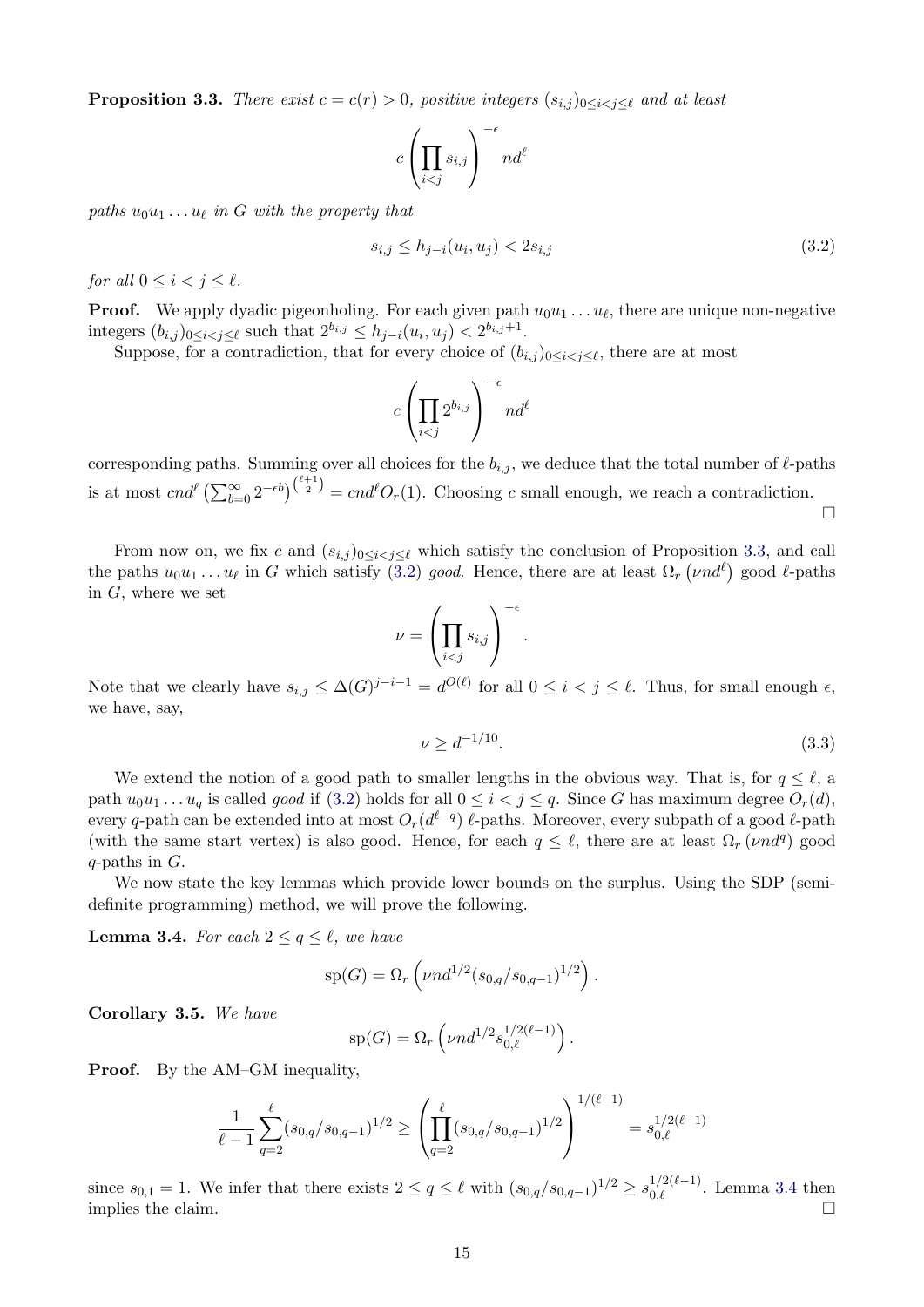Moreover, using random neighbourhood sampling, we will prove the following bound on the surplus. We actually only need this for  $q = \ell$ .

<span id="page-15-0"></span>**Lemma 3.6.** For each  $2 \leq q \leq \ell$ , we have

$$
\text{sp}(G) = \Omega_r \left( \nu^2 d^{q+1} / s_{0,q} \right).
$$

Before proving the two key lemmas, let us complete the proof of Lemma [3.1.](#page-13-2) We need one final simple observation.

<span id="page-15-1"></span>**Proposition 3.7.** For any  $0 \le i \le i' < j' \le j \le \ell$ , we have  $s_{i',j'} \le 2s_{i,j}$ . In particular,  $\nu =$  $(2s_{0,\ell})^{-O(\ell^2\epsilon)}.$ 

**Proof.** Consider any good  $\ell$ -path  $u_0u_1 \ldots u_\ell$ . Then we know  $h_{j-i}(u_i, u_j) \leq 2s_{i,j}$ . On the other hand, we have  $h_{j-i}(u_i, u_j) \ge h_{j'-i'}(u_{i'}, u_{j'}) \ge s_{i',j'}$  since we can replace  $u_{i'} \dots u_{j'}$  with any walk of length  $j'-i'$  from  $u_{i'}$  to  $u_{j'}$ . Hence,  $s_{i',j'} \leq 2s_{i,j}$ , proving the first claim. The second claim easily follows.

**Proof of Lemma [3.1.](#page-13-2)** Write  $s = s_{0,\ell}$ . We have

$$
\max\{d^{\ell+1}/s,nd^{1/2}s^{1/2(\ell-1)}\}\geq \left(\frac{d^{\ell+1}}{s}\cdot \left(nd^{1/2}s^{1/2(\ell-1)}\right)^{2\ell+1}\right)^{\frac{1}{2\ell+2}}=n^{\alpha}d^{\beta}s^{\frac{3}{(r-3)(r+1)}}.
$$

Thus, by Corollary [3.5](#page-14-3) and Lemma [3.6,](#page-15-0) we have  $sp(G) = \Omega_r(\nu^2 n^{\alpha} d^{\beta} s^{\frac{3}{(r-3)(r+1)}})$ . Finally, by Propos-ition [3.7,](#page-15-1) we can ensure that  $\nu^2 s^{\frac{3}{(r-3)(r+1)}} = \Omega(1)$  when  $\epsilon$  is sufficiently small, which completes the  $\Box$ 

**Remark 3.8.** Observe that the same proof, using  $\max\{a, b\} \ge (ab^{2\ell+2})^{1/(2\ell+3)}$  instead of  $\max\{a, b\} \ge$  $(ab^{2\ell+1})^{1/(2\ell+2)}$ , gives us sp $(G) = \Omega_r((nd)^{(2\ell+2)/(2\ell+3)})$ , which proves Theorem [1.1](#page-2-2) directly when G is (almost) regular. We used the slightly biased weighting here in order to be able to apply our regularization lemma.

It remains to prove the key Lemmas [3.4](#page-14-2) and [3.6.](#page-15-0) Since some steps in the proofs are similar, we treat them in a unified setup. For the rest of this section, fix  $2 \le q \le \ell$ . To enhance readability, we also set  $s = s_{0,q}$  and  $s' = s_{0,q-1}$ .

**Partition of**  $V(G)$ . We will be interested in good paths of length q. In order to maintain better control on how different such paths can intersect, we consider "partite" paths where the vertices are chosen from disjoint vertex subsets. To this end, partition  $V(G)$  randomly as  $U_0 \cup U_1 \cup \cdots \cup U_q$  by placing, each vertex u independently, in  $U_i$  with probability  $1/(q+1)$ , for every  $0 \le i \le q$ . Write A for the set of tuples  $(u_0, u_1, \ldots, u_q) \in U_0 \times U_1 \times \cdots \times U_q$  such that  $u_0u_1 \ldots u_q$  is a good path. Write  $\mathcal B$ for the set of tuples  $(u_0, u_1, \ldots, u_{q-1}) \in U_0 \times U_1 \times \cdots \times U_{q-1}$  such that  $u_0u_1 \ldots u_{q-1}$  is a good path.

Since there are  $\Omega_r(\nu nd^q)$  good paths of length q in G, each of which contributes to A with probability  $(q+1)^{-(q+1)} = \Omega_r(1)$ , we have  $\mathbb{E} [|\mathcal{A}|] = \Omega_r(\nu nd^q)$ . Hence, there exists a partition  $U_0 \cup U_1 \cup \cdots \cup U_q$ , which we will fix from now on, for which  $|\mathcal{A}| = \Omega_r(\nu nd^q)$ . (Note that, since any tuple in  $\mathcal B$  can be extended to at most  $\Delta(G)$  tuples in A, we also know that  $|\mathcal{B}| = \Omega_r(\nu nd^{q-1})$ , although we will not explicitly need this.)

The sets  $S(u)$ ,  $T(u)$ . For every vertex  $u \in V(G)$ , define sets  $T(u)$  and  $S(u)$  as follows. If  $u \in V(G)$  $U_0 \cup U_1 \cup \cdots \cup U_{q-2}$ , then let  $T(u) = S(u) = \emptyset$ . If  $u \in U_{q-1}$ , then let  $S(u) = \emptyset$  and let  $T(u)$ be the set of those  $u_0 \in U_0$  for which there exist at least  $\frac{|A|s'}{4n\Delta(G)}$  $\frac{|A|s'}{4n\Delta(G)^q} = \Omega_r(\nu s')$  tuples of the form  $(u_0, u_1, u_2, \ldots, u_{q-2}, u) \in \mathcal{B}$ . Finally, if  $u \in U_q$ , then let  $T(u) = \emptyset$  and let  $S(u)$  be the set of those  $u_0 \in U_0$  for which there exist at least  $\frac{|A|s}{4n\Delta(G)^q} = \Omega_r(\nu s)$  tuples of the form  $(u_0, u_1, \ldots, u_{q-1}, u) \in \mathcal{A}$ .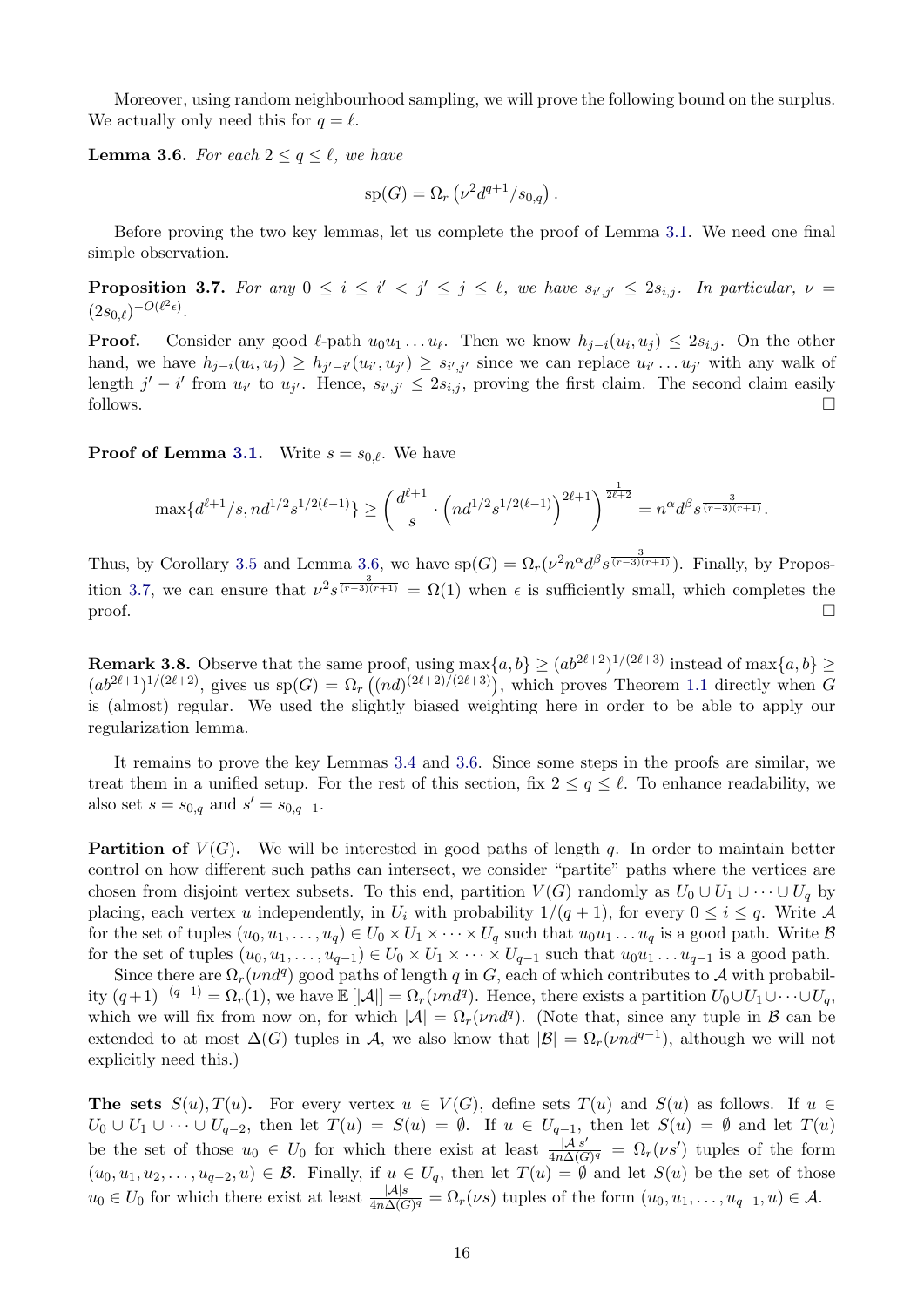Very roughly, we can think of  $S(u)$  as the qth neighbourhood of u, but we only use this for  $u \in U_q$ and only consider "qth neighbours" in  $U_0$  which can be reached by a substantial amount of good paths.

The following lemma is the crucial point where we use the assumption that  $G$  is  $C_r$ -free. We will use it in the proofs of both key lemmas in order to bound terms that would otherwise drive the surplus to be small.

<span id="page-16-2"></span>Lemma 3.9. We have

$$
\sum_{uv \in E(G)} |S(u) \cap S(v)| = O_r\left(\frac{nd^q}{\nu s}\right) \text{ and } \sum_{uv \in E(G)} |T(u) \cap T(v)| = O_r\left(\frac{nd^{q-1}}{\nu s'}\right).
$$

The intuition is that if  $u_0 \in S(u) \cap S(v)$ , then we must have  $u, v \in U_q$ , and two of the good paths in A, one from  $u_0$  to u and one from  $u_0$  to v, will give us together with the edge uv an odd cycle. In the extreme case that  $q = \ell$  and the two paths are internally vertex-disjoint, this would be a cycle of length  $2\ell + 1 = r$ , a contradiction to our assumption that G is  $C_r$ -free. In order to prove the more general case when  $q$  can be smaller and the paths might not be internally disjoint, we need a counting lemma which we will establish in the next subsection.

#### 3.1 Counting good paths and short cycles

As discussed above, when  $u_0 \in S(u) \cap S(v)$ , then we find an odd cycle of the form  $u_i \dots u_{q-1} u v v_{q-1} \dots v_i$ , where  $u_i = v_i$  and  $u_j, v_j \in U_j$  for all  $i \leq j \leq q-1$ . The following lemma shows that we can utilize the C<sub>r</sub>-freeness of G to control such short odd cycles. In its statement, one can think of  $z = u_i = v_i$ and  $R \subset U_q$ .

<span id="page-16-0"></span>**Lemma 3.10.** Let  $z \in V(G)$  and let  $R \subset V(G) \setminus \{z\}$ . Let  $j \leq \ell$  be a positive integer. Define the auxiliary graph H with vertex set R such that  $uv \in E(H)$  if there is a  $C_{2j+1}$  in G of the form  $zu_1u_2 \ldots u_{j-1}uv_1v_{j-2} \ldots v_1z$  with  $u_1, \ldots, u_{j-1}, v_1, \ldots, v_{j-1} \notin R$ . Then H has average degree at  $most 2^{2j+1}(r-2j) = O_r(1).$ 

**Proof.** Define a random partition  $V(G) \setminus \{z\} = A \cup B$  by placing each vertex on either side with probability  $1/2$ , independently of the other vertices. Let H' be the subgraph of H on the same vertex set R in which ab is an edge if  $a \in A$ ,  $b \in B$  and there is a  $C_{2i+1}$  in G of the form  $zu_1u_2 \ldots u_{j-1}abv_{j-1}v_{j-2} \ldots v_1z$  such that  $u_1, \ldots, u_{j-1} \in A \setminus R$  and  $v_1, \ldots, v_{j-1} \in B \setminus R$ . Clearly, each edge in H is an edge in H' with probability at least  $2^{-2j}$ . Hence,  $\mathbb{E}[e(H')] \geq 2^{-2j}e(H)$ , and there exists a partition  $A, B$  for which  $e(H') \geq 2^{-2j}e(H)$ .

Crucially,  $H'$  cannot contain a path of length  $r - 2j$ . Indeed, suppose there is such a path  $a_1b_1a_2b_2... a_ib_i$  where  $r-2j = 2i-1$ . Without loss of generality,  $a_1 \in A$  and  $b_i \in B$ . Since  $a_1b_1 \in E(H')$ , there exists a path  $zu_1u_2 \ldots u_{j-1}a_1$  in G with  $u_1, u_2, \ldots, u_{j-1} \in A \setminus R$ . Similarly, there exists a path  $zv_1v_2 \ldots v_{j-1}b_i$  in G with  $v_1, v_2, \ldots, v_{j-1} \in B \setminus R$ . Then

$$
zu_1u_2\ldots u_{j-1}a_1b_1a_2b_2\ldots a_ib_iv_{j-1}\ldots v_1z
$$

is a  $C_r$  in G, which is a contradiction. Thus, H' does not contain a path of length  $r-2j$ . It follows that H' has average degree at most  $2(r - 2j)$ . Hence, H has average degree at most  $2^{2j+1}(r - 2j) = O_r(1)$ .  $\Box$ 

<span id="page-16-1"></span>**Lemma 3.11.** Let  $z \in V(G)$  and let  $R \subset V(G) \setminus \{z\}$ . Let  $j \leq \ell$  be a positive integer. Suppose there exists a real number  $s'' \geq 1$  such that for any  $u \in R$ , we have  $s'' \leq h_j(z, u) < 2s''$ . Then there are at most  $O_r(d^j)$  paths  $zu_1 \ldots u_{j-1}uv$  in G with  $u_1, \ldots, u_{j-1} \notin R$ ,  $u, v \in R$  which can be extended to a  $C_{2j+1}$  of the form  $zu_1 \ldots u_{j-1}uvv_{j-1} \ldots v_1z$  with  $v_1, \ldots, v_{j-1} \notin R$ .

**Proof.** Since every  $u \in R$  has  $h_j(z, u) \geq s''$  and the total number of walks of length j starting from z is at most  $\Delta(G)^j = O_r(d^j)$ , we have  $|R| = O_r(d^j/s'')$ . Define the auxiliary graph H like in Lemma [3.10.](#page-16-0) Then we have  $e(H) = O_r(d^j/s'')$ . Since  $h_j(z, u) < 2s''$  for every  $u \in R$ , there are at most  $2e(H) \cdot 2s'' = O_r(d^j)$  paths  $zu_1 \ldots u_{j-1}uv$  in G with  $u_1, \ldots, u_{j-1} \notin R$  and  $u, v \in R$  which can be extended to a  $C_{2j+1}$  of the form  $zu_1 \ldots u_{j-1}uvv_{j-1} \ldots v_1z$  with  $v_1, \ldots, v_{j-1} \notin R$ .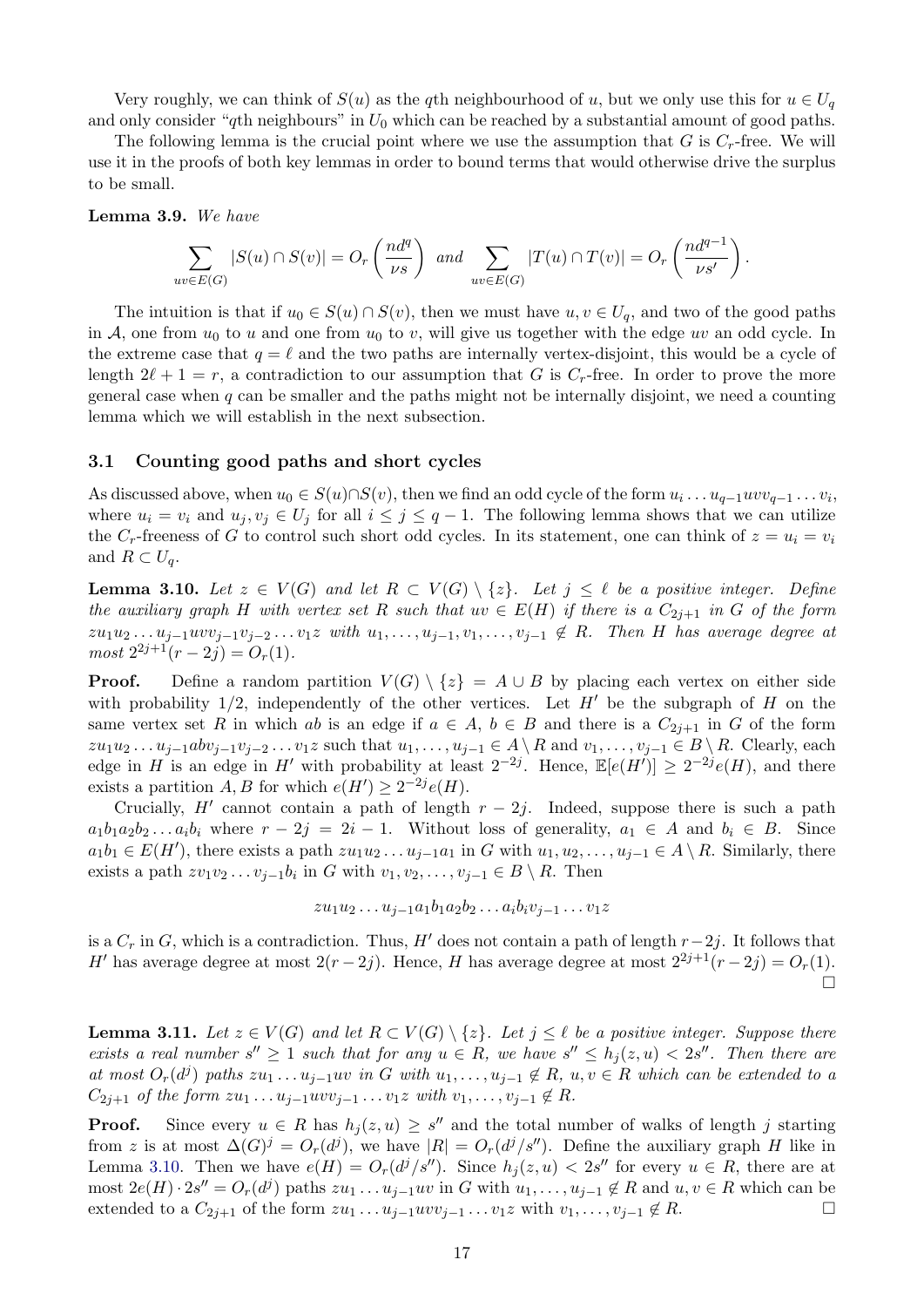<span id="page-17-0"></span>**Lemma 3.12.** The number of tuples  $(u_0, \ldots, u_q, v)$  with  $(u_0, \ldots, u_q) \in A$ ,  $v \in N(u_q) \cap U_q$  and  $u_0 \in S(v)$  is at most  $O_r(nd^q)$ . Similarly, the number of tuples  $(u_0, \ldots, u_{q-1}, v)$  with  $(u_0, \ldots, u_{q-1}) \in B$ ,  $v \in N(u_{q-1}) \cap U_{q-1}$  and  $u_0 \in T(v)$  is at most  $O_r(nd^{q-1})$ .

Proof. We prove the first claim. The proof of the second is almost verbatim the same. Take a tuple  $(u_0, \ldots, u_q, v)$  with  $(u_0, \ldots, u_q) \in \mathcal{A}$  and  $v \in N(u_q) \cap U_q$  for which  $u_0 \in S(v)$ . The last condition implies that there exists  $(v_0, v_1, \ldots, v_{q-1}, v) \in \mathcal{A}$  with  $v_0 = u_0$ . Let i be the largest index for which  $u_i = v_i$ . Then  $u_i \dots u_{q-1} u_q v v_{q-1} \dots v_i$  is a  $C_{2j+1}$  in G, where  $1 \leq j = q - i \leq q \leq \ell$ . We now count the number of choices for  $(u_i, u_{i+1}, \ldots, u_{q-1}, u_q, v)$ .

There are at most n possibilities for  $u_i$ . Fix such a choice  $u_i$  (which also determines i). Set  $R = \{u' \in U_q : s_{i,q} \leq h_{q-i}(u_i, u') < 2s_{i,q}\}.$  By Lemma [3.11](#page-16-1) (with  $z = u_i = v_i$  and  $s'' = s_{i,q}$ ), there are at most  $\tilde{O}_r(d^j)$  choices for  $(u_{i+1},\ldots,u_{q-1},u_q,v)$ . Given any such choice, there are clearly at most  $\Delta(G)^i = O_r(d^{q-j})$  possibilities to choose  $u_{i-1}, \ldots, u_0$ . In total, this gives  $O_r(nd^q)$  possibilities.  $\Box$ 

Proof of Lemma [3.9.](#page-16-2) We prove the first bound, the proof of the second is verbatim the same. Note that  $\sum_{uv\in E(G)} |S(u) \cap S(v)|$  is half the number of triples  $(u_0, u, v)$  with  $u, v \in U_q$ ,  $uv \in E(G)$  and  $u_0 \in S(u) \cap S(v)$ . Each such triple, spelling out  $u_0 \in S(u)$ , gives us  $\Omega_r(\nu s)$  tuples  $(u_0, \ldots, u_{q-1}, u, v)$ with  $(u_0, ..., u_{q-1}, u) \in \mathcal{A}, v \in N(u) \cap U_q$  and  $u_0 \in S(v)$ .

Thus, it suffices to show that the total number of tuples  $(u_0, \ldots, u_{q-1}, u, v)$  with  $(u_0, \ldots, u_{q-1}, u) \in$  $A, v \in N(u) \cap U_q$  and  $u_0 \in S(v)$  is at most  $O_r(nd^q)$ . This follows from Lemma [3.12.](#page-17-0)

One last tool is the following, which will help us in both key lemmas to give good bounds on terms that influence the surplus in our favour.

<span id="page-17-1"></span>**Proposition 3.13.** At least half of the tuples  $(u_0, \ldots, u_{q-1}, u_q) \in \mathcal{A}$  satisfy  $u_0 \in T(u_{q-1}) \cap S(u_q)$ .

**Proof.** We count the number of tuples  $(u_0, \ldots, u_{q-1}, u_q) \in A$  with  $u_0 \notin S(u_q)$  as follows. First, we have at most n choices for  $u_0$ . Then, the number of possibilities for  $u_q$  such that there exists at least one tuple  $(u_0, u_1, \ldots, u_q) \in A$  is at most  $\Delta(G)^q/s$ , since there are obviously at most  $\Delta(G)^q$  walks of length q starting from  $u_0$ , and if the final vertex  $u_q$  is such that there exists a good q-path from  $u_0$  to  $u_q$ , then we have  $h_q(u_0, u_q) \geq s$ . Now, given  $u_0$  and  $u_q$ , if  $u_0 \notin S(u_q)$ , then there are at most  $|A|s$  $\frac{|\mathcal{A}|^{S}}{4n\Delta(G)^{q}}$  tuples of the form  $(u_0,\ldots,u_{q-1},u_q)\in\mathcal{A}$  by definition of  $S(u_q)$ . Hence, the total number of such tuples is at most  $|\mathcal{A}|/4$ .

The same proof shows that the number of  $(u_0, \ldots, u_{q-1}) \in \mathcal{B}$  with  $u_0 \notin T(u_{q-1})$  is at most

$$
n \cdot \frac{\Delta(G)^{q-1}}{s'} \cdot \frac{|\mathcal{A}|s'}{4n\Delta(G)^q} = \frac{|\mathcal{A}|}{4\Delta(G)}.
$$

Since any tuple in B can be extended to at most  $\Delta(G)$  tuples in A, we see that the number of tuples  $(u_0, \ldots, u_{q-1}, u_q) \in \mathcal{A}$  with  $u_0 \notin T(u_{q-1})$  is also at most  $|\mathcal{A}|/4$ , which completes the proof.

#### 3.2 Lower bound using the SDP method

Our goal in this subsection is to prove Lemma [3.4.](#page-14-2) We need one more tool which controls the gain that we will achieve with the SDP method.

<span id="page-17-2"></span>Proposition 3.14. We have

$$
\sum_{uv \in E(G)} |S(u) \cap T(v)| = \Omega_r \left( \frac{\nu n d^q}{s'} \right),
$$

where the sum here is over all ordered pairs  $(u, v)$  with  $uv \in E(G)$ .

**Proof.** By Proposition [3.13,](#page-17-1) there are  $\Omega_r(\nu nd^q)$  tuples  $(u_0, \ldots, u_{q-1}, u_q) \in \mathcal{A}$  which satisfy  $u_0 \in \mathcal{A}$  $T(u_{q-1}) \cap S(u_q)$ . Each of these gives a triple  $(u_0, u_{q-1}, u_q)$  which is counted in  $\sum_{uv \in E(G)} |S(u)| \cap$  $T(v)$ . Moreover, any such triple  $(u_0, u_{q-1}, u_q)$  arises in this way at most 2s' times since, if some  $(u_0, u_1, \ldots, u_{q-1}, u_q) \in \mathcal{A}$  exists, then the number of choices for  $u_1, \ldots, u_{q-2}$  is at most  $h_{q-1}(u_0, u_{q-1})$  $2s'$ . In the contract of the contract of the contract of the contract of the contract of the contract of the contra<br>In the contract of the contract of the contract of the contract of the contract of the contract of the contrac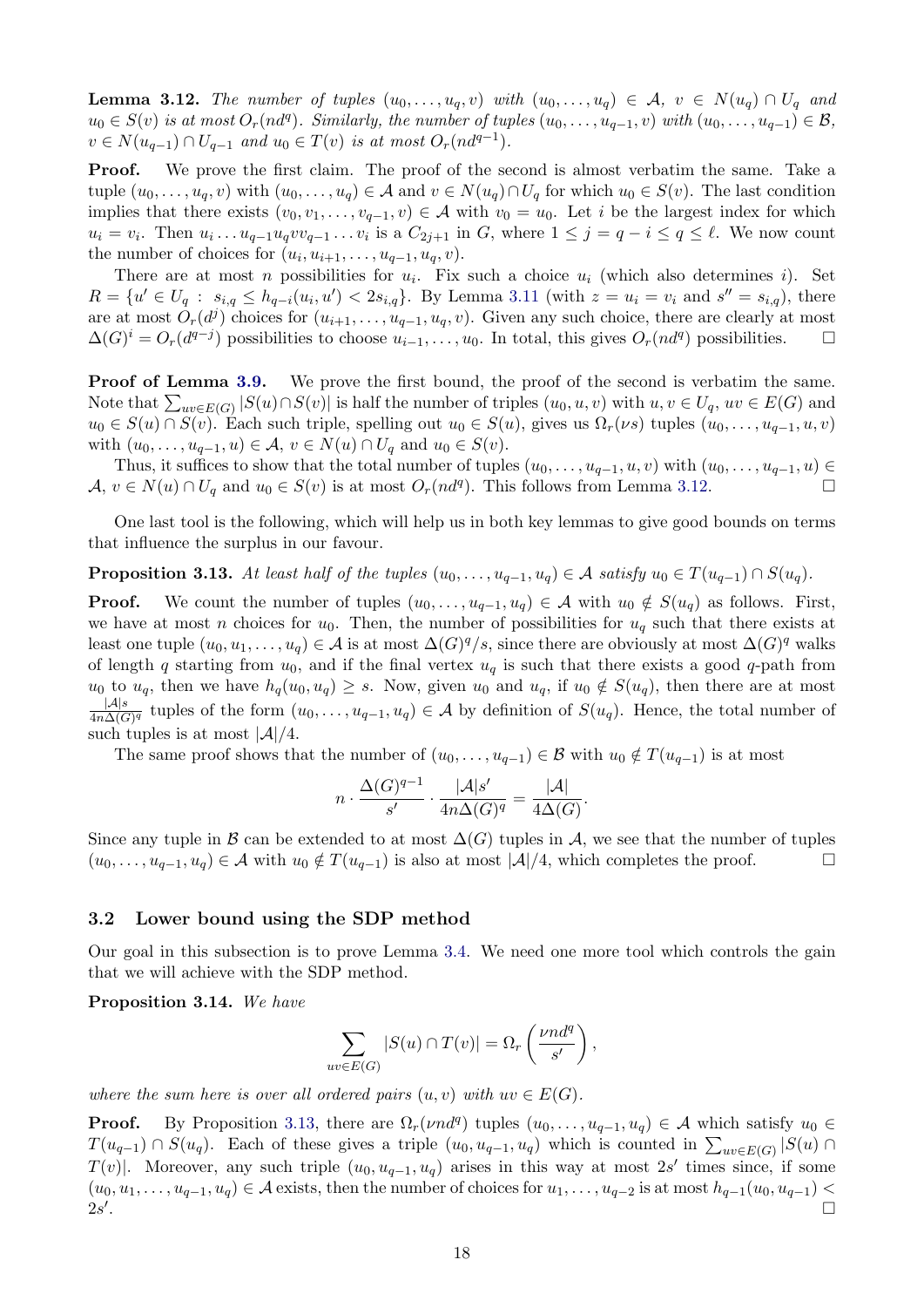**Proof of Lemma [3.4.](#page-14-2)** For every  $u \in V(G)$ , define  $\mathbf{x}^u \in \mathbb{R}^{V(G)}$  by

$$
\mathbf{x}_{w}^{u} = \begin{cases}\n-(s'/d^{q-1})^{1/2} & \text{if } w \in T(u), \\
(s/d^{q})^{1/2} & \text{if } w \in S(u), \\
0 & \text{otherwise.}\n\end{cases}
$$

This is well-defined since for any  $u \in V(G)$ , we have  $T(u) \cap S(u) = \emptyset$ .

Our goal is to apply Corollary [2.3.](#page-5-2) Clearly, we have  $||\mathbf{x}^u||^2 \leq |T(u)|s'/d^{q-1} + |S(u)|s/d^q$ . For each  $u_0 \in T(u)$ , we know that  $h_{q-1}(u_0, u) \geq s'$ . Hence, the number of walks of length  $q-1$  starting from u is at least  $|T(u)|s'$ . On the other hand, this quantity is trivially bounded from above by  $\Delta(G)^{q-1}$ . Hence, we have  $|T(u)|s'/d^{q-1} = O_r(1)$ . Similarly, the number of walks of length q starting from u is at least  $|S(u)|s$  and at most  $\Delta(G)^q$ , implying that  $|S(u)|s/d^q = O_r(1)$ , too. Hence,  $||\mathbf{x}^u|| = O_r(1)$  for all  $u \in V(G)$ .

Now, consider  $uv \in E(G)$ . We have  $\langle \mathbf{x}^u, \mathbf{x}^v \rangle = -a_{uv} + b_{uv}$ , where

$$
a_{uv} = (|T(u) \cap S(v)| + |S(u) \cap T(v)|) \frac{(ss')^{1/2}}{d^{q-1/2}},
$$
  

$$
b_{uv} = |T(u) \cap T(v)| \frac{s'}{d^{q-1}} + |S(u) \cap S(v)| \frac{s}{d^q}.
$$

Invoking Proposition [3.14,](#page-17-2) we have a "gain" of

$$
\sum_{uv \in E(G)} a_{uv} = \Omega_r \left( \frac{\nu n d^q}{s'} \frac{(ss')^{1/2}}{d^{q-1/2}} \right) = \Omega_r \left( \nu n d^{1/2} (s/s')^{1/2} \right).
$$

On the other hand, by Lemma [3.9,](#page-16-2) we have a "loss" of

$$
\sum_{uv \in E(G)} b_{uv} = O_r \left( \frac{nd^{q-1}}{\nu s'} \frac{s'}{d^{q-1}} + \frac{nd^q}{\nu s} \frac{s}{d^q} \right) = O_r(n/\nu).
$$

Since  $s' \leq 2s$  by Proposition [3.7](#page-15-1) and  $\nu \geq d^{-1/10}$  by [\(3.3\)](#page-14-4), the second sum is negligible compared to the first, and so by Corollary [2.3,](#page-5-2) we conclude  $sp(G) = \Omega_r \left( \nu n d^{1/2} (s/s')^{1/2} \right)$ . This completes the  $\Box$ 

Note that in the above proof,  $\mathbf{x}^u$  is the zero vector unless  $u \in U_{q-1} \cup U_q$ . This essentially means that we find a cut with large surplus in  $G[U_{q-1} \cup U_q]$ .

#### 3.3 Random neighbourhood sampling

Our goal in this subsection is to prove Lemma [3.6.](#page-15-0) While in the proof of Lemma [3.4,](#page-14-2) the dominant term for the surplus was given by the sum over all edges uv of the intersection size  $|S(u) \cap T(v)|$ , here, the surplus will be mainly given by  $\sum_{u\in V(G)} |S(u)|$ . Recall that  $S(u) = \emptyset$  unless  $u \in U_q$ , so the important vertices here are the ones in  $\overline{U_q}$ . Roughly speaking, we find subsets  $A_j$  inside  $U_q$  which contain few edges, and use this to find a large cut.

<span id="page-18-0"></span>**Proposition 3.15.** We have  $\sum_{u \in V(G)} |S(u)| = \Omega_r(\nu nd^q/s)$ .

**Proof.** The sum  $\sum_{u \in V(G)} |S(u)|$  counts the number of pairs  $(u_0, u_q) \in U_0 \times U_q$  with  $u_0 \in S(u_q)$ . By Proposition [3.13](#page-17-1) and  $\mathcal{A} \geq \Omega_r(\nu n d^q)$ , and since each pair  $(u_0, u_q) \in U_0 \times U_q$  appears in at most 2s tuples in A, we have  $\sum_{u \in V(G)} |S(u)| = \Omega_r(\nu nd^q/s)$ .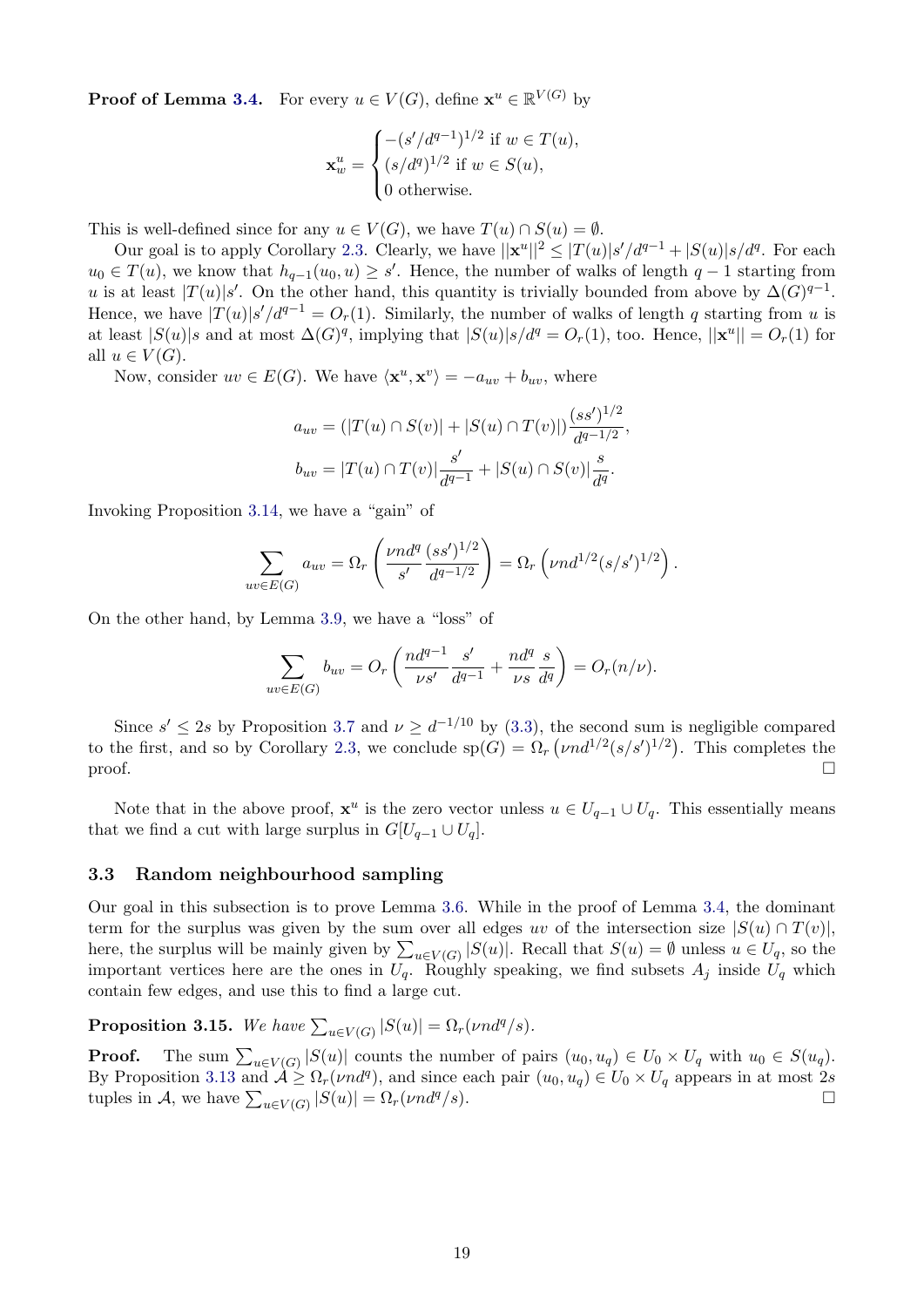**Proof of Lemma [3.6.](#page-15-0)** Let  $\mu$  be a sufficiently small constant depending only on r. Note that  $|\mathcal{A}| \leq n^2(2s)$  since for any choice of  $(u_0, u_q) \in U_0 \times U_q$  that appears in some tuple in A, there are at most 2s tuples containing it. Moreover, recall  $|\mathcal{A}| = \Omega_r(\nu nd^q)$ . Hence,  $\frac{\nu d^q}{sn} = O_r(1)$ . Let

$$
k = \left\lceil \frac{sn}{2\Delta(G)^q} \right\rceil.
$$

Give every vertex a random label from  $\{0, 1, \ldots, k+1\}$ , where 0 is chosen with probability  $1/3$ , each of  $1, \ldots, k$  is chosen with probability  $p = \mu \frac{\nu d^q}{s^n}$  $\frac{sd^4}{sn}$ , and the remaining probability falls on  $k + 1$ . This is feasible since  $kp \leq \mu/2 + p \leq 2/3$ , provided  $\mu$  is sufficiently small. For every  $j \in [k]$ , let  $B_j$  be the set of vertices with label j.

Now, pick uniformly at random with repetition vertices  $v_1, \ldots, v_k \in V(G)$ . For  $j \in [k]$ , let  $A_j$  be the set of vertices u with label 0 such that  $v_j \in S(u)$ , but  $v_i \notin S(u)$  for all  $i \neq j$ .

Let X be the number of edges which go between  $A_j$  and  $B_j$  for some  $j \in [k]$ , let Y be the number of edges inside some  $A_i$  and let Z be the number of edges inside some  $B_i$ .

Claim 1. 
$$
\mathbb{E}[Y] = O_r(\frac{kd^q}{\nu s}).
$$

*Proof of claim:* If an edge  $uv \in E(G)$  is in some  $A_j$ , then  $v_j \in S(u) \cap S(v)$ . Hence, the probability that uv contributes to Y is at most  $k \frac{|S(u) \cap S(v)|}{n}$  $\frac{n}{n}$ . Thus,

$$
\mathbb{E}\left[Y\right] \le \sum_{uv \in E(G)} k \frac{|S(u) \cap S(v)|}{n} = O_r\left(\frac{k d^q}{\nu s}\right)
$$

by Lemma [3.9.](#page-16-2)  $\Diamond$ 

Claim 2.  $\mathbb{E}[Z] = O(kp^2nd)$ .

*Proof of claim:* For any j, the expected number of edges in  $G[B_j]$  is  $p^2e(G) = p^2\frac{nd}{2}$ . Summing over the k possibilities for j, the claim follows.

$$
Claim \ 3. \quad \mathbb{E}\left[X\right] = \Omega_r(kp\nu d^{q+1}/s).
$$

*Proof of claim:* Let  $uv \in E(G)$ . For any  $j \in [k]$ , the probability that  $v_j \in S(u)$ , but  $v_i \notin S(u)$  for every  $i \neq j$ , is

$$
\frac{|S(u)|}{n}\left(1-\frac{|S(u)|}{n}\right)^{k-1} \ge \frac{|S(u)|}{n}\left(1-\frac{(k-1)|S(u)|}{n}\right) \ge \frac{|S(u)|}{n}\left(1-\frac{(k-1)\Delta(G)^q}{sn}\right) \ge \frac{|S(u)|}{2n},
$$

where we used the bound  $|S(u)|s \leq \Delta(G)^q$  (explained in the proof of Lemma [3.4\)](#page-14-2) and the definition of k. Thus, the probability that uv contributes to X is at least  $k\frac{p}{6}$  $\frac{p}{6n}(|S(u)| + |S(v)|)$ . Hence,

$$
\mathbb{E}[X] \ge \frac{kp}{6n} \sum_{u \in V(G)} d(u)|S(u)| \ge \frac{kp\delta(G)}{6n} \sum_{u \in V(G)} |S(u)| = \Omega_r(kp\nu d^{q+1}/s),
$$

where we have used Proposition [3.15](#page-18-0) in the last step.  $\Diamond$ 

Combining the three claims, and plugging in  $p$  with a sufficiently small  $\mu$ , we get

$$
\mathbb{E}\left[X - Y - Z\right] \geq kd \left(\Omega_r(p\nu d^q/s) - O_r\left(\frac{d^{q-1}}{\nu s}\right) - O(p^2 n)\right) \geq kd \left(\Omega_r\left(\frac{\nu^2 d^{2q}}{s^2 n}\right) - O_r\left(\frac{d^{q-1}}{\nu s}\right)\right).
$$

If  $\frac{\nu^2 d^{2q}}{s^2 n}$  $\frac{d^2d^{2q}}{s^2n} = O_r\left(\frac{d^{q-1}}{\nu s}\right)$ , then  $\frac{\nu^2d^{q+1}}{s} = O_r(n/\nu) = O_r(nd^{1/10})$  by [\(3.3\)](#page-14-4), so the surplus we are aiming for already follows from Lemma [2.9.](#page-10-1) Otherwise,

$$
\mathbb{E}\left[X - Y - Z\right] = \Omega_r\left(\frac{kv^2 d^{2q+1}}{s^2 n}\right) = \Omega_r\left(\frac{\nu^2 d^{q+1}}{s}\right).
$$

Then there exists an outcome in which  $X - Y - Z = \Omega_r \left(\nu^2 d^{q+1}/s\right)$ , and therefore

$$
sp(G) \ge \sum_{j=1}^{k} sp(G[A_j \cup B_j]) \ge \frac{1}{2}(X - Y - Z) = \Omega_r(\nu^2 d^{q+1}/s)
$$

by Lemma [2.1,](#page-4-1) completing the proof.  $\Box$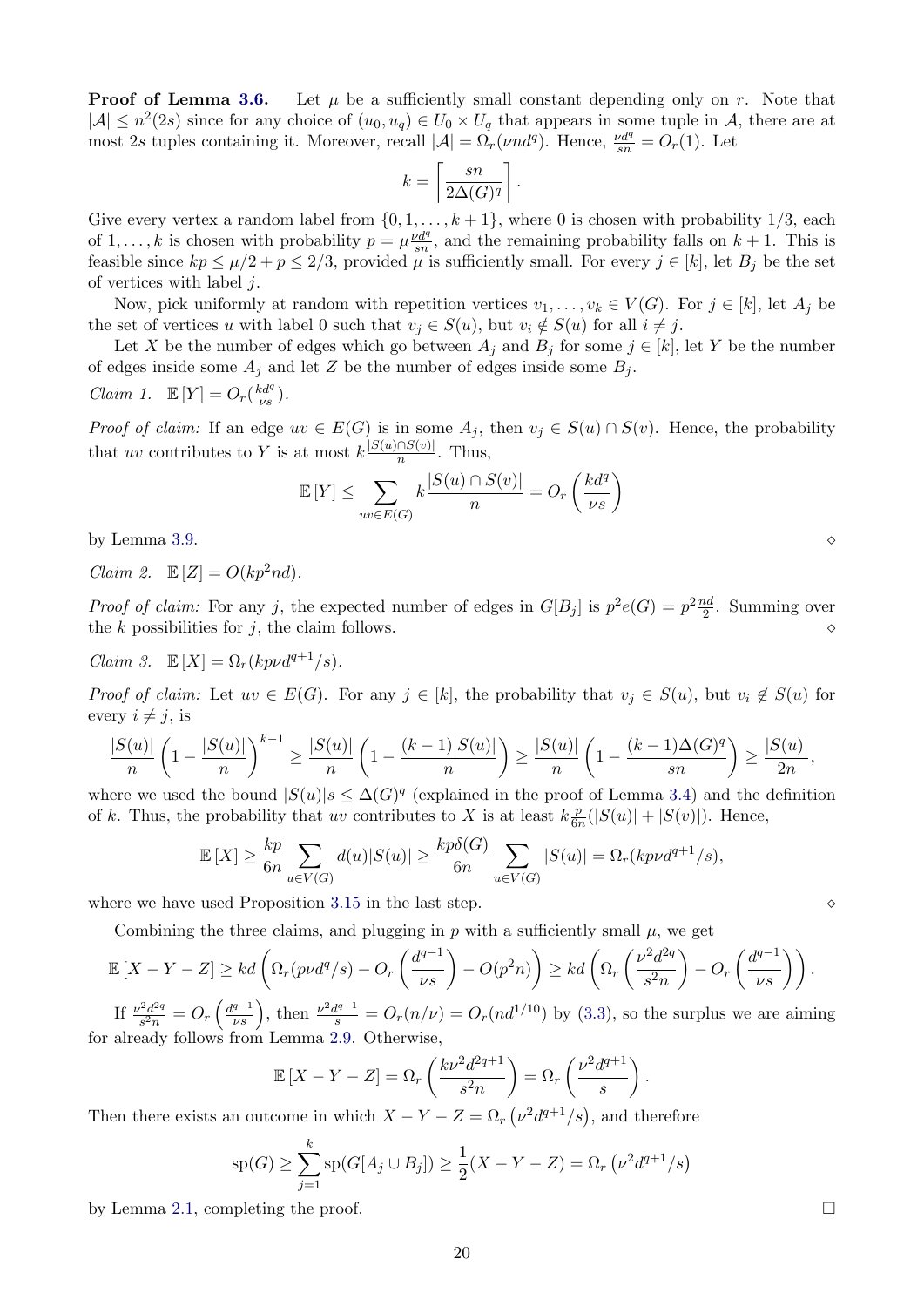# <span id="page-20-0"></span>4 Few triangles

In this section, we prove Theorem [1.3.](#page-2-0) Similarly to the proof of Theorem [2.4,](#page-5-0) we let  $a =$  $\frac{\sqrt{d}}{n-d}, 0 < \gamma \leq 1$ and for every  $v \in V(G)$ , we define  $\mathbf{x}^v \in \mathbb{R}^{V(G)}$  by

$$
\mathbf{x}_{u}^{v} = \begin{cases} 1 + \gamma a & \text{if } u = v, \\ -\gamma \frac{1}{\sqrt{d}} & \text{if } u \in N(v), \\ \gamma a & \text{otherwise.} \end{cases}
$$

Just like in the strongly regular case, the sum  $\sum_{uv \in E(G)}$  $\langle \mathbf{x}^u, \mathbf{x}^v \rangle$  $\frac{\langle \mathbf{x}^{\mathbf{x}}, \mathbf{x}^{\mathbf{x}} \rangle}{\|\mathbf{x}^{\mathbf{u}}\| \|\mathbf{x}^{\mathbf{v}}\|}$  is negative for a suitable choice of  $\gamma$ . However, this does not directly lead to a large surplus because the inner product is not negative for every  $uv \in E(G)$ , and for positive x, we have  $arcsin(x) > x$ . Nevertheless, for small positive x,  $arcsin(x)$  is very close to x, so the main discrepancy is caused by edges uv for which  $\langle \mathbf{x}^u, \mathbf{x}^v \rangle$  is very large. In view of [\(2.1\)](#page-6-0), this happens when  $d(u, v)$  is much larger than  $d^2/n$ . To deal with these edges, we will introduce a slightly modified version of  $\mathbf{x}^v$ . For  $v \in V(G)$ , define  $\mathbf{y}^v \in \mathbb{R}^{V(G)}$  randomly by

$$
\mathbf{y}_{u}^{v} = \begin{cases} 1 + \gamma a & \text{if } u = v, \\ -\gamma \frac{1}{\sqrt{d}} & \text{if } u \in N(v) \text{ and } d(u, v) \le 20d^{2}/n, \\ \pm \gamma \frac{1}{\sqrt{d}} & \text{if } u \in N(v) \text{ and } d(u, v) > 20d^{2}/n, \\ \gamma a & \text{otherwise,} \end{cases}
$$

where, for any  $uv \in E(G)$  with  $d(u, v) > 20d^2/n$ , the sign of  $\mathbf{y}_u^v$  is + with probability 1/2, independently of all other coordinates and vectors.

Our first lemma states that if there are many edges with large codegree, then, when applying Lemma [2.2,](#page-5-1) the vectors  $y^v$  provide significantly better surplus than the vectors  $x^v$ .

<span id="page-20-1"></span>**Lemma 4.1.** Let  $0 < \gamma \leq 1/10$  and  $d \leq n/2$ . If G is an n-vertex d-regular graph with at most  $d^3/3$ triangles and the vectors  $\mathbf{x}^v$ ,  $\mathbf{y}^v$  are defined as above, then

$$
\mathbb{E}\left[\sum_{uv\in E(G)}\left(\arcsin\left(\frac{\langle \mathbf{y}^u,\mathbf{y}^v\rangle}{\|\mathbf{y}^u\|\|\mathbf{y}^v\|}\right)-\arcsin\left(\frac{\langle \mathbf{x}^u,\mathbf{x}^v\rangle}{\|\mathbf{x}^u\|\|\mathbf{x}^v\|}\right)\right)\right]\leq \frac{\gamma n\sqrt{d}}{4}-\gamma^2\left(\sum_{\substack{uv\in E(G):\\d(u,v)>20d^2/n}}\frac{d(u,v)}{10d}\right).
$$

The proof of this lemma is a tedious calculation, so it is given in the appendix. Choose signs in a way that

$$
\sum_{uv \in E(G)} \left( \arcsin \left( \frac{\langle \mathbf{y}^u, \mathbf{y}^v \rangle}{\|\mathbf{y}^u\| \|\mathbf{y}^v\|} \right) - \arcsin \left( \frac{\langle \mathbf{x}^u, \mathbf{x}^v \rangle}{\|\mathbf{x}^u\| \|\mathbf{x}^v\|} \right) \right) \leq \frac{\gamma n \sqrt{d}}{4} - \gamma^2 \left( \sum_{\substack{uv \in E(G): \\ d(u,v) > 20d^2/n}} \frac{d(u,v)}{10d} \right).
$$

By Lemma [2.2,](#page-5-1) we get

<span id="page-20-2"></span>
$$
sp(G) \ge -\frac{1}{\pi} \sum_{uv \in E(G)} \arcsin\left(\frac{\langle \mathbf{y}^u, \mathbf{y}^v \rangle}{\|\mathbf{y}^u\| \|\mathbf{y}^v\|}\right)
$$
  
 
$$
\ge -\frac{1}{\pi} \left( \sum_{uv \in E(G)} \arcsin\left(\frac{\langle \mathbf{x}^u, \mathbf{x}^v \rangle}{\|\mathbf{x}^u\| \|\mathbf{x}^v\|}\right) + \frac{\gamma n \sqrt{d}}{4} - \gamma^2 \left( \sum_{\substack{uv \in E(G): \\ d(u,v) > 20d^2/n}} \frac{d(u,v)}{10d} \right) \right).
$$
 (4.1)

We can use this inequality to prove the following lemma, which is a lower bound on the surplus of a graph in terms of the number of triangles and the codegrees. Recall that for vertices  $u, v$ , we write  $\delta(u, v) = d(u, v) - d^2/n$ . Let  $\delta_+(u, v)$  be equal to  $\delta(u, v)$  when  $\delta(u, v) > 0$ , and otherwise let  $\delta_{+}(u, v) = 0.$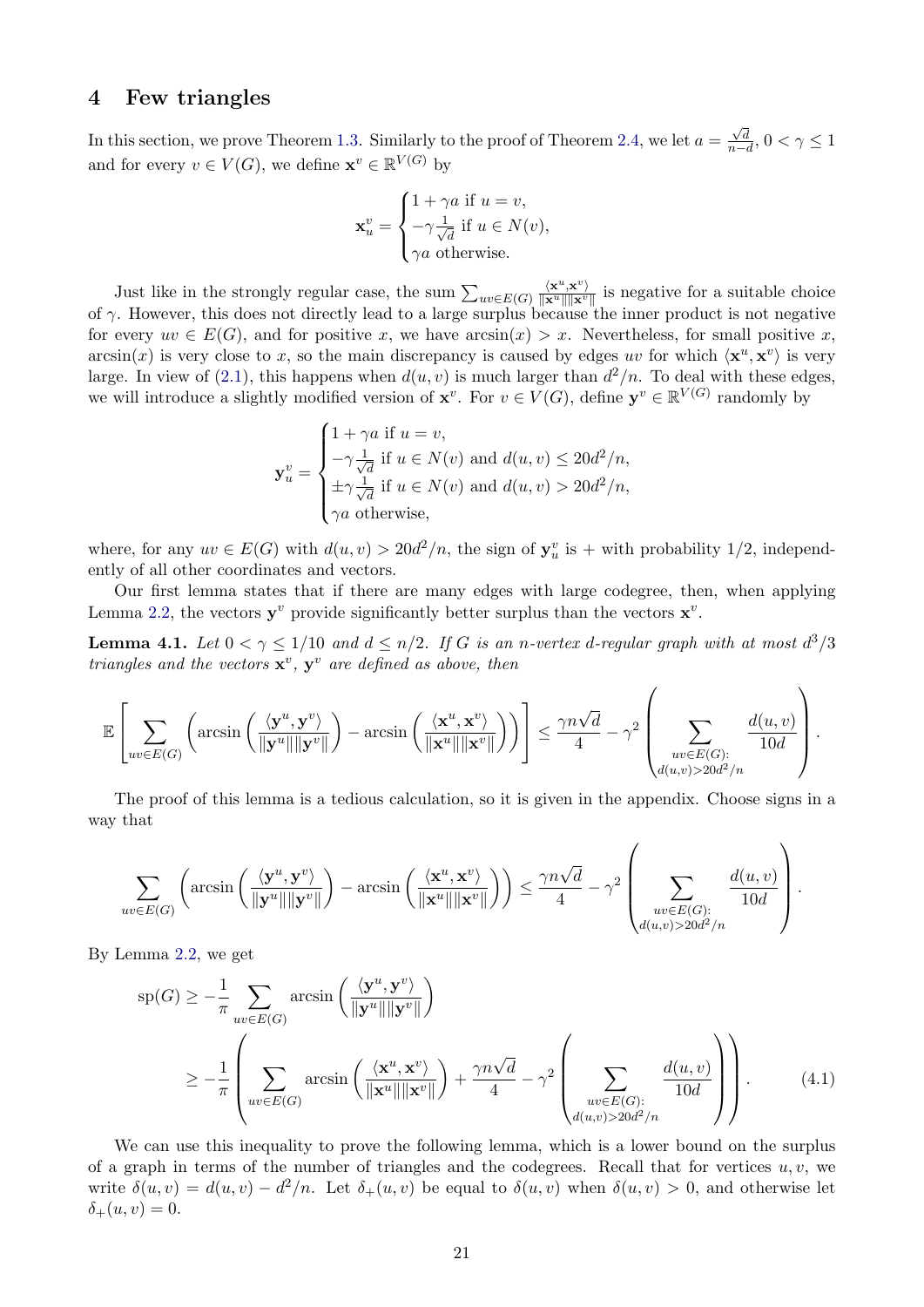<span id="page-21-5"></span>**Lemma 4.2.** Let  $0 < \gamma \leq 1/10$  and  $d \leq n/2$ . If G is an n-vertex d-regular graph with  $d^3/6 + s$ triangles where  $s \leq d^3/6$ , then

$$
sp(G) \geq \Theta(\gamma n\sqrt{d}) - \Theta\left(\frac{\gamma^2 s}{d}\right) - \Theta\left(\gamma^2 \sum_{\substack{uv \in E(G): \\ d(u,v) \leq 20d^2/n}} \frac{\delta_+(u,v)^3}{d^3}\right).
$$

The proof is again given in the appendix. Our goal is now to remove the "error term" in the above lemma and prove the following stronger result.

<span id="page-21-0"></span>**Lemma 4.3.** Let  $0 < \gamma \leq 1/10$  and  $d \leq n/2$ . If G is an n-vertex d-regular graph with  $d^3/6 + s$ **EXECUTE:**  $\frac{1}{s} \sum_{i=1}^{s} \frac{1}{s} \sum_{j=1}^{s} \frac{1}{s} \sum_{j=1}^{s} \frac{1}{s} \sum_{j=1}^{s} \sum_{j=1}^{s} \sum_{j=1}^{s} \frac{1}{s} \sum_{j=1}^{s} \frac{1}{s} \sum_{j=1}^{s} \frac{1}{s} \sum_{j=1}^{s} \frac{1}{s} \sum_{j=1}^{s} \frac{1}{s} \sum_{j=1}^{s} \frac{1}{s} \sum_{j=1}^{s} \frac{1}{s} \sum_{j=1}^{s} \frac$  $\frac{a^2s}{d}$ .

This is a significant sharpening (in the regular case) of Corollary 1.2 from [\[6\]](#page-28-4), which states that if G is a d-degenerate graph with m edges and t triangles, then for any  $\gamma \leq 1$ , we have sp $(G) \geq \frac{\gamma m}{2\pi}$  $\frac{\gamma m}{2\pi\sqrt{d}}-\frac{\gamma^2 t}{2d}$  $\frac{\gamma^-t}{2d}$  . Note that s is much smaller than t, and can be negative. Given Lemma [4.3,](#page-21-0) it is easy to deduce Theorem [1.3.](#page-2-0)

**Proof of Theorem [1.3.](#page-2-0)** We claim that for any  $0 < \gamma < 1/10$ ,

<span id="page-21-1"></span>
$$
\text{sp}(G) \ge \Theta(\gamma n\sqrt{d}) - \Theta\left(\frac{\gamma^2 s}{d}\right). \tag{4.2}
$$

When  $s \leq d^3/6$ , this follows from Lemma [4.3.](#page-21-0) Otherwise,  $s = \Theta(t(G))$  and we can use the aforementioned Corollary 1.2 from [\[6\]](#page-28-4) to obtain the desired inequality.

When  $s < -nd^{3/2}$ , take  $\gamma = 1/10$  and use [\(4.2\)](#page-21-1) to get sp( $G = \Omega(|s|/d)$ .

When  $-nd^{3/2} \le s \le nd^{3/2}$ , take  $\gamma$  to be a sufficiently small constant and use [\(4.2\)](#page-21-1) to get sp(G) =  $\Omega(n\sqrt{d}).$ 

Finally, when  $s > nd^{3/2}$ , take  $\gamma = c \frac{nd^{3/2}}{s}$  $\frac{\log 2}{s}$  for a sufficiently small constant c and use [\(4.2\)](#page-21-1) to get  $sp(G) = \Omega(n^2d)$  $^{2}/s$ ).

The rest of this section is devoted to the proof of Lemma [4.3.](#page-21-0)

<span id="page-21-4"></span>**Lemma 4.4.** Let H be a graph on N vertices. Let  $D > 0$  be a real number. For  $z \in V(H)$ , let  $\Delta_+(z) = d_H(z) - D$  if  $d_H(z) > D$ , and otherwise let  $\Delta_+(z) = 0$ . Then there exists a positive absolute constant c with the following property. If

<span id="page-21-2"></span>
$$
e(H) \le \frac{ND}{2} + \frac{c}{D^2} \sum_{\substack{z \in V(H): \\ d_H(z) \le 20D}} \Delta_+(z)^3,
$$
\n(4.3)

then there exists some  $T \subset V(H)$  such that

$$
e_H(T) \le \frac{|T|^2}{2} \frac{D}{N} - \frac{c}{D^2} \sum_{\substack{z \in V(H): \\ d_H(z) \le 20D}} \Delta_{+}(z)^3.
$$

**Proof.** Let  $c = \frac{1}{12 \cdot 40^2}$  and let H be a graph on N vertices satisfying [\(4.3\)](#page-21-2). Write

$$
q = \sum_{\substack{z \in V(H): \\ d_H(z) \le 20D}} \Delta_{+}(z)^3.
$$

Then

<span id="page-21-3"></span>
$$
e(H) \le \frac{ND}{2} + \frac{c}{D^2}q.\tag{4.4}
$$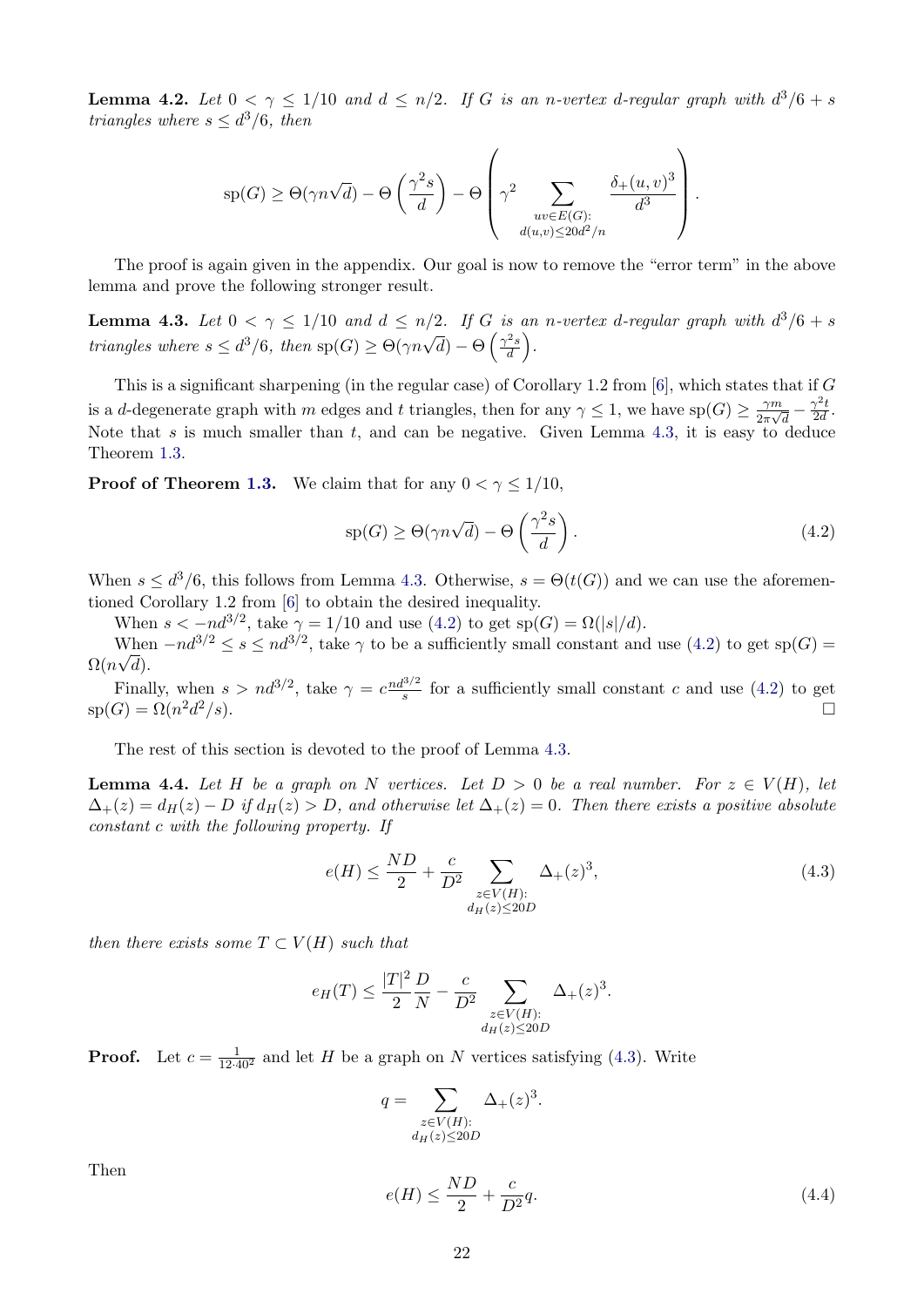Observe that there exists a positive integer i such that

$$
\sum_{z:\,2^{-i}20D < \Delta_+(z) \le 2^{-(i-1)}20D} \Delta_+(z)^3 \ge q/2^i.
$$

Letting S be the set of  $z \in V(H)$  with  $2^{-i}20D < \Delta_+(z) \leq 2^{-(i-1)}20D$ , we get

<span id="page-22-0"></span>
$$
|S| \ge \frac{q/2^i}{(2^{-(i-1)}20D)^3} = \frac{2^{2i}q}{40^3D^3}.
$$
\n(4.5)

Let  $p = 2^{-i}$  and let S' be the random subset of S obtained by keeping each vertex of S with probability p, independently of the other vertices. Let  $T = V(H) \setminus S'$ .

Claim 1.

$$
\mathbb{E}[e_H(T)] \le \frac{\mathbb{E}[|T|^2]}{2} \frac{D}{N} - \frac{c}{D^2} q.
$$
\n(4.6)

This suffices since then we can find  $T \subset V(H)$  such that  $e_H(T) \leq \frac{|T|^2}{2}$ 2  $rac{D}{N} - \frac{c}{D^2}q.$ 

*Proof of claim:* For a set  $X \subset V(H)$ , write  $e(X)$  for the number of edges in H[X]. For disjoint sets X and Y, write  $e(X, Y)$  for the number of edges between X and Y in H.

We start by giving an upper bound for  $\mathbb{E}[e(T)]$ . Let  $R = V(H) \setminus S$ . Since  $T = V(H) \setminus S'$ , we have  $e(T) = e(H) - e(T, S') - e(S') = e(H) - e(R, S') - e(S \setminus S', S') - e(S')$ . Taking expectations, we get

$$
\mathbb{E}\left[e(T)\right] = e(H) - \mathbb{E}\left[e(R, S')\right] - \mathbb{E}\left[e(S \setminus S', S')\right] - \mathbb{E}\left[e(S')\right] \n= e(H) - pe(R, S) - 2(1 - p)pe(S) - p^2e(S) \n= e(H) - p(e(R, S) + 2e(S)) + p^2e(S) \n= e(H) - p\left(\sum_{z \in S} d_H(z)\right) + p^2e(S) \n\le e(H) - p|S|(D + 2^{-i}20D) + p^2e(S) \n\le e(H) - p|S|D - p2^{-i}|S|20D + p^2\frac{|S|21D}{2} \n\le e(H) - p|S|D - \frac{1}{3}2^{-2i}|S|20D, \n\le \frac{ND}{2} + \frac{c}{D^2}q - p|S|D - \frac{1}{3}2^{-2i}|S|20D, \tag{4.7}
$$

where the first inequality follows from the fact every  $z \in S$  has  $\Delta_{+}(z) > 2^{-i}20D$ , the second inequality holds since  $\Delta_+(z) \leq 2^{-(i-1)}20D \leq 20D$  for every  $z \in S$ , and the last inequality is true because of [\(4.4\)](#page-21-3). By [\(4.5\)](#page-22-0), we have  $\frac{1}{3}2^{-2i}|S|20D \ge \frac{q}{6\cdot 40^2D^2} = \frac{2c}{D^2}q$ . Hence, by [\(4.7\)](#page-22-1) we have

$$
\mathbb{E}\left[e(T)\right] \le \frac{ND}{2} - p|S|D - \frac{c}{D^2}q.
$$

On the other hand,  $\mathbb{E} \left[ |T|^2 \right] \geq \mathbb{E} \left[ |T| \right]^2 = (N - p|S|)^2 \geq N^2 - 2p|S|N$ , so

$$
\frac{\mathbb{E}\left[|T|^2\right]}{2}\frac{D}{N} \ge \frac{ND}{2} - p|S|D,
$$

which completes the proof of the claim.  $\Box$ 

<span id="page-22-1"></span>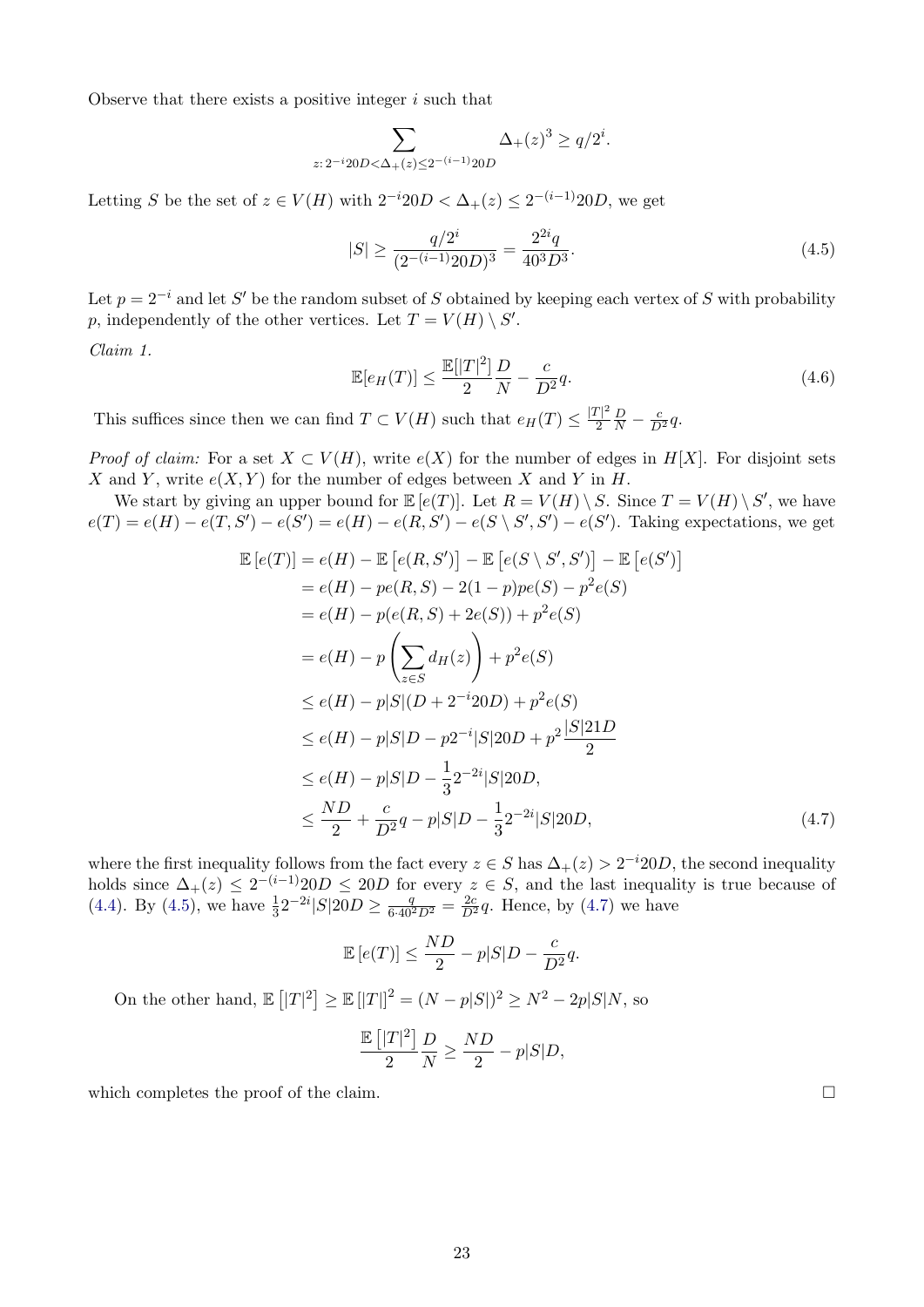Finally, we need the following lemma.

<span id="page-23-1"></span>**Lemma 4.5.** Let G be a d-regular graph on n vertices and let  $S \subset V(G)$  be a subset. Then sp $(G) \geq$ 1  $\frac{1}{2} \left( \frac{|S|^2}{2} \right)$ 2  $\frac{d}{n} - e_G(S) \Big).$ 

**Proof.** Let T be a random subset of  $V(G)$  such that each  $v \in V(G)$  belongs to T with probability  $|S|/n$ , independently of the other vertices. Write  $e_G(S,T)$  for the number of pairs  $(u, v) \in S \times T$  with  $uv \in E(G)$ . Clearly,  $\mathbb{E}[e_G(S,T)] = |S|d \cdot \frac{|S|}{n}$  $\frac{S|}{n}$ . Moreover,  $\mathbb{E}[e_G(T)] = \frac{nd}{2} \cdot \frac{|S|^2}{n^2}$ . Hence,

$$
\mathbb{E}[e_G(S,T) - e_G(S) - e_G(T)] = \frac{|S|^2}{2} \frac{d}{n} - e_G(S).
$$

So we may choose T in a way that  $e_G(S,T) - e_G(S) - e_G(T) \geq \frac{|S|^2}{2}$ 2  $\frac{d}{n} - e_G(S)$ . If S and T are disjoint, then we get the desired surplus in  $G[S \cup T]$ . Otherwise, one by one for each vertex v which appears both in  $S$  and  $T$ , we can remove  $v$  from one of the two remaining sets (to be precise, from the one in which it has more neighbours) and not decrease the surplus corresponding to the cut.  $\Box$ 

**Proof of Lemma [4.3.](#page-21-0)** Let c be the constant provided by Lemma [4.4.](#page-21-4) If

$$
\sum_{\substack{uv \in E(G): \\ d_G(u,v) \le 20d^2/n}} \delta_+(u,v)^3 < \frac{3}{2c}sd^2,
$$

then the result follows from Lemma [4.2.](#page-21-5) Assume that

<span id="page-23-0"></span>
$$
\sum_{\substack{uv \in E(G): \\ d_G(u,v) \le 20d^2/n}} \delta_+(u,v)^3 \ge \frac{3}{2c}sd^2.
$$
\n(4.8)

Define an auxiliary graph H as follows. Let  $V(H) = \{(u, v) \in V(G)^2 : uv \in E(G)\}\$ and take an edge between  $(u, v)$  and  $(u, w)$  if  $vw \in E(G)$ . Let all other vertex pairs be non-edges. Observe that  $e(H) = 3t(G) = d^3/2 + 3s$ . Let  $N = |V(H)| = nd$  and  $D = \frac{d^2}{n}$  $\frac{d^2}{n}$ . Note that for any  $z = (u, v) \in V(H)$ , we have  $d_H(z) = d_G(u, v)$ . Moreover, if  $\Delta_+(z)$  is defined as in Lemma [4.4,](#page-21-4) then for  $z = (u, v)$ , we have  $\Delta_{+}(z) = \delta_{+}(u, v)$ . Hence, [\(4.8\)](#page-23-0) translates to

$$
\sum_{\substack{z \in V(H): \\ d_H(z) \le 20D}} \Delta_+(z)^3 \ge \frac{3}{c} s d^2,
$$

since an edge  $uv \in E(G)$  corresponds to both  $(u, v) \in V(H)$  and  $(v, u) \in V(H)$ . Thus,

$$
\frac{c}{D^2} \sum_{\substack{z \in V(H): \\ d_H(z) \le 20D}} \Delta_+(z)^3 \ge \frac{3sd^2}{D^2} \ge 3s,
$$

and hence

$$
e(H) = d^{3}/2 + 3s \le \frac{ND}{2} + \frac{c}{D^{2}} \sum_{\substack{z \in V(H): \\ d_{H}(z) \le 20D}} \Delta_{+}(z)^{3}.
$$

Therefore, by Lemma [4.4,](#page-21-4) there exists  $T \subset V(H)$  such that

$$
e_H(T) \le \frac{|T|^2}{2} \frac{D}{N} - \frac{c}{D^2} \sum_{\substack{z \in V(H): \\ d_H(z) \le 20D}} \Delta_{+}(z)^3.
$$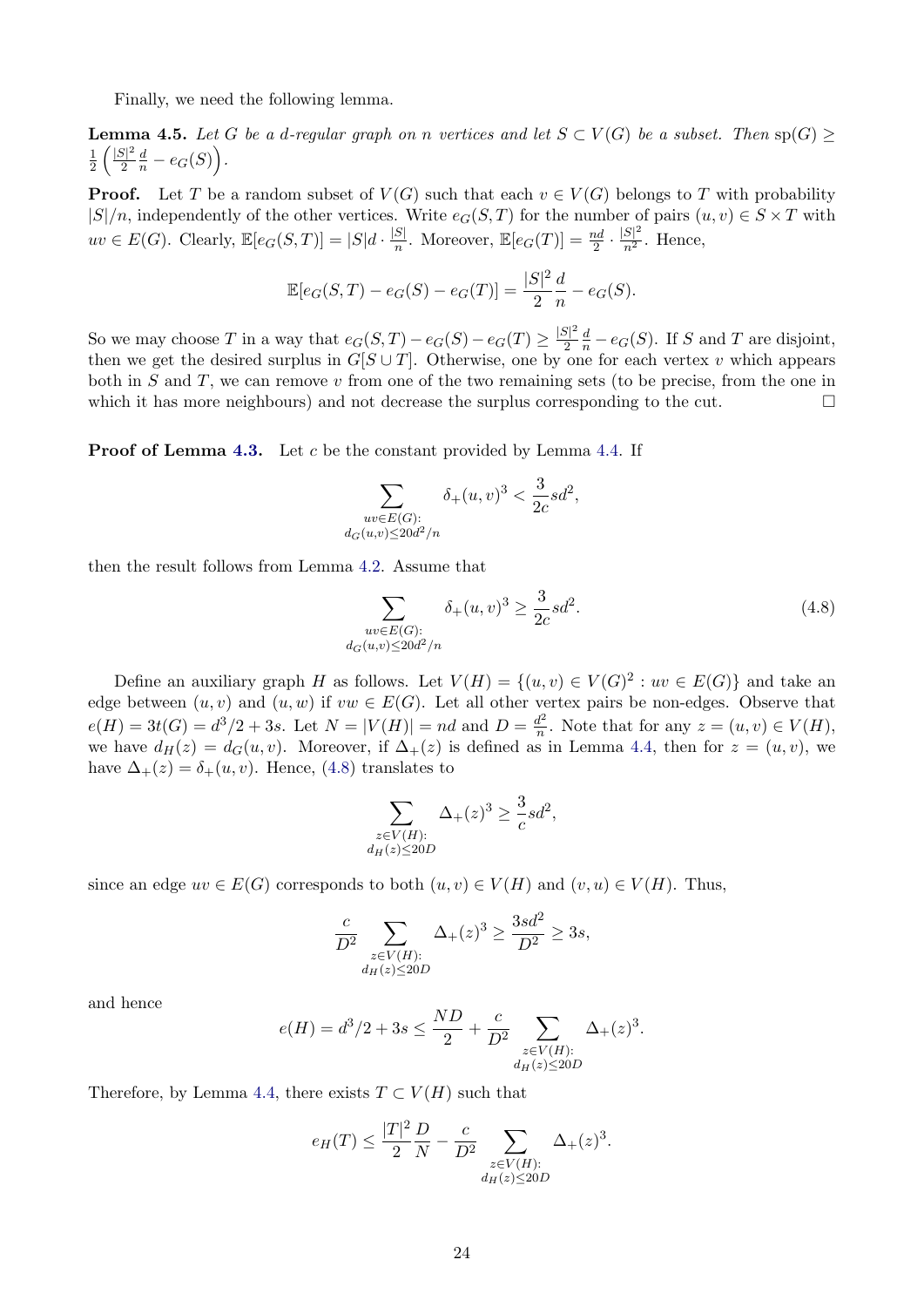For every  $u \in V(G)$ , let  $T_u = \{(u, v) \in T\}$ . Note that  $\sum_{u \in V(G)} |T_u|^2 \geq \frac{(\sum_{u \in V(G)} |T_u|)^2}{n} = \frac{|T|^2}{n}$  $rac{1}{n}$ . Moreover, there are no edges in H between  $T_u$  and  $T_v$  when  $u \neq v$ , so  $e_H(T) = \sum_{u \in V(G)} e_H(T_u)$ . Thus,

$$
\sum_{e \in V(G)} e_H(T_u) \le \sum_{u \in V(G)} \frac{|T_u|^2 n}{2} \frac{n}{N} - \frac{c}{D^2} \sum_{\substack{z \in V(H): \\ d_H(z) \le 20D}} \Delta_{+}(z)^3.
$$

Therefore there exists  $w \in V(G)$  such that

 $\overline{u}$ 

$$
e_H(T_w) \le \frac{|T_w|^2 n}{2} \frac{n}{N} - \frac{c}{nD^2} \sum_{\substack{z \in V(H): \\ d_H(z) \le 20D}} \Delta_+(z)^3 = \frac{|T_w|^2 d}{2} - \frac{2cn}{d^4} \sum_{\substack{uv \in E(G): \\ d_G(u,v) \le 20d^2/n}} \delta_+(u,v)^3.
$$

This means that there exists a set  $S \subset N_G(w)$  such that

$$
e_G(S) \le \frac{|S|^2}{2} \frac{d}{n} - \frac{2cn}{d^4} \sum_{\substack{uv \in E(G): \\ d_G(u,v) \le 20d^2/n}} \delta_+(u,v)^3.
$$

Hence, by Lemma [4.5,](#page-23-1)

$$
\mathrm{sp}(G) \geq \frac{cn}{d^4} \left( \sum_{\substack{uv \in E(G): \\ d_G(u,v) \leq 20d^2/n}} \delta_+(u,v)^3 \right) \geq \Omega \left( \gamma^2 \sum_{\substack{uv \in E(G): \\ d(u,v) \leq 20d^2/n}} \frac{\delta_+(u,v)^3}{d^3} \right).
$$

This, combined with Lemma [4.2,](#page-21-5) implies the result.

### <span id="page-24-0"></span>5 Cliques

In this section, we prove Theorems [1.5,](#page-3-3) [1.7](#page-3-5) and [1.8.](#page-3-4) We start with the proof of Theorem [1.8,](#page-3-4) as the proof of the other two results will use its weaker version Theorem [1.6.](#page-3-1)

**Proof of Theorem [1.8.](#page-3-4)** We prove the theorem by induction on r. The case  $r = 3$  is Theorem [1.2.](#page-2-1) Assume that  $r \geq 4$ . First observe that we may assume that G has maximum degree at most Cd for some C, depending only on  $\epsilon$  and r. Indeed, we may apply Lemma [2.6](#page-7-1) with  $\epsilon/r$  in place of  $\epsilon$ ,  $\alpha = -(r-3)$  and  $\beta = r-1$  to find an induced subgraph  $\tilde{G}$  with  $\tilde{n}$  vertices and average degree  $\tilde{d}$ such that  $\frac{\tilde{d}^{r-1}}{\tilde{n}^{r-3}} \geq (1 - \epsilon/r) \frac{d^{r-1}}{n^{r-3}}$  and  $\Delta(\tilde{G}) \leq C \tilde{d}$  (if such subgraph does not exist, then G has surplus  $\Omega_{\epsilon,r}(d^{r-1}/n^{r-3})$  by the lemma). Now

$$
\tilde{n}^r(\tilde{d}/\tilde{n})^{r \choose 2} = (\tilde{d}^{r-1}/\tilde{n}^{r-3})^{r/2} \ge ((1-\epsilon/r)d^{r-1}/n^{r-3})^{r/2} = (1-\epsilon/r)^{r/2}n^r(d/n)^{r \choose 2} \ge (1-\epsilon/2)n^r(d/n)^{r \choose 2},
$$

so the number of  $K_r$ 's in  $\tilde{G}$  is at most  $(1 - \epsilon/2) \frac{\tilde{n}^r}{r!}$  $\frac{\tilde{n}^r}{r!}(\tilde{d}/\tilde{n})^{\binom{r}{2}}.$ 

Thus, by replacing G by  $\tilde{G}$  and  $\epsilon$  by  $\epsilon/2$  if necessary, we may assume that  $\Delta(G) \leq Cd$  for some  $C = C(\epsilon, r).$ 

If G has at most  $(1-\frac{\epsilon}{4r})$  $\frac{\epsilon}{4r^2}$ ) $\frac{d}{6r}$  $\frac{d}{6n} \sum_{v \in V(G)} d(v)^2$  triangles, then by Theorem [2.7,](#page-9-0) G has surplus  $\Omega_{\epsilon,r,C}(d^2)$ and we are done since  $d^2 \geq d^{r-1}/n^{r-3}$ . So assume that

<span id="page-24-1"></span>
$$
t(G) \ge \left(1 - \frac{\epsilon}{4r^2}\right) \frac{d}{6n} \sum_{v \in V(G)} d(v)^2.
$$
 (5.1)

Let  $k = \lceil \frac{\epsilon}{8Cr^2} \frac{n}{d} \rceil$  $\frac{n}{d}$  and let  $v_1, v_2, \ldots, v_k$  be random vertices chosen from  $V(G)$  with replacement. For every  $1 \leq i \leq k$ , let  $A_i = N(v_i) \setminus (\cup_{j \neq i} N(v_j)).$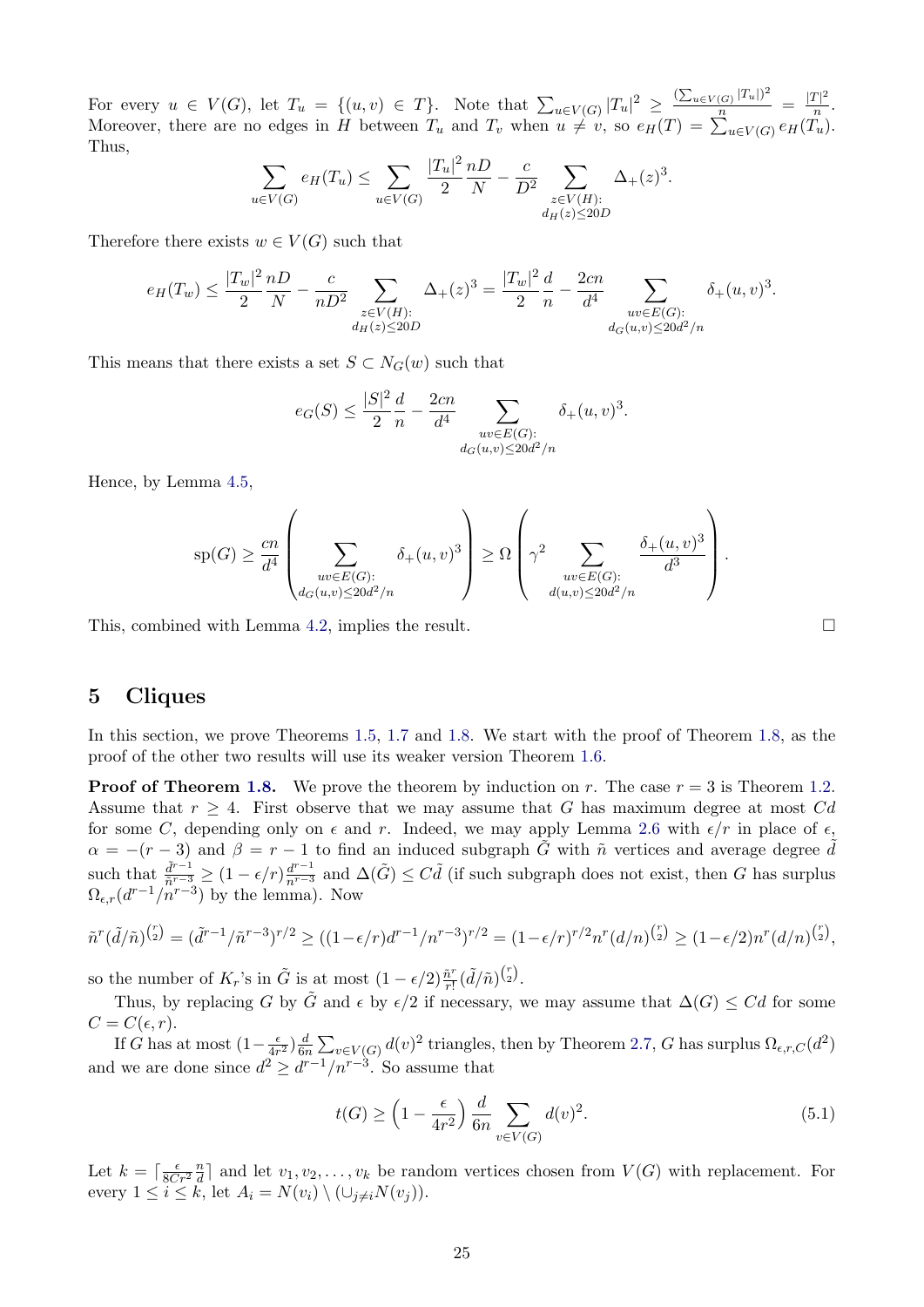Fix  $1 \leq i \leq k$ . Let X be the number of edges in  $G[A_i]$  and let Y be the number of copies of  $K_{r-1}$ in  $G[A_i]$ .

<span id="page-25-0"></span>
$$
Claim \t1. \t\mathbb{E}[X] \ge (1 - \frac{\epsilon}{4r^2}) \frac{3t(G)}{n}.
$$

*Proof of claim:* Let  $xy \in E(G)$ . We have  $xy \in E(G[A_i])$  precisely if  $x, y \in N(v_i) \setminus (\cup_{j \neq i} N(v_j))$ , i.e. if  $v_i \in N(x) \cap N(y)$ , but  $v_j \notin N(x) \cup N(y)$  for every  $j \neq i$ . Since  $|N(x) \cup N(y)| \leq 2Cd$ , we get

$$
\mathbb{P}(xy \in E(G[A_i])) \ge \frac{d(x,y)}{n} \left(1 - \frac{2Cd}{n}\right)^{k-1} \ge \frac{d(x,y)}{n} \left(1 - (k-1)\frac{2Cd}{n}\right) \ge \left(1 - \frac{\epsilon}{4r^2}\right) \frac{d(x,y)}{n}.
$$

Hence,

$$
\mathbb{E}[X] \ge \sum_{xy \in E(G)} \left(1 - \frac{\epsilon}{4r^2}\right) \frac{d(x, y)}{n} = \left(1 - \frac{\epsilon}{4r^2}\right) \frac{3 \cdot t(G)}{n}.
$$

<span id="page-25-1"></span>*Claim 2.*  $\mathbb{E}[Y] \leq (1 - \epsilon) \frac{n^{r-1}}{(r-1)!} (d/n)^{{r \choose 2}}$ .

*Proof of claim:* Let  $x_1x_2 \ldots x_{r-1}$  be a copy of  $K_{r-1}$  in G. Then, writing  $d(x_1, \ldots, x_{r-1})$  for the number of common neighbours of  $x_1, \ldots, x_{r-1}$ , we have  $\mathbb{P}(x_1, \ldots, x_{r-1} \in A_i) \leq \frac{d(x_1, \ldots, x_{r-1})}{n}$  $\frac{n^{(n-1)}}{n}$ . Since the sum of  $d(x_1, \ldots, x_{r-1})$  over all  $(r-1)$ -cliques  $x_1 \ldots x_{r-1}$  is r times the number of  $K_r$ 's, and the number of  $K_r$ 's in G is at most  $(1 - \epsilon) \frac{n^r}{r!}$  $\frac{n^r}{r!} (d/n)^{\binom{r}{2}}$ , we get the desired bound.

For simplicity, write  $A = A_i$ . Note that  $G[A]$  has average degree  $\frac{2X}{|A|}$ . By the induction hypothesis, there exists a positive  $c' = c'(r, \epsilon)$  such that if  $Y \leq (1 - \epsilon/2) \frac{|A|^{r-1}}{(r-1)!} (2X/|A|^2)^{\binom{r-1}{2}}$ , then  $G[A]$  has surplus at least  $c'(2X)^{r-2}/|A|^{2r-6}$ . On the other hand, since  $|A|^{r-1}(2X/|A|^2)^{\binom{r-1}{2}} = ((2X)^{r-2}/|A|^{2r-6})^{\frac{r-1}{2}}$ , if

$$
Y \ge (1 - \epsilon/2) \frac{|A|^{r-1}}{(r-1)!} (2X/|A|^2)^{\binom{r-1}{2}},
$$

then

$$
c'\left(\frac{(r-1)! \cdot Y}{1 - \epsilon/2}\right)^{\frac{2}{r-1}} \ge c'(2X)^{r-2}/|A|^{2r-6}.
$$

Hence, in both cases we have

$$
\mathrm{sp}(G[A]) \ge c'(2X)^{r-2}/|A|^{2r-6} - c'\left(\frac{(r-1)! \cdot Y}{1-\epsilon/2}\right)^{\frac{2}{r-1}}.
$$

Taking expectations, we get

<span id="page-25-2"></span>
$$
\mathbb{E}\left[\text{sp}(G[A])\right] \ge c' \left(2^{r-2} \mathbb{E}\left[X^{r-2}/|A|^{2r-6}\right] - \left(\frac{(r-1)!}{1-\epsilon/2}\right)^{\frac{2}{r-1}} \mathbb{E}\left[Y^{\frac{2}{r-1}}\right]\right). \tag{5.2}
$$

By Hölder's inequality, we have

$$
\mathbb{E}\left[\frac{X^{r-2}}{|A|^{2r-6}}\right]^{\frac{1}{r-2}}\mathbb{E}\left[|A|^2\right]^{\frac{r-3}{r-2}} \geq \mathbb{E}\left[\left(\frac{X^{r-2}}{|A|^{2r-6}}\right)^{\frac{1}{r-2}}|A|^{\frac{2(r-3)}{r-2}}\right] = \mathbb{E}\left[X\right],
$$

so

$$
\mathbb{E}\left[\frac{X^{r-2}}{|A|^{2r-6}}\right] \ge \frac{\mathbb{E}\left[X\right]^{r-2}}{\mathbb{E}\left[|A|^2\right]^{r-3}}.
$$

Observe that  $\mathbb{E}[|A|^2] \leq \frac{1}{n}$  $\frac{1}{n} \sum_{v \in V(G)} d(v)^2$ . This inequality is the reason why we used Theorem [2.7](#page-9-0) instead of Theorem [1.2](#page-2-1) in our argument. By Claim [1](#page-25-0) and  $(5.1)$ ,

$$
\mathbb{E}\left[X\right] \geq \left(1 - \frac{\epsilon}{4r^2}\right) \frac{3t(G)}{n} \geq \left(1 - \frac{\epsilon}{4r^2}\right)^2 \frac{d}{2n^2} \sum_{v \in V(G)} d(v)^2 \geq \left(1 - \frac{\epsilon}{4r^2}\right)^2 \frac{d}{2n} \mathbb{E}\left[|A|^2\right].
$$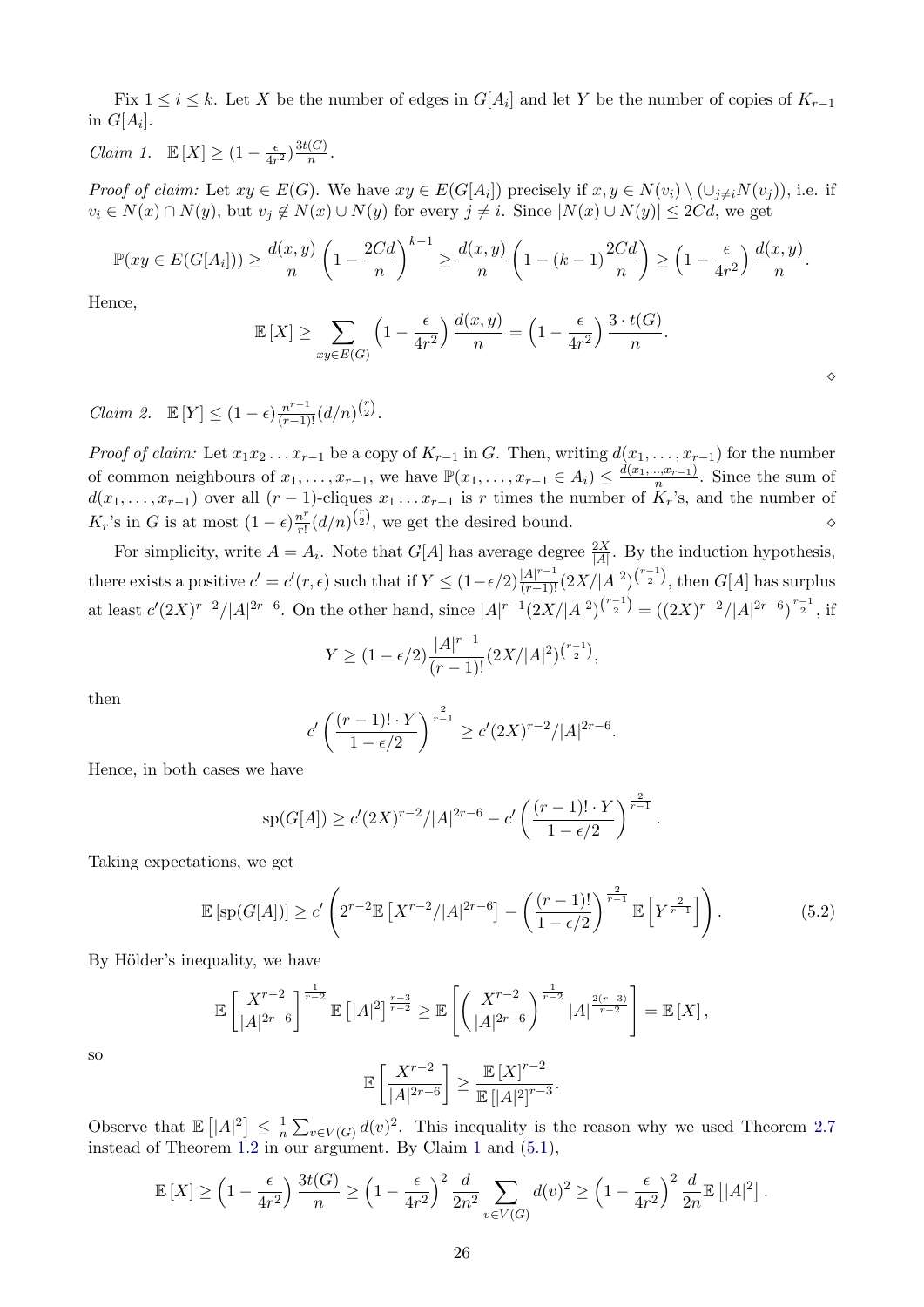Thus, using Claim [1,](#page-25-0) [\(5.1\)](#page-24-1) and  $\sum_{v} d(v)^2 \geq nd^2$ ,

$$
\frac{\mathbb{E}\left[X\right]^{r-2}}{\mathbb{E}\left[|A|^2\right]^{r-3}} \ge \left(\left(1 - \frac{\epsilon}{4r^2}\right)^2 \frac{d}{2n}\right)^{r-3} \mathbb{E}\left[X\right] \ge \left(\left(1 - \frac{\epsilon}{4r^2}\right)^2 \frac{d}{2n}\right)^{r-3} \left(1 - \frac{\epsilon}{4r^2}\right) \frac{3t(G)}{n}
$$
\n
$$
\ge \left(\left(1 - \frac{\epsilon}{4r^2}\right)^2 \frac{d}{2n}\right)^{r-3} \left(1 - \frac{\epsilon}{4r^2}\right)^2 \frac{d^3}{2n} \ge \left(1 - \frac{\epsilon}{2r}\right) \frac{d^r}{(2n)^{r-2}},
$$

so

<span id="page-26-0"></span>
$$
\mathbb{E}\left[\frac{X^{r-2}}{|A|^{2r-6}}\right] \ge \left(1 - \frac{\epsilon}{2r}\right) \frac{d^r}{(2n)^{r-2}}.\tag{5.3}
$$

On the other hand, by Claim [2,](#page-25-1) we have

$$
\mathbb{E}\left[Y^{\frac{2}{r-1}}\right] \leq \mathbb{E}\left[Y\right]^{\frac{2}{r-1}} \leq \left(\frac{1-\epsilon}{(r-1)!}\right)^{\frac{2}{r-1}} \frac{d^r}{n^{r-2}}.
$$

Substituting this and equation  $(5.3)$  into equation  $(5.2)$ , we get

$$
\mathbb{E}\left[\text{sp}(G[A])\right] \geq c' \left( \left(1 - \frac{\epsilon}{2r}\right) \frac{d^r}{n^{r-2}} - \left(\frac{1-\epsilon}{1-\epsilon/2}\right)^{\frac{2}{r-1}} \frac{d^r}{n^{r-2}} \right).
$$

Note that  $\left(\frac{1-\epsilon}{1-\epsilon/2}\right)^{\frac{2}{r-1}} \leq (1-\epsilon/2)^{\frac{2}{r-1}} \leq 1-\epsilon/(r-1) \leq 1-\epsilon/r$ , so we conclude that

$$
\mathbb{E}\left[\text{sp}(G[A])\right] \ge c' \frac{\epsilon}{2r} \frac{d^r}{n^{r-2}}.
$$

Since  $sp(G) \geq \sum_{i=1}^{k} sp(G[A_i])$  by Lemma [2.1,](#page-4-1) we get

$$
\text{sp}(G) \ge k \mathbb{E} \left[ \text{sp}(G[A]) \right] \ge \frac{\epsilon}{8Cr^2} c' \frac{\epsilon}{2r} \frac{d^{r-1}}{n^{r-3}},
$$

which completes the proof.  $\Box$ 

It remains to prove Theorems [1.5](#page-3-3) and [1.7.](#page-3-5) We prove them simultaneously using induction on  $r$ . Carlson et al. [\[6\]](#page-28-4) provided a general tool that allows to convert results on the surplus formulated purely in terms of the number of edges (as in Theorem [1.7\)](#page-3-5) into results that hold for degenerate graphs (as in Theorem [1.5\)](#page-3-3). In particular, a special case of their Lemma 3.5 is the following: If  $\text{sp}(m, K_{r-1}) = \Omega_r(m^a)$  for some  $a = a(r) \in [\frac{1}{2}]$  $(\frac{1}{2}, 1]$ , then any *d*-degenerate graph *G* with  $m \geq 1$  edges has surplus

$$
\Omega_r(m/d^{(2-a)/(1+a)}).
$$
\n(5.4)

**Proof of Theorems [1.5](#page-3-3) and [1.7.](#page-3-5)** We know that both theorems hold for  $r = 3$ . Assume now that  $r \geq 4$  and that both theorems hold for r-1. It follows from [\(5.4\)](#page-26-1) (applied with  $a = \frac{1}{2} + \frac{3}{4(r-1)-2} = \frac{r}{2r-3}$ ) that Theorem [1.5](#page-3-3) holds for r. We now use this additional information to prove Theorem [1.7](#page-3-5) for r.

Let G be any  $K_r$ -free graph with m edges. Let  $d = m^{\frac{r-1}{2r-1}}$ . Assume first that G is d-degenerate. Then by Theorem [1.5,](#page-3-3) G has surplus  $\Omega_r(m d^{-\frac{r-2}{r-1}}) = \Omega_r(m^{1-\frac{r-2}{2r-1}}) = \Omega_r(m^{\frac{r+1}{2r-1}})$ , which is the desired bound. Otherwise,  $G$  has a non-empty induced subgraph  $H$  with minimum degree at least  $d$ . If the number of vertices in H is n, then clearly  $nd \leq 2e(H) \leq 2e(G) = 2m$ , so  $n \leq \frac{2m}{d} = 2m^{\frac{r}{2r-1}}$ . Thus, by Theorem [1.6,](#page-3-1)  $H$  has surplus

$$
\Omega_r(d^{r-1}/n^{r-3}) \ge \Omega_r\left(m^{\frac{(r-1)^2}{2r-1} - \frac{r(r-3)}{2r-1}}\right) = \Omega_r(m^{\frac{r+1}{2r-1}}),
$$

which is again the desired bound.  $\square$ 

<span id="page-26-1"></span>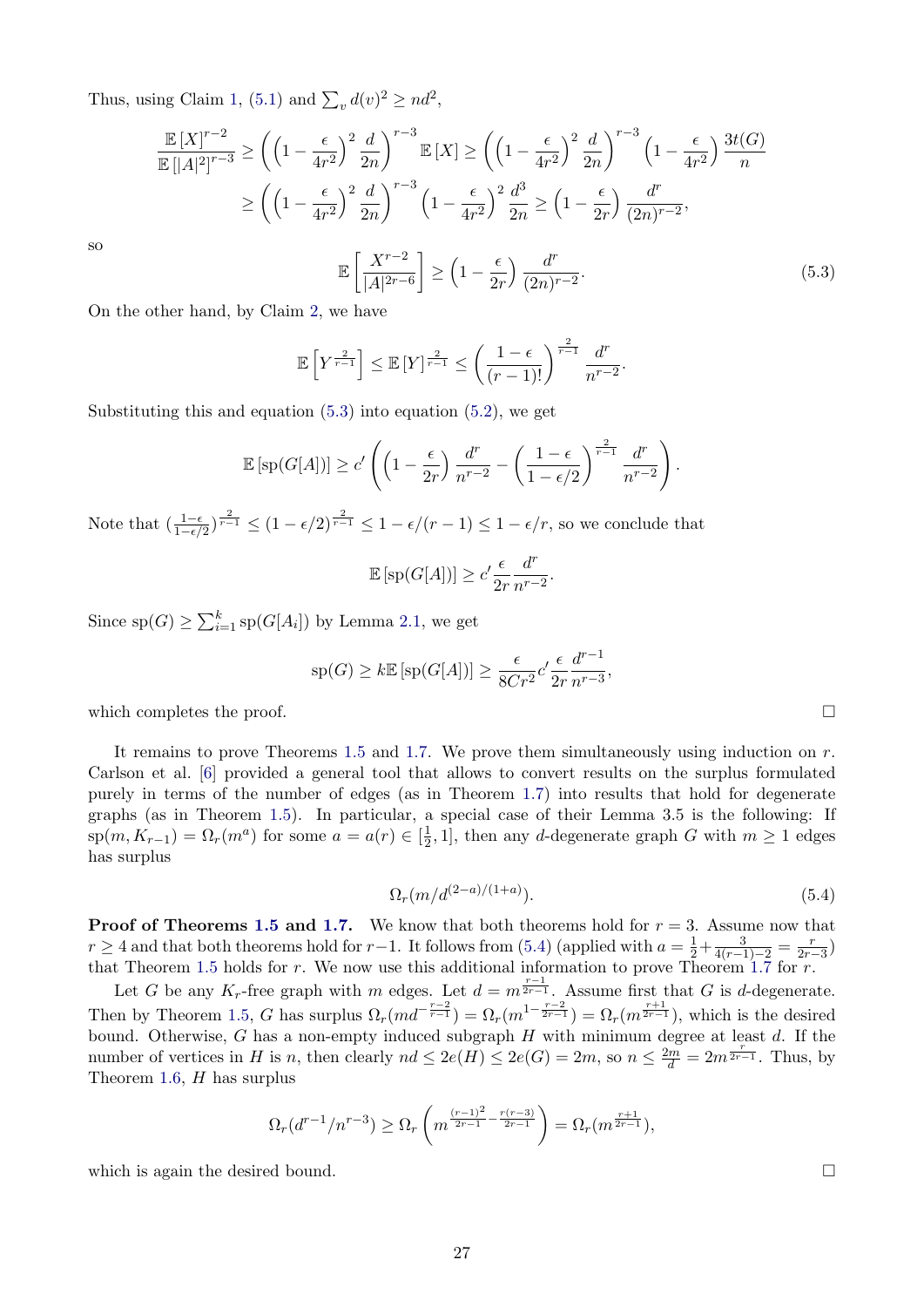# 6 Concluding remarks

- We proved that for any odd  $r \geq 3$ ,  $sp(m, C_r) = \Theta_r(m^{(r+1)/(r+2)})$ . The same function has been shown to be a lower bound when  $r$  is even, but a matching upper bound is only known for  $r \in \{4, 6, 10\}$  (see [\[5\]](#page-27-2)). A related open problem is to construct graphs with m edges and girth at least  $r + 1$  which have surplus  $O_r(m^{(r+1)/(r+2)})$ . Such examples are only known for  $r = 3$  and  $r = 4$  (see [\[2\]](#page-27-0) and [\[3\]](#page-27-1)).
- We obtained sharp bounds for the surplus of regular graphs as a function of the order, degree and number of triangles. As we remarked after Theorem [1.3,](#page-2-0) it is easy to find examples for which the statement of the theorem is not true when  $G$  is not d-regular, but has average degree  $d$ . However, it seems plausible that the first bound in Theorem [1.3](#page-2-0) still holds in this more general setting; that is, if G is an *n*-vertex graph with average degree  $d \leq n/2$  and at most  $d^3/6 - s$ triangles for some  $s > 0$ , then  $sp(G) = \Omega(s/d)$ . This would strengthen Theorem [1.2](#page-2-1) in the case where  $\epsilon$  is not constant. By a result of Nikiforov [\[20\]](#page-28-16) mentioned at the end of Section [1.3,](#page-3-6) such graphs have  $|\lambda_{\min}| = \Omega(\frac{s}{nd})$ , providing some evidence towards sp $(G) = \Omega(s/d)$ .
- We also proved that any  $K_r$ -free graph with m edges has surplus  $\Omega_r(m^{\frac{1}{2}+\frac{3}{4r-2}})$ . Arguably, the main open problem is to decide whether there exists a positive absolute constant  $\epsilon$  such that any  $K_r$ -free graph with m edges has surplus  $\Omega_r(m^{1/2+\epsilon})$ . It seems that the bound  $\Omega_r(m^{\frac{1}{2}+\frac{3}{4r-2}})$ is the best our methods can give. We think that any improvement on it, even just beating the exponent  $5/7$  in the  $r = 4$  case, would be interesting.
- Another natural infinite sequence of graphs to consider is the set of complete bipartite graphs  $K_{r,r}$ . Forbidding bipartite subgraphs puts more restrictions on the host graph, so it is potentially easier to show that there exists an absolute constant  $\epsilon > 0$  such that any  $K_{rr}$ -free graph with m edges has surplus  $\Omega_r(m^{1/2+\epsilon})$ . Nevertheless, it is likely that this requires new ideas. See [\[5\]](#page-27-2) for the correct exponent for  $K_{r,s}$  when  $r \in \{2,3\}$ , and a conjecture for the general case.
- Conlon, Fox, Kwan and Sudakov [\[7\]](#page-28-19) proved analogues of Edwards's result for hypergraphs. It would be interesting to further investigate the MaxCut problem in this setting and to obtain the tight bounds for the surplus.
- Finally, we remark that if Conjecture [1.4](#page-3-0) and the conjecture of Alon, Bollobás, Krivelevich and Sudakov stating  $sp(m, K_r) \geq c_r m^{3/4+\epsilon_r}$  are not true, then a possible way of disproving them is by finding a  $K_r$ -free strongly regular graph with many triangles. To be more precise, by Lemma [A.1,](#page-28-18) a strongly regular graph with degree d and  $d^3/6 + \omega (nd^{3/2})$  triangles has smallest eigenvalue  $|\lambda_{\min}| = o(\sqrt{d})$ , which implies that it has surplus  $o(n\sqrt{d})$ . If a  $K_r$ -free graph exists (for some fixed  $r$ ) with these properties, it disproves Conjecture [1.4.](#page-3-0)

# References

- <span id="page-27-3"></span>[1] N. Alon, Explicit Ramsey graphs and orthonormal labelings, Electron. J. Combin. 1 (1994), Research Paper 12, 8 pages.
- <span id="page-27-0"></span> $[2]$  , *Bipartite subgraphs*, Combinatorica 16 (1996), 301–311.
- <span id="page-27-1"></span>[3] N. Alon, B. Bollobás, M. Krivelevich, and B. Sudakov, *Maximum cuts and judicious partitions* in graphs without short cycles, J. Combin. Theory Ser. B 88 (2003), 329–346.
- <span id="page-27-4"></span>[4] N. Alon and N. Kahale, Approximating the independence number via the θ-function, Math. Programming 80 (1998), 253–264.
- <span id="page-27-2"></span>[5] N. Alon, M. Krivelevich, and B. Sudakov, MaxCut in H-free graphs, Combin. Probab. Comput. 14 (2005), 629–647.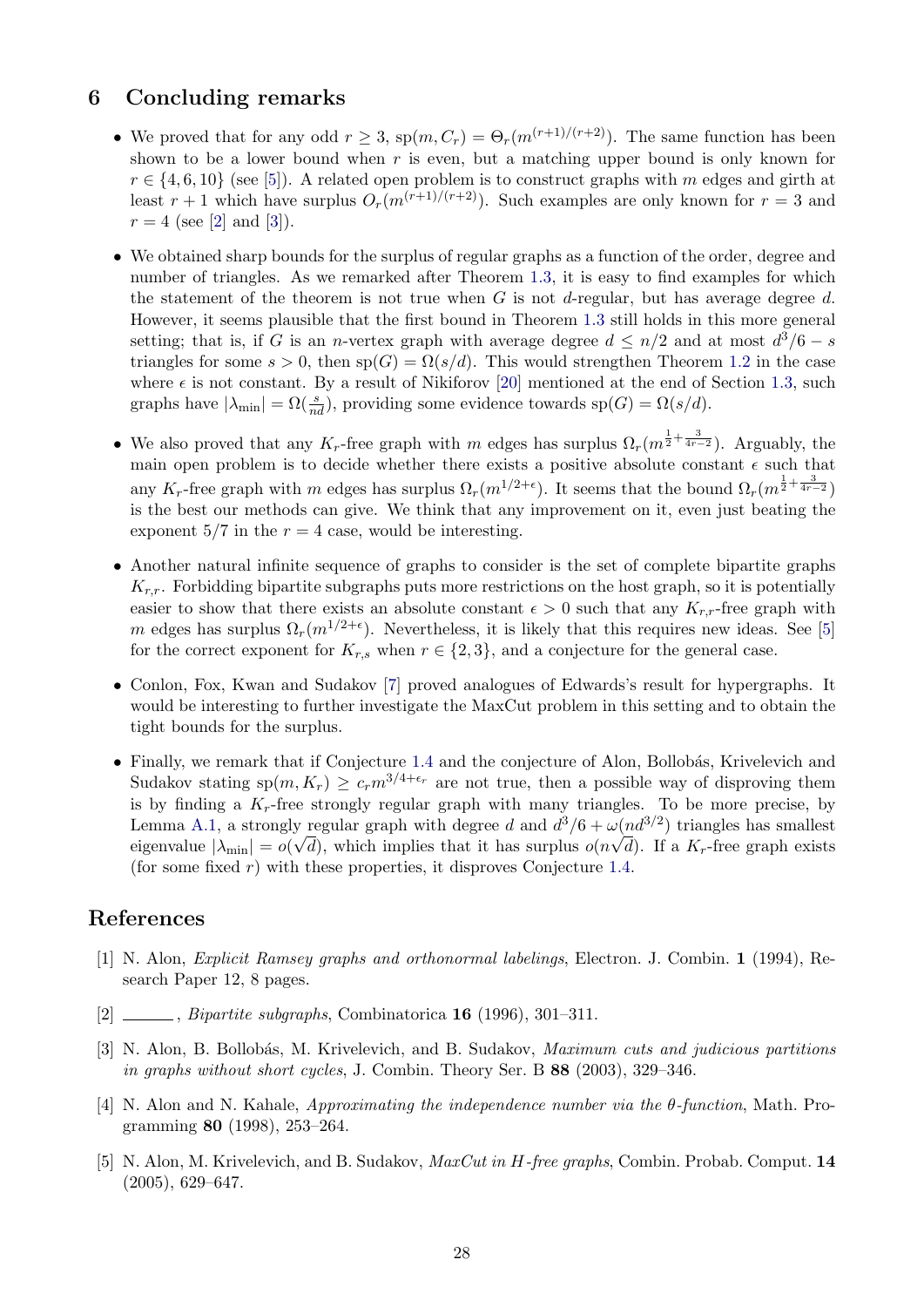- <span id="page-28-4"></span>[6] C. Carlson, A. Kolla, R. Li, N. Mani, B. Sudakov, and L. Trevisan, Lower bounds for Max-Cut in H-free graphs via semidefinite programming, SIAM J. Discrete Math., to appear.
- <span id="page-28-19"></span>[7] D. Conlon, J. Fox, M. Kwan and B. Sudakov, Hypergraph cuts above the average, Israel J. Math. 233 (2019), 67–111.
- <span id="page-28-9"></span>[8] C. Delorme and S. Poljak, Laplacian eigenvalues and the maximum cut problem, Math. Programming 62 (1993), 557–574.
- <span id="page-28-1"></span>[9] C. S. Edwards, Some extremal properties of bipartite subgraphs, Canadian J. Math. 25 (1973), 475–485.
- <span id="page-28-2"></span>[10]  $\ldots$ , An improved lower bound for the number of edges in a largest bipartite subgraph, Recent advances in graph theory (Proc. Second Czechoslovak Sympos., Prague, 1974), 1975, pp. 167–181.
- <span id="page-28-0"></span>[11] P. Erdős, On even subgraphs of graphs, Mat. Lapok 18 (1967), 283-288.
- <span id="page-28-3"></span>[12]  $\ldots$ , Problems and results in graph theory and combinatorial analysis, Graph theory and related topics (Proc. Conf., Univ. Waterloo, Waterloo, 1977), Academic Press, 1979, pp. 153– 163.
- <span id="page-28-11"></span>[13] P. Erdős and A. Rényi, *On a problem in the theory of graphs*, Publ. Math. Inst. Hungar. Acad. Sci. 7 (1962), 215–235.
- <span id="page-28-5"></span>[14] J. Fox, Z. Himwich, and N. Mani, Making an H-free graph k-colorable, arXiv:2102.10220.
- <span id="page-28-17"></span>[15] M. X. Goemans and D. P. Williamson, Improved approximation algorithms for maximum cut and satisfiability problems using semidefinite programming, J. ACM  $42$  (1995), 1115–1145.
- <span id="page-28-12"></span>[16] M. Krivelevich and B. Sudakov, Pseudo-random graphs, More sets, graphs and numbers, Bolyai Soc. Math. Stud. 15, Springer, Berlin, 2006, pp. 199–262.
- <span id="page-28-10"></span>[17] B. Mohar and S. Poljak, Eigenvalues and the max-cut problem, Czechoslovak Math. J. 40 (1990), 343–352.
- <span id="page-28-14"></span>[18] D. Mubayi and J. Verstraëte, A note on pseudorandom Ramsey graphs, arXiv:1909.01461.
- <span id="page-28-15"></span>[19] V. Nikiforov, *The smallest eigenvalue of*  $K_r$ -free graphs, Discrete Math. **306** (2006), 612–616.
- <span id="page-28-16"></span> $[20]$   $\_\_\_\_\_\$ n, Eigenvalues and forbidden subgraphs I, Linear Algebra Appl. 422 (2007), 284–290.
- <span id="page-28-6"></span>[21] S. Poljak and Zs. Tuza, *Bipartite subgraphs of triangle-free graphs*, SIAM J. Discrete Math. 7 (1994), 307–313.
- <span id="page-28-7"></span>[22] J. B. Shearer, A note on bipartite subgraphs of triangle-free graphs, Random Structures Algorithms 3 (1992), 223–226.
- <span id="page-28-13"></span>[23] B. Sudakov, T. Szabó, and V. H. Vu, A generalization of Turán's theorem, J. Graph Theory  $49$ (2005), 187–195.
- <span id="page-28-8"></span>[24] Q. Zeng and J. Hou, Maximum cuts of graphs with forbidden cycles, Ars Math. Contemp. 15 (2018), 147–160.

### A The smallest eigenvalue of strongly regular graphs

<span id="page-28-18"></span>**Lemma A.1.** Let G be a strongly regular graph with n vertices, degree  $d \leq 0.99n$  and  $d^3/6 + s$ triangles. Let  $\lambda_{\min}$  be the smallest eigenvalue of G.

• If  $s < -nd^{3/2}$ , then  $|\lambda_{\min}| = O(\frac{|s|}{nd})$ .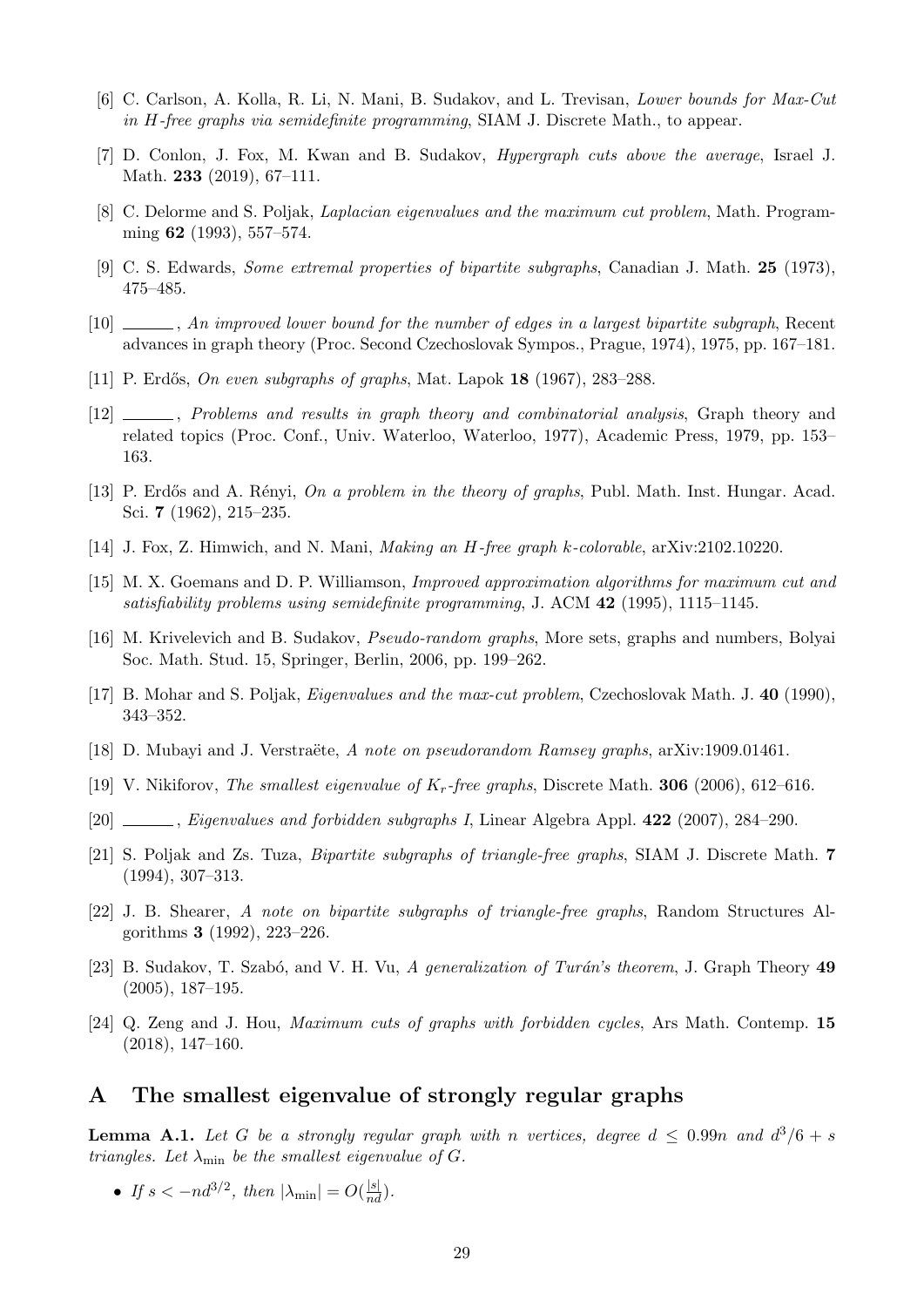- If  $-nd^{3/2} \le s \le nd^{3/2}$ , then  $|\lambda_{\min}| = O(d^{1/2})$ .
- If  $s > nd^{3/2}$ , then  $|\lambda_{\min}| = O(\frac{nd^2}{s})$  $rac{d^2}{s}$ .

**Proof.** We can assume that  $n$  is sufficiently large, otherwise the statement is clear. Recall that

<span id="page-29-1"></span>
$$
\lambda_{\min} = \frac{1}{2} \left( \eta - \mu - \sqrt{(\eta - \mu)^2 + 4(d - \mu)} \right), \tag{A.1}
$$

where  $\eta$  is the number of common neighbours of adjacent pairs and  $\mu$  is the number of common neighbours of non-adjacent pairs. Double-counting the number of (not necessarily induced) copies of  $K_{1,2}$  in G, we get

<span id="page-29-0"></span>
$$
n\binom{d}{2} = \frac{nd}{2}\eta + \left(\binom{n}{2} - \frac{nd}{2}\right)\mu.
$$
\n(A.2)

Let  $\delta = \eta - \frac{d^2}{n}$  $\frac{d^2}{n}$  and  $\beta = \mu - \frac{d^2}{n}$  $\frac{d^2}{n}$ . After a straightforward algebraic manipulation of [\(A.2\)](#page-29-0), we get

$$
\beta = -\frac{d}{n-d-1}\delta - \frac{d(n-d)}{n(n-d-1)}.
$$

Using  $d \leq 0.99n$ , we see that if  $|\delta| \leq 6d^{1/2}$ , then  $|\beta| = O(d^{1/2})$ ; if  $\delta < -6d^{1/2}$ , then  $\delta - \beta = -\Theta(|\delta|)$ ; and if  $\delta > 6d^{1/2}$ , then  $\delta - \beta = \Theta(\delta)$ .

Now if  $s < -nd^{3/2}$ , then by [\(2.2\)](#page-6-1), we have  $\delta = \frac{6s}{nd} < -6d^{1/2}$ , so  $\eta - \mu = \delta - \beta = -\Theta(|\delta|) = -\Theta(\frac{|s|}{nd})$ . Thus, [\(A.1\)](#page-29-1) gives  $\lambda_{\min} = -\Theta(\frac{|s|}{nd})$ .

If  $-nd^{3/2} \le s \le nd^{3/2}$ , then  $|\delta| = |\frac{6s}{nd}| \le 6d^{1/2}$ , so  $|\eta - \mu| = |\delta - \beta| = O(d^{1/2})$ . Thus, [\(A.1\)](#page-29-1) gives that  $|\lambda_{\min}| = O(d^{1/2}).$ 

Finally, if  $s > nd^{3/2}$ , then  $\delta = \frac{6s}{nd} > 6d^{1/2}$ , so  $\eta - \mu = \delta - \beta = \Theta(\delta)$ . Note that

$$
\sqrt{(\eta-\mu)^2+4(d-\mu)} \leq \eta-\mu+\frac{2(d-\mu)}{\eta-\mu},
$$

so by [\(A.1\)](#page-29-1) we have  $\lambda_{\min} \ge -\frac{d-\mu}{\eta-\mu} \ge -\frac{d}{\eta-\mu}$ . Thus,  $|\lambda_{\min}| = O(\frac{d}{\delta})$  $\frac{d}{\delta}$ ) =  $O(\frac{nd^2}{s})$ s ).  $\qquad \qquad \Box$ 

# B Proofs for Section [4](#page-20-0)

Before proving Lemma [4.1](#page-20-1) and Lemma [4.2,](#page-21-5) we make a few computations which will be used in the proofs. Assume that  $d \leq n/2$  and  $0 < \gamma \leq 1/10$ , like in the setting of these lemmas. Recall that  $a = \frac{\sqrt{d}}{n-d}$ , which is at most  $\frac{2\sqrt{d}}{n}$  $\frac{\sqrt{d}}{n}$  since  $d \leq n/2$ . Again using  $d \leq n/2$ , we have  $a \leq \frac{1}{\sqrt{d}}$  $\overline{\overline{d}}$ . In particular,  $\frac{1}{d}+\frac{2a}{\sqrt{d}}+a^2\leq \frac{4}{d}$  $\frac{4}{d}$ .

 $\begin{pmatrix} \sqrt{d} \\ \sqrt{d} \\ \sqrt{d} \end{pmatrix}$  and  $\bf{y}$ <sup>v</sup> are defined as at the beginning of Section [4,](#page-20-0) then for every  $v \in V(G)$ ,  $\|\mathbf{x}^v\|^2 = \|\mathbf{y}^v\|^2 = (1 + \gamma a)^2 + d\frac{\gamma^2}{d} + (n - d - 1)\gamma^2 a^2$ . Write q for this value and note that  $1 \le q \le (1 + \gamma \frac{1}{\sqrt{2}})$  $\frac{1}{(d)}(n^2 + \gamma^2 + (n - d - 1)\gamma^2) \frac{d}{(n - 1)}$  $\frac{d}{(n-d)^2} \leq 2.$ 

**Proof of Lemma [4.1.](#page-20-1)** For a vertex  $v \in V(G)$ , write  $S(v)$  for the set of vertices  $u \in N(v)$  for which  $d(u, v) > 20d^2/n$ . Also write  $F(v) = V(G) \setminus N(v)$ . First note that for any  $uv \in E(G)$ , we have

$$
|\langle \mathbf{x}^u, \mathbf{x}^v \rangle| \le \sum_{w \in V(G)} |\mathbf{x}_w^u| |\mathbf{x}_w^v| \le 2(1 + \gamma a) \frac{\gamma}{\sqrt{d}} + d\frac{\gamma^2}{d} + (n - d)\gamma^2 a^2 + 2d\gamma^2 \frac{a}{\sqrt{d}}
$$
  

$$
\le 2\frac{\gamma}{\sqrt{d}} + \gamma^2 \left(\frac{2}{n - d} + 1 + \frac{d}{n - d} + 2\frac{d}{n - d}\right) \le 2\gamma + 6\gamma^2 \le 1/2.
$$

The same estimate holds for  $|\langle y^u, y^v \rangle|$ . On the other hand, we have  $\|\mathbf{x}^v\|, \|\mathbf{y}^v\| \ge 1$  for all v. Hence, for any  $uv \in E(G)$ ,  $\langle \mathbf{x}^u, \mathbf{x}^v \rangle$  $\frac{\langle \mathbf{x}^u, \mathbf{x}^v \rangle}{\|\mathbf{x}^u\| \|\mathbf{x}^v\|} \leq 1/2$  and  $|$  $\langle y^u, y^v \rangle$  $\frac{\langle \mathbf{y}^u, \mathbf{y}^v \rangle}{\|\mathbf{y}^u\| \|\mathbf{y}^v\|}$   $\leq 1/2$ .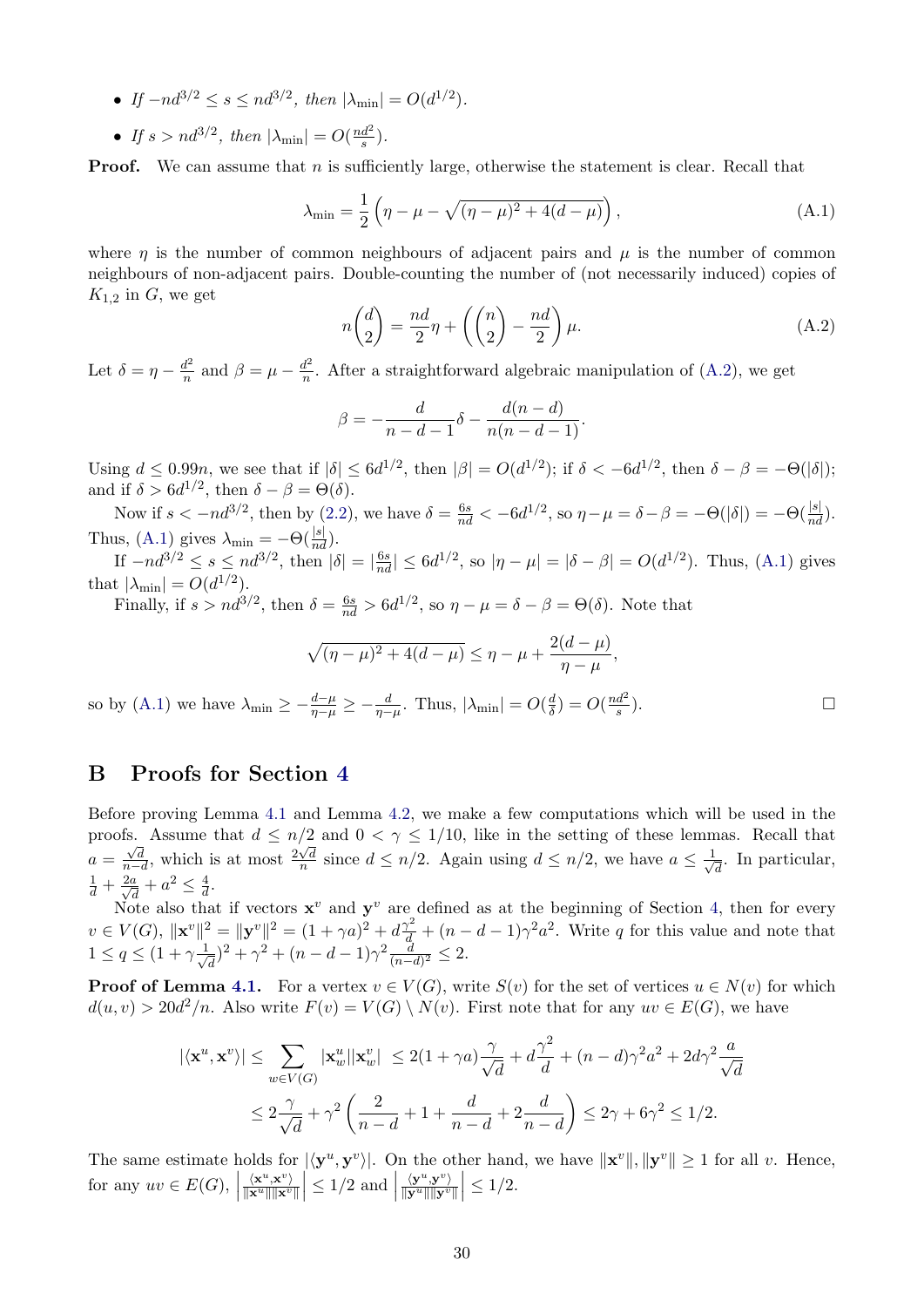The derivative of  $arcsin(x)$  is  $\frac{1}{\sqrt{1-x^2}}$  which is always at least 1, and for  $-1/2 \le x \le 1/2$  it is at most 2. Thus, by the mean value theorem, we have

<span id="page-30-0"></span>
$$
\arcsin\left(\frac{\langle \mathbf{y}^u, \mathbf{y}^v \rangle}{\|\mathbf{y}^u\| \|\mathbf{y}^v\|}\right) - \arcsin\left(\frac{\langle \mathbf{x}^u, \mathbf{x}^v \rangle}{\|\mathbf{x}^u\| \|\mathbf{x}^v\|}\right) = \alpha \left(\frac{\langle \mathbf{y}^u, \mathbf{y}^v \rangle}{\|\mathbf{y}^u\| \|\mathbf{y}^v\|} - \frac{\langle \mathbf{x}^u, \mathbf{x}^v \rangle}{\|\mathbf{x}^u\| \|\mathbf{x}^v\|}\right) \tag{B.1}
$$

for some random variable  $1 \leq \alpha \leq 2$  ( $\alpha$  depends on the choices of signs in  $y^u$  and  $y^v$ ). some random variable  $1 \leq \alpha \leq 2$  ( $\alpha$  depends on the choices of signs in  $\mathbf{y}^{\alpha}$  and  $\mathbf{y}^{\gamma}$ ).<br>Write  $S(v)_{+}$  for the set of those  $u \in S(v)$  for which  $\mathbf{y}^{v}_{u} = \gamma/\sqrt{d}$ . Now if  $uv \in E(G)$ , then

$$
\langle \mathbf{y}^u, \mathbf{y}^v \rangle - \langle \mathbf{x}^u, \mathbf{x}^v \rangle = \mathbb{1}_{u \in S(v)_{+}} \frac{2\gamma}{\sqrt{d}} + \mathbb{1}_{v \in S(u)_{+}} \frac{2\gamma}{\sqrt{d}} + |(S(u)_{+} \cap F(v)) \cup (S(v)_{+} \cap F(u))| \frac{2\gamma^2 a}{\sqrt{d}}
$$

$$
- |(S(u)_{+} \cap N(v)) \cup (S(v)_{+} \cap N(u)) \setminus (S(u)_{+} \cap S(v)_{+})| \frac{2\gamma^2}{d}.
$$

Hence, using that  $1 \leq \alpha \leq 2$ ,

$$
\alpha(\langle \mathbf{y}^u, \mathbf{y}^v \rangle - \langle \mathbf{x}^u, \mathbf{x}^v \rangle) \leq \mathbb{1}_{u \in S(v)_+} \frac{4\gamma}{\sqrt{d}} + \mathbb{1}_{v \in S(u)_+} \frac{4\gamma}{\sqrt{d}} + |(S(u)_+ \cap F(v)) \cup (S(v)_+ \cap F(u))| \frac{4\gamma^2 a}{\sqrt{d}}
$$

$$
- |(S(u)_+ \cap N(v)) \cup (S(v)_+ \cap N(u)) \setminus (S(u)_+ \cap S(v)_+) | \frac{2\gamma^2}{d}.
$$

If  $w \in S(u)$ , then  $\mathbb{P}(w \in S(u)_+) = 1/2$ , so

$$
\mathbb{E}\left[\alpha\left(\langle \mathbf{y}^u, \mathbf{y}^v \rangle - \langle \mathbf{x}^u, \mathbf{x}^v \rangle\right)\right] \leq \mathbb{1}_{u \in S(v)} \frac{2\gamma}{\sqrt{d}} + \mathbb{1}_{v \in S(u)} \frac{2\gamma}{\sqrt{d}} + |(S(u) \cap F(v)) \cup (S(v) \cap F(u))| \frac{2\gamma^2 a}{\sqrt{d}}
$$

$$
- |(S(u) \cap N(v)) \cup (S(v) \cap N(u))| \frac{\gamma^2}{d}
$$

$$
\leq \frac{4\gamma}{\sqrt{d}} \mathbb{1}_{d(u,v) > 20d^2/n} + \frac{2\gamma^2 a}{\sqrt{d}} (|S(u)| + |S(v)|)
$$

$$
- \frac{\gamma^2}{2d} (|S(u) \cap N(v)| + |S(v) \cap N(u)|). \tag{B.2}
$$

Recall that  $\|\mathbf{x}^v\|^2 = \|\mathbf{y}^v\|^2 = q$  for every v, where  $1 \le q \le 2$ . Therefore, by equations [\(B.1\)](#page-30-0) and [\(B.2\)](#page-30-1), we have

$$
(*) := \mathbb{E}\left[\sum_{uv \in E(G)} \left(\arcsin \frac{\langle \mathbf{y}^u, \mathbf{y}^v \rangle}{\|\mathbf{y}^u\| \|\mathbf{y}^v\|} - \arcsin \frac{\langle \mathbf{x}^u, \mathbf{x}^v \rangle}{\|\mathbf{x}^u\| \|\mathbf{x}^v\|}\right)\right]
$$
  

$$
\leq \frac{4\gamma}{\sqrt{d}} \sum_{uv \in E(G)} \mathbb{1}_{d(u,v) > 20d^2/n} + \frac{2\gamma^2 a}{\sqrt{d}} \sum_{uv \in E(G)} (|S(u)| + |S(v)|)
$$
  

$$
- \frac{1}{2} \cdot \frac{\gamma^2}{2d} \sum_{uv \in E(G)} (|S(u) \cap N(v)| + |S(v) \cap N(u)|). \tag{B.3}
$$

Now note that

 $\sum$  $uv\in E(G)$  $(|S(u) \cap N(v)| + |S(v) \cap N(u)|) = |\{(u, v, w) \in V(G)^3 : uv, vw, wu \in E(G), d(u, w) > 20d^2/n\}|$ 

<span id="page-30-4"></span><span id="page-30-2"></span><span id="page-30-1"></span>
$$
= 2 \sum_{\substack{uw \in E(G): \\ d(u,w) > 20d^2/n}} d(u, w).
$$
 (B.4)

On the other hand,

<span id="page-30-3"></span>
$$
\sum_{uv \in E(G)} (|S(u)| + |S(v)|) = \sum_{u \in V(G)} d|S(u)| = \sum_{\substack{uv \in E(G): \\ d(u,v) > 20d^2/n}} 2d. \tag{B.5}
$$